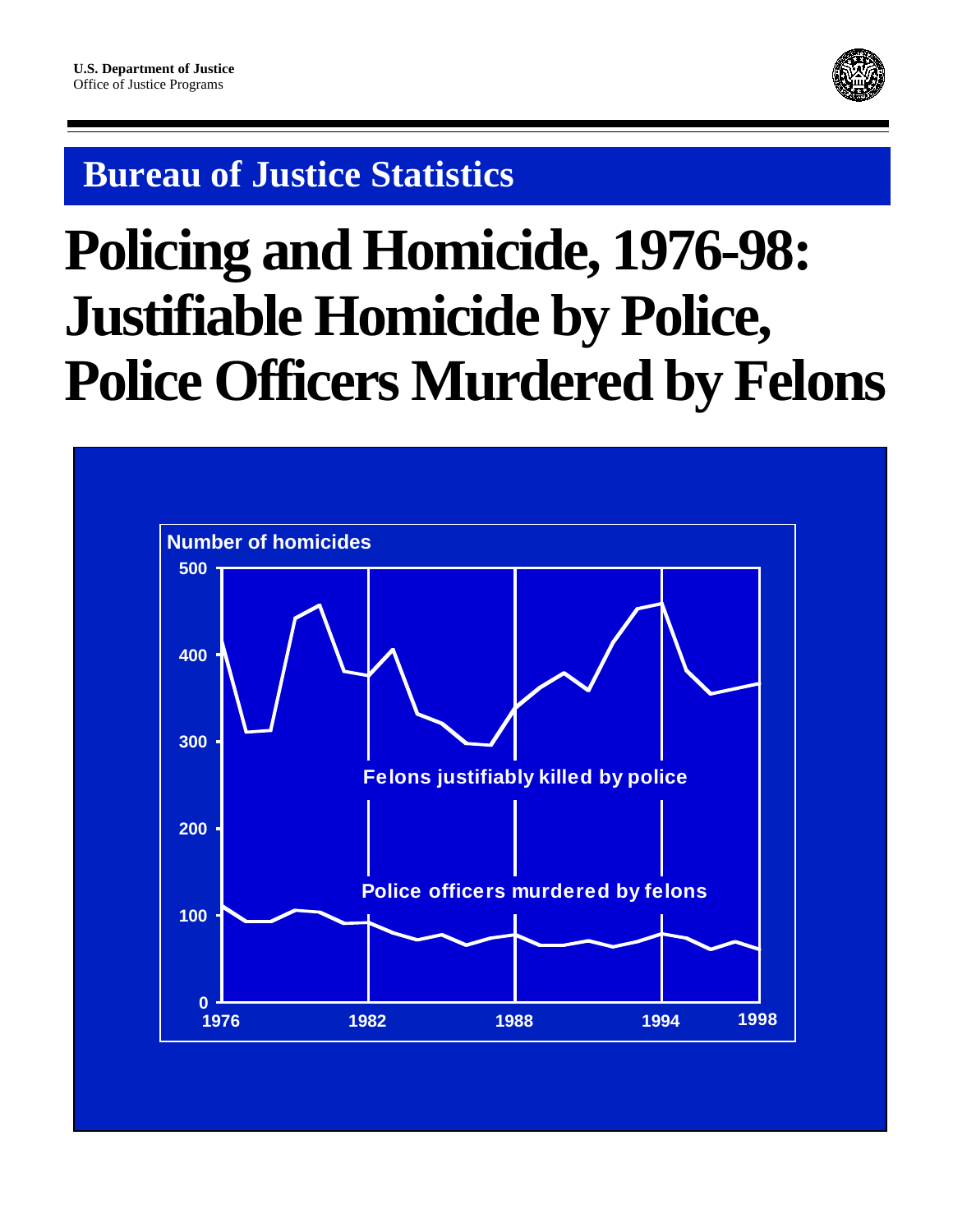**U.S. Department of Justice Office of Justice Programs** 810 Seventh Street, N.W. Washington, D.C. 20531

> John Ashcroft Attorney General

**Office of Justice Programs World Wide Web site:** *http://www.ojp.usdoj.gov*

**Bureau of Justice Statistics World Wide Web site:**

*http://www.ojp.usdoj.gov/bjs/*

For information contact: **BJS Clearinghouse** 1-800-732-3277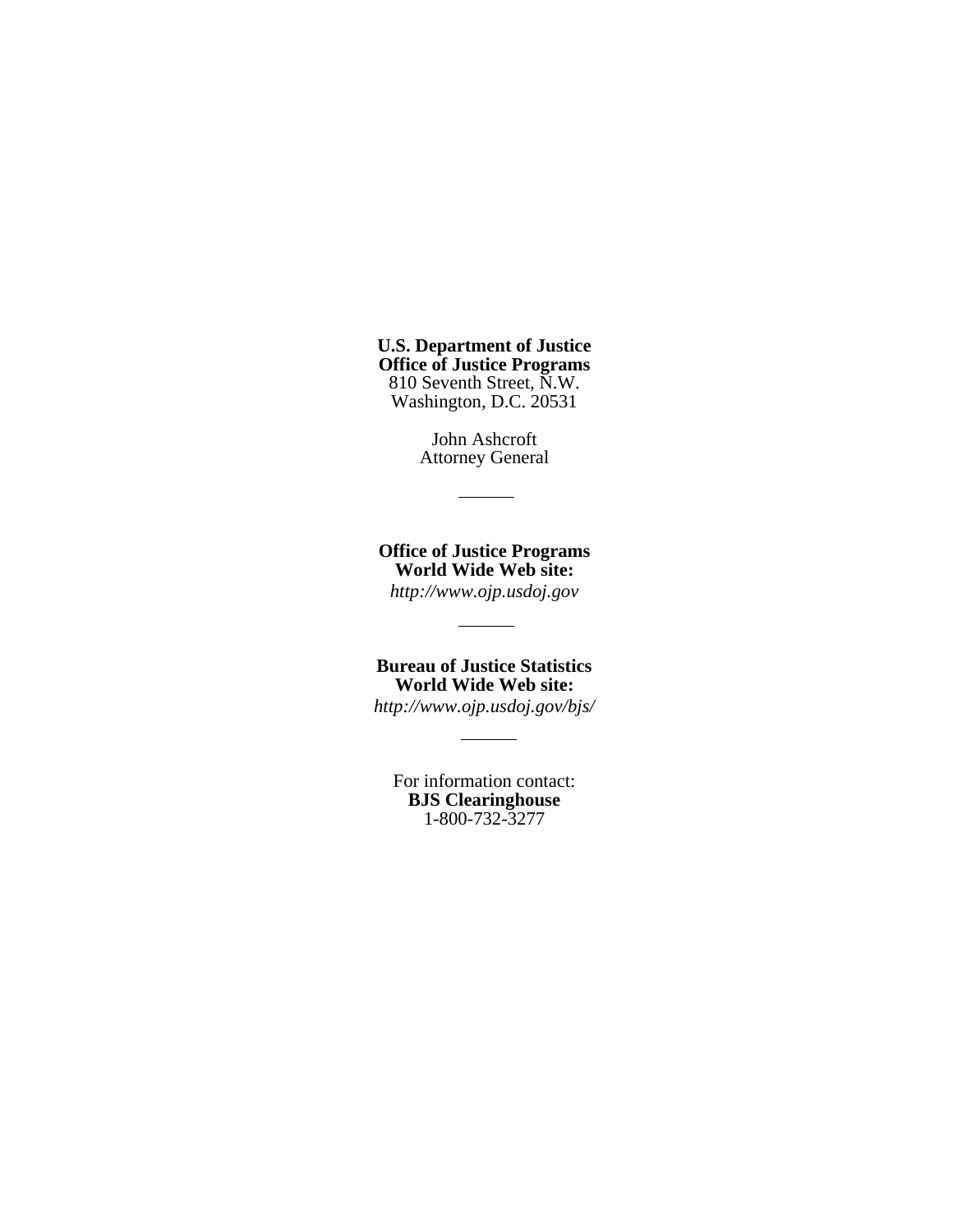

# **Policing and Homicide, 1976-98: Justifiable Homicide by Police, Police Officers Murdered by Felons**

**Jodi M. Brown and Patrick A. Langan, Ph.D.** *BJS Statisticians*

**March 2001, NCJ 180987**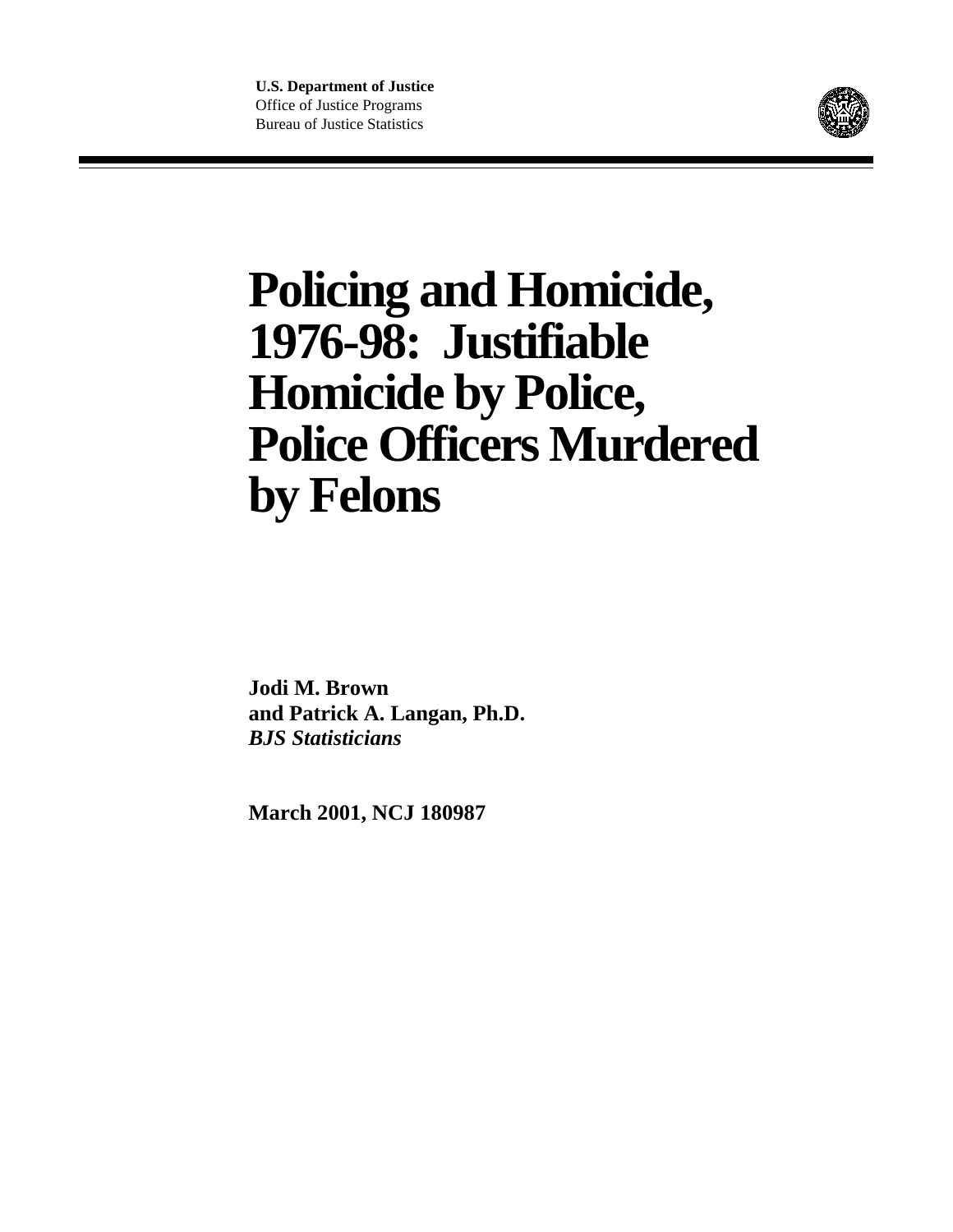U.S. Department of Justice Bureau of Justice Statistics

Lawrence A. Greenfeld Acting Director

This report was prepared by Jodi M. Brown and Patrick A. Langan of the Bureau of Justice Statistics. Matthew Durose and Donna Oliphant assisted with verification. Tina Dorsey and Tom Hester edited and produced the report. Jayne Robinson prepared the report for printing.

Frankie Kelley of the Federal Bureau of Investigation provided tabulations of LEOKA data specially for this report.

Staff members of the Criminal Justice Information Services Division of the Federal Bureau of Investigation read drafts of this report and responded with many helpful comments.

Police departments in the following cities contributed valuable descriptions of actual cases of justifiable homicide by police in 1996: Atlanta, Baltimore, Cleveland, Houston, Los Angeles, New York City, Oklahoma City, and Philadelphia.

The data and the report, as well as others from the Bureau of Justice Statistics, are available through the Internet —

http://www.ojp.usdoj.gov/bjs/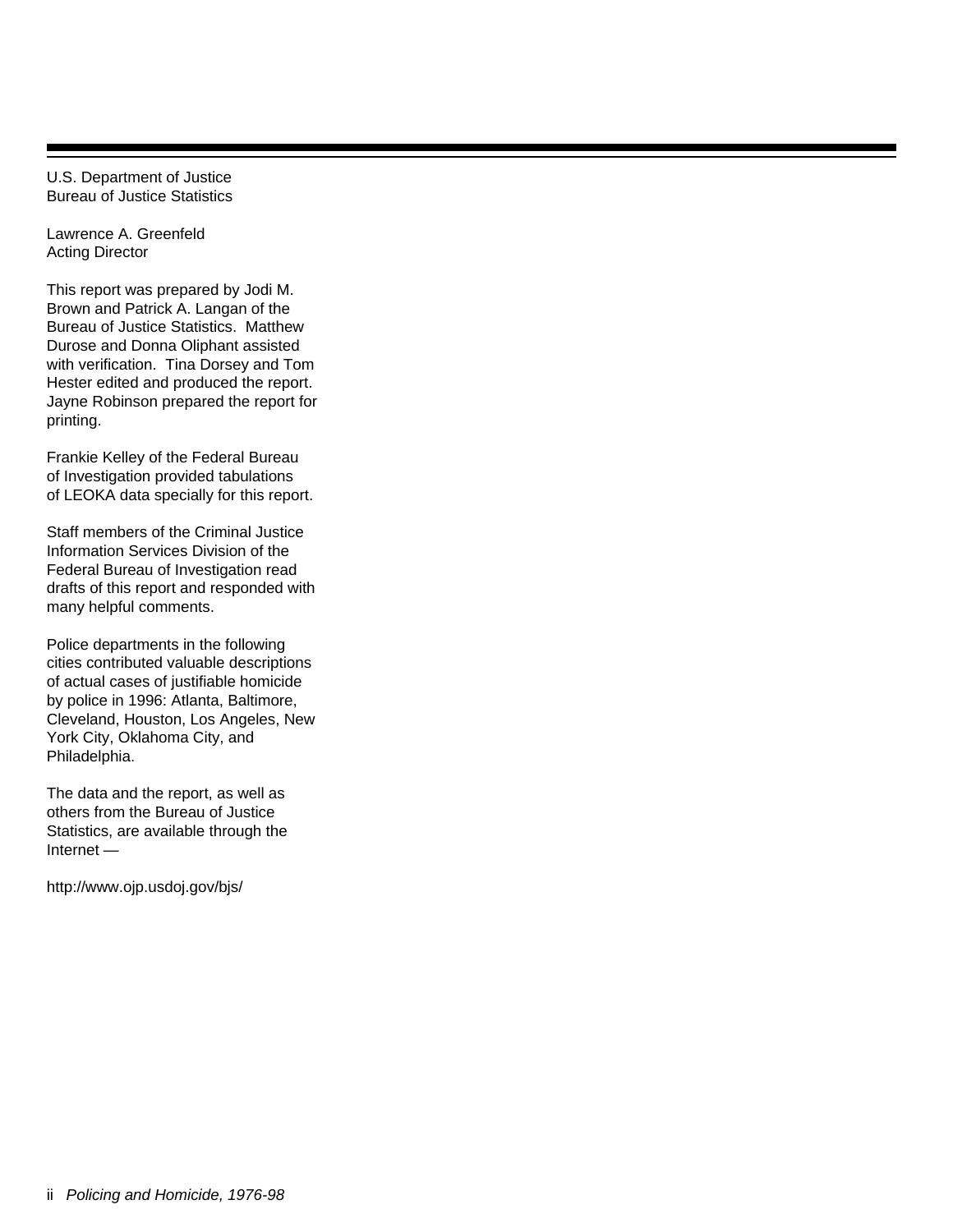### **Highlights**

This report brings together in a single publication national statistics on two distinct types of homicide: the justifiable homicide of felons by police, and the murder of police officers by felons. Although the two are fundamentally different — the use of deadly force against a police officer is almost never justified, while the use of deadly force by police often is — certain connections can be made between them beyond the fact that both always involve the police. Sometimes one directly results in the other: 1 in 6 murders of a police officer result in the justifiable killing of the murderer. (Still, of all the justifiable homicides by police only about 3% occur in connection with the murder of a police officer.) The two also share demographic similarities. For example, almost all the felons justifiably killed by police (98%) and almost all of the felons who murdered a police officer (97%) are males; in both types of homicide just over half of the felons are ages 18 to 30; and in both types just over half of the felons are white.

|                   | Percent of<br>felons killed Percent of<br>by police in<br>justifiable<br>homicides,<br>1976-98 | felons who<br>murdered<br>police officers.<br>1976-98 |
|-------------------|------------------------------------------------------------------------------------------------|-------------------------------------------------------|
| Male              | 98%                                                                                            | 97%                                                   |
| Ages 18-30        | 53%                                                                                            | 54%                                                   |
| White             | 56%                                                                                            | 54%                                                   |
| <b>Black</b>      | 42%                                                                                            | 43%                                                   |
| Young white males | 16%                                                                                            | 20%*                                                  |
| Young black males | 16%                                                                                            | 21%                                                   |

\*Percent is for 1980-98.

The first section of the report deals with the justifiable homicide of felons by police; the second, with the murder of police officers by felons. Together, the two types account for around 2% of all intentional killings in the United States. The types of homicide not covered in this report are: negligent homicides; justifiable homicides by private citizens; and murders in which the victim is someone other than an officer slain in the line of duty.

#### **Justifiable homicide by police, 1976-98**

In this report, killings by police are referred to as "justifiable homicides," and the persons that police kill are referred to as "felons." These terms reflect the view of the police agencies that provide the data used in this report.

The killing of a felon by police is considered justified when it is done to prevent imminent death or serious bodily injury to the officer or another person. Police justifiably kill on average nearly 400 felons each year (the figure below and figure 1).



From 1976 to 1998, the U.S. population age 13 or older grew by about 47 million people and the size of the police force in the United States grew by over 200,000 officers, but the number of felons justifiably killed by police did not generally rise.

A growing percentage of felons killed by police are white, and a declining percentage are black (figure 4).

|      |           | Race of felons killed |  |  |  |  |  |  |
|------|-----------|-----------------------|--|--|--|--|--|--|
| 1978 | 50% White | 49% Black             |  |  |  |  |  |  |
| 1988 | 59% White | 39% Black             |  |  |  |  |  |  |
| 1998 | 62% White | 35% Black             |  |  |  |  |  |  |

Felons justifiably killed by police represent a tiny fraction of the total population. Of the 183 million whites in 1998, police killed 225; of the 27 million blacks, police killed 127. While the rate (per million population) at which blacks were killed by police in 1998 was about 4 times that of whites (the figure below and figure 5), the difference used to be much wider: the black rate in 1978 was 8 times the white rate.

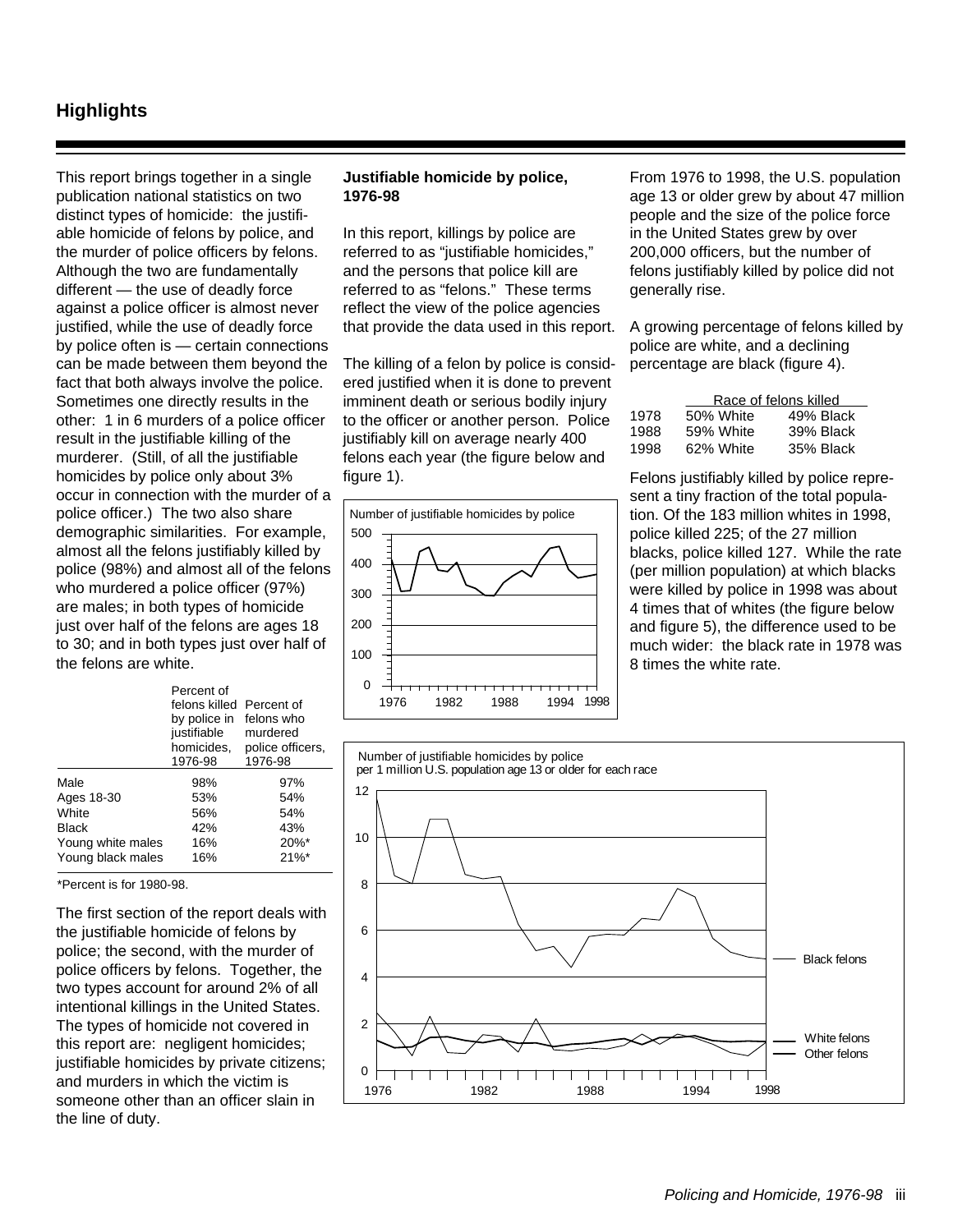The highest rates of justifiable homicide are of young black males. Of the Nation's 3.4 million young black males (black males under age 25) in 1998, 48 were justifiably killed by police. That year, young black males made up 1% of the total U.S. population but 14% of felons justifiably killed by police. By comparison, of the Nation's 18.3 million young white males, 53 were justifiably killed. Young white males were 7% of the population and 15% of those killed in 1998.

Of all the felons justifiably killed by police from 1976 to 1998, 53% were ages 18 to 30, and 98% were males.

According to the latest statistics (1998), white officers are 87% of the Nation's police force and account for 82% of justifiable homicides by police. Black officers make up 11% of the Nation's police and account for 17% of the justifiable homicides (figure 10).

#### **Police officers murdered by felons, 1976-98**

Since 1976, an average of 79 police officers have been murdered each year in the line of duty (figure 12). The number of officers murdered each year is dropping, and the rate at which police officers are being murdered is steadily falling (the figure below and figure 14).



In 1978, 1 in 4,000 police officers were murdered; in 1988, 1 in 6,000; and in 1998, 1 in 11,000 officers (figure 14).

Throughout much of the 1990's, white police officers made up about 87% of all police officers in the United States and 83% of all officers murdered by felons. Black officers were 11% of police officers but 15% of those murdered. Officers of other races were 2% of police officers and 2% of those murdered (figure 15).

On average, officers murdered from 1976 to 1998 had 9 years of law enforcement service.

From 1976 to 1998, two-thirds of the felons who murdered a police officer had a prior criminal arrest (figure 16).

The majority of police officers murdered by felons were killed while responding to disturbance calls (16%) or arrest situations (39%).

Firearms claimed the lives of 92% of the officers killed in the line of duty from 1976 to 1998. The officer's own gun was used in 12% of all murders of police officers.

Murderers of police officers represent a tiny fraction of the total population. Of the Nation's 18.3 million young white males (white males under age 25), 17 murdered a police officer in 1998. Of the 3.4 million young black males, 13 murdered an officer that year.

From 1980 to 1998, young black males made up about 1% of the U.S. population but 21% of felons who murdered a police officer (figure 17); young white males were 8% of the population but 20% of the murderers of law enforcement officers. Young black males murdered police officers at a rate almost 6 times that of young white males (5.7 versus 1 per million population) (the figure below and figure 18).

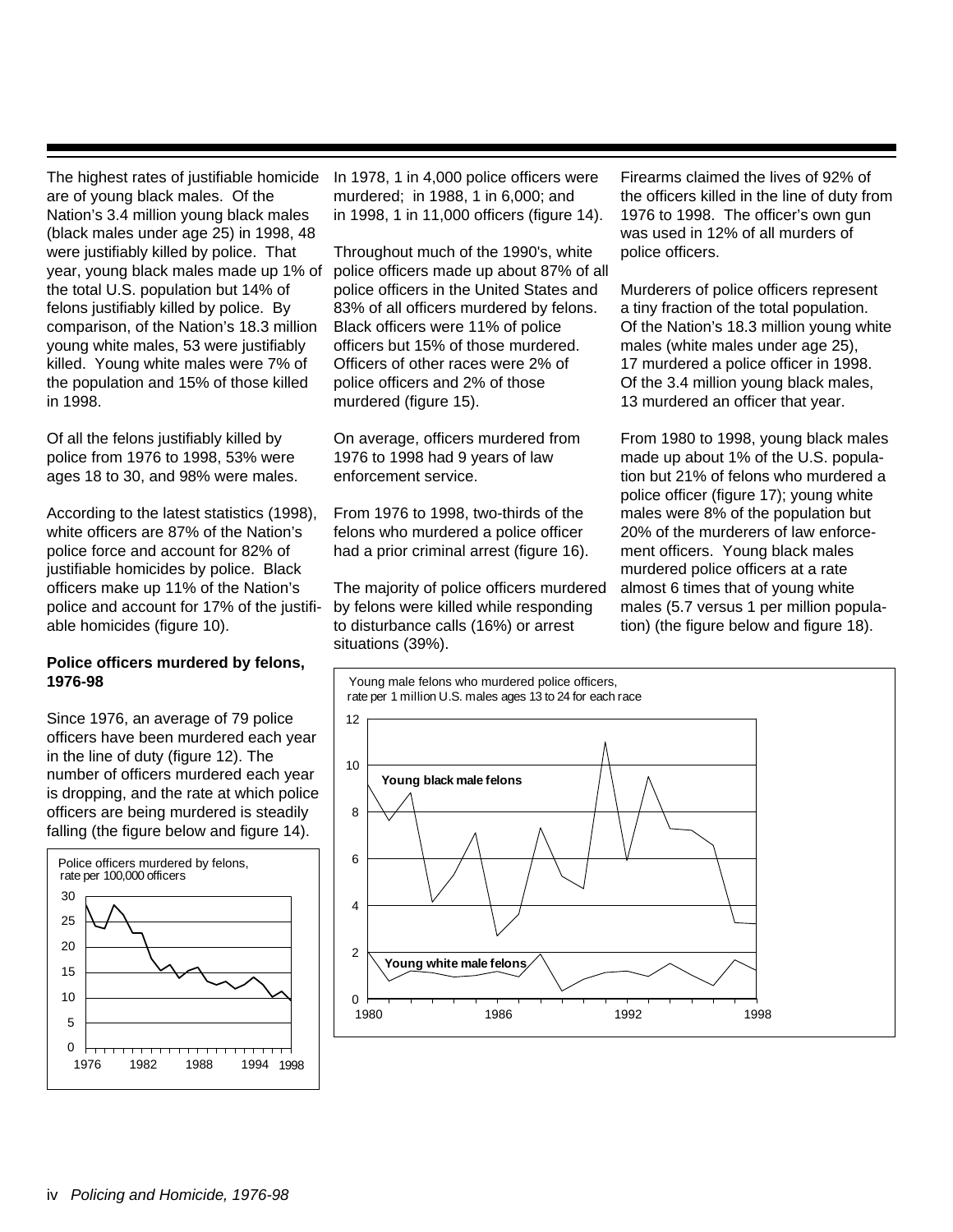### **Contents**

|                                                | Page        | Page                                                                               |
|------------------------------------------------|-------------|------------------------------------------------------------------------------------|
|                                                | -iii        | Felons who murdered police officers. 24                                            |
| Justifiable homicide by police, 1976-98.       | $\mathbf 1$ | Felons' age<br>Felons' gender                                                      |
| Annual trends in justifiable                   |             | Felons' race<br>Felons' criminal record                                            |
|                                                |             | Felons' race and officers' race, 1980-98<br>Felons' age, race, and gender, 1980-98 |
| Felons killed by police in justifiable         |             |                                                                                    |
| Felons' gender<br>Felons' race                 | 3           | Descriptions of actual cases of police officers                                    |
| Felons' age                                    |             |                                                                                    |
| Felons' gender and race                        |             |                                                                                    |
| Felons' gender, race, and age                  |             | The SHR national database on justifiable                                           |
|                                                |             |                                                                                    |
| Officers who killed felons in justifiable      |             |                                                                                    |
| Officers' gender                               | -9          | Evolution of the SHR database 28                                                   |
| Officers' race                                 |             | Nonjustifiable homicide by police. 28                                              |
| Officers' age                                  |             |                                                                                    |
| Officers' gender and race                      |             |                                                                                    |
| Officers' and felons' gender                   |             | Nonjustifiable homicides by police                                                 |
| Officers' and felons' race                     |             | in the SHR database                                                                |
| Detailed 1998 racial statistics                |             | Justifiable homicides by police missing                                            |
|                                                |             | from the SHR database                                                              |
| Descriptions of actual cases of justifiable    |             | Misinformation in the SHR database                                                 |
| homicide by police, 1996.                      | 13          | regarding officer characteristics                                                  |
|                                                |             | Missing characteristics of felons and                                              |
| Police officers murdered by felons, 1976-98. . | 19          | officers in the SHR database                                                       |
| Drop in murders of police officers 19          |             | Cautionary note on this report's statistics                                        |
|                                                |             | on justifiable homicides by police. 30                                             |
| Drop in rate of murders of police officers 20  |             |                                                                                    |
|                                                |             | Justifiable homicides by police in cases                                           |
| Police officers murdered with their            |             |                                                                                    |
|                                                |             |                                                                                    |
|                                                |             | Source of national statistics on police officers                                   |
| Circumstances at scene of incident. 22         |             | 31                                                                                 |
|                                                |             | Source of size and characteristics                                                 |
| Officers' age                                  |             | 31                                                                                 |
| Officers' gender                               |             |                                                                                    |
| Officers' race                                 |             | Police use of non-lethal force<br>31                                               |
| Officers' other characteristics                |             |                                                                                    |
| Detailed racial statistics for the 1990's      |             | A new source of data on police officers                                            |
|                                                |             | killed and assaulted<br>32                                                         |
|                                                |             |                                                                                    |
|                                                |             | 33                                                                                 |

Data for tables. . . . . . . . . . . . . . . . . . . . . . . . . . 48 Appendix tables. . . . . . . . . . . . . . . . . . . . . . . . . 50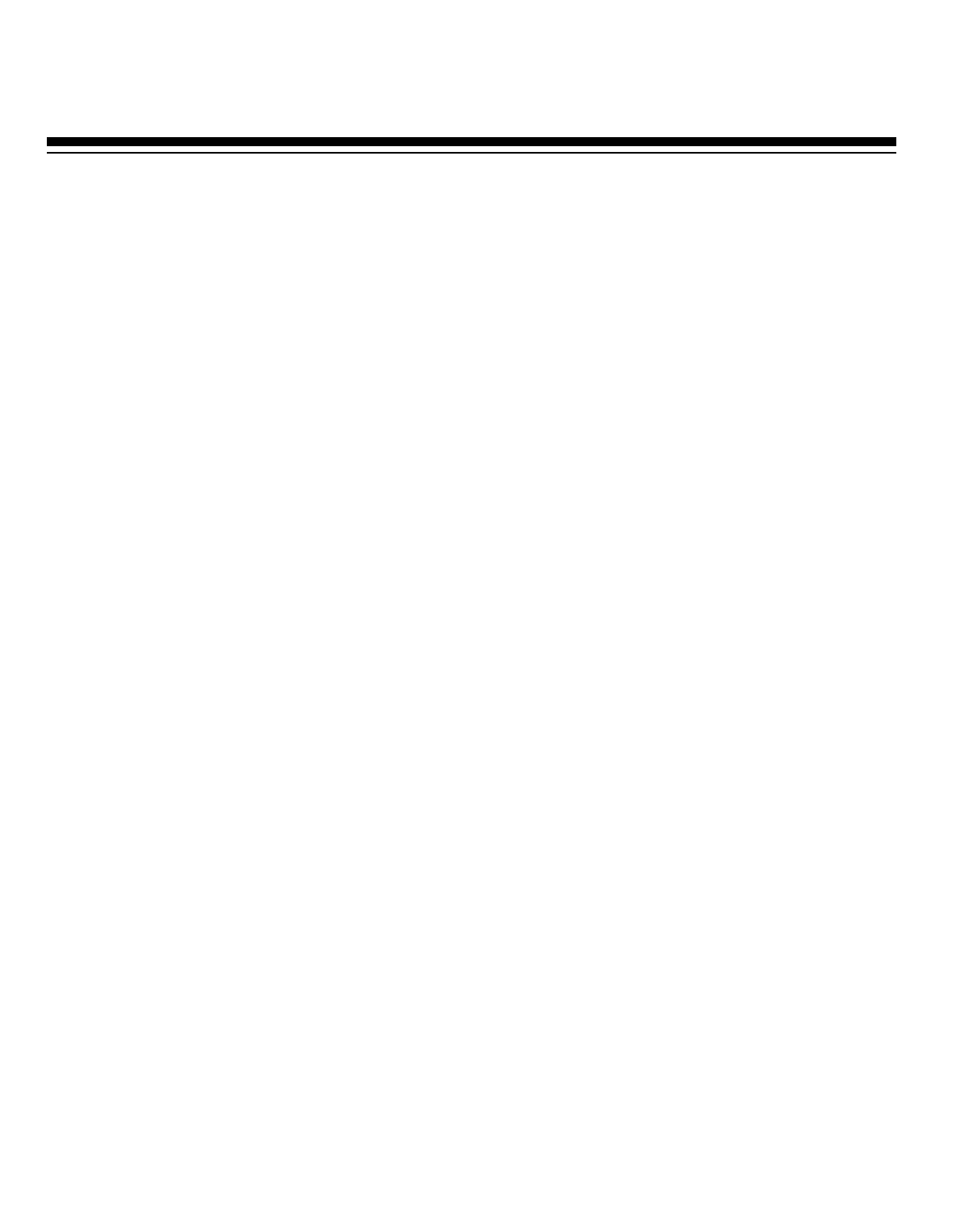#### **Justifiable homicide by police, 1976-98**

When a police officer deliberately kills someone, a determination is made as to whether the homicide occurred in the line of duty and whether the homicide was justified to prevent imminent death or serious bodily injury to the officer or another person. If an investigation determines that the homicide did occur in the line of duty and that circumstances did warrant lethal force, a record of a justifiable homicide is voluntarily sent by the officer's agency to the FBI in Washington. Each record of justifiable homicide received is then entered into a database.

The database contains such information as the felon's age, race, and gender, and such information on the officer as age, race, and gender.

In this report, killings by police are referred to as "justifiable homicides," and the persons that police kill are referred to as "felons." These terms reflect the view of the police agencies that provide the data used in this report.

#### **Annual trends in justifiable homicides by police**

Though the FBI database has records of justifiable homicides by police from 1968, this report is concerned just with homicides occurring since 1976 (see Methodology page 28). The records since 1976 have fuller information than earlier records, including information not only on the felons, but also on the police officers.

According to FBI national data on justifiable homicides by police from 1976 to  $1998 -$ 

- 8,578 felons were justifiably killed by police in the United States.
- The largest number of recorded justifiable homicides in a single year was 459 (in 1994), and the smallest number was 296 (in 1987) (figure 1).
- On average 373 felons were lawfully killed by police each year.

• From 1976 to 1998, the U.S. population age 13 or older grew by about 47 million people and the size of the police force in the United States grew by over 200,000 officers, but the number of felons justifiably killed by police did not generally rise.

• On average each year about 2 persons per 1 million residents age 13 or older were justifiably killed by law enforcement officers (figure 2). (Because police rarely kill someone under age 13, the rate calculation is per 1 million U.S. population age 13 or older.)



## 3 Rate per 1 million U.S. population age 13 or older **Felons killed by police in justifiable homicides: Rate per 1 million U.S. population age 13 or older, 1976-98**



Figure 2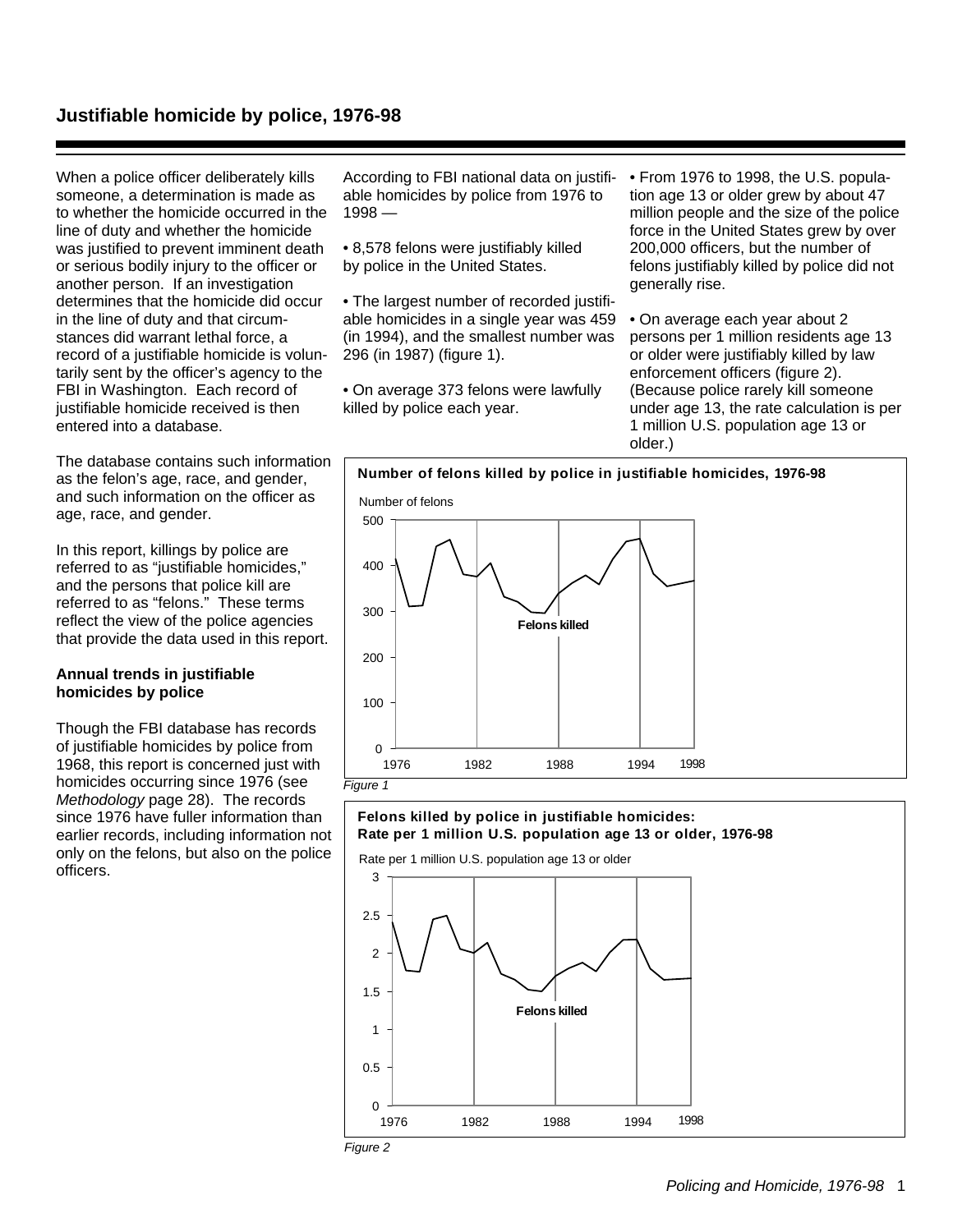Throughout this report, the national statistics given on justifiable homicides by police were "unadjusted," meaning no correction was made for the fact that some States did not report to the FBI any of the justifiable homicides that occurred in certain years. For example, Florida did not report in 1988, and so the national total of 339 justifiable homicides in 1988 is missing whatever number of justifiable homicides occurred in Florida that year.

To illustrate what effect missing States might have, unadjusted and adjusted rates of justifiable homicide were plotted on the same graph (below). In calculating unadjusted rates, missing States were treated as having no justifiable homicides; in adjusted rates, missing States were treated as having the same number of justifiable homicides they had reported in the closest preceding year. For example, Florida submitted no data for 1988 but did report 24 justifiable homicides in 1987. The 1988 adjusted national rate therefore includes an estimated 24 Florida homicides.



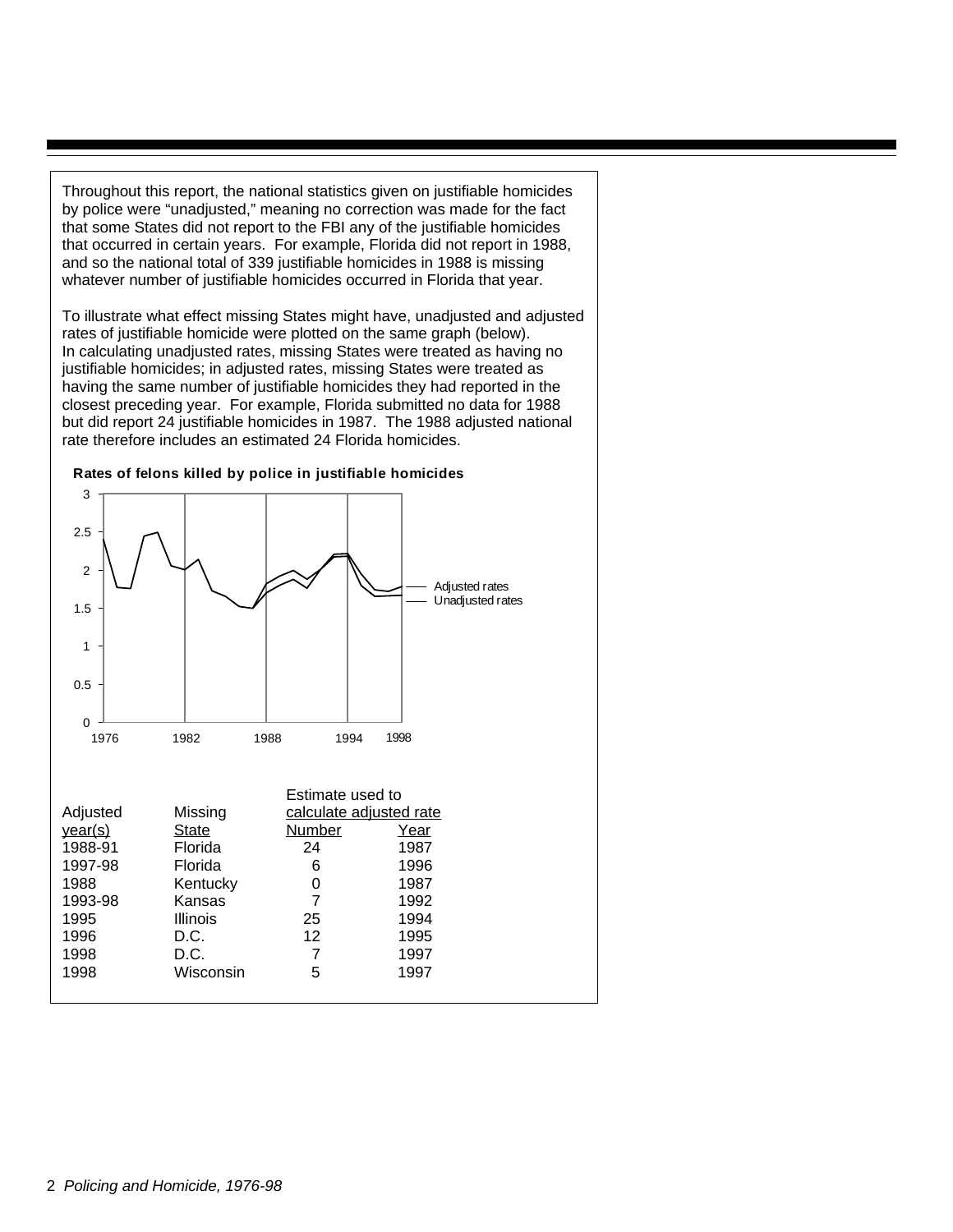| justifiable homicides: Percent killed<br>with firearms, 1976-98                                                                          | by polic<br>1976-98                                        |                  |                                       |
|------------------------------------------------------------------------------------------------------------------------------------------|------------------------------------------------------------|------------------|---------------------------------------|
| Year                                                                                                                                     | <b>Total number Percent</b><br>of justifiable<br>homicides | with<br>firearms | Year                                  |
| Annual average                                                                                                                           | 373                                                        | 99.0%            | Annual av                             |
|                                                                                                                                          |                                                            |                  |                                       |
| 1976                                                                                                                                     | 415                                                        | 99.8%            | 1976                                  |
| 1977                                                                                                                                     | 311                                                        | 99.0             | 1977                                  |
| 1978                                                                                                                                     | 313                                                        | 99.7             | 1978                                  |
| 1979                                                                                                                                     | 442                                                        | 98.9             | 1979                                  |
| 1980                                                                                                                                     | 457                                                        | 98.9%            | 1980                                  |
| 1981                                                                                                                                     | 381                                                        | 98.7             | 1981                                  |
| 1982                                                                                                                                     | 376                                                        | 96.8             | 1982                                  |
| 1983                                                                                                                                     | 406                                                        | 99.5             | 1983                                  |
| 1984                                                                                                                                     | 332                                                        | 98.5             | 1984                                  |
| 1985                                                                                                                                     | 321                                                        | 98.4%            | 1985                                  |
| 1986                                                                                                                                     | 298                                                        | 99.0             | 1986                                  |
| 1987                                                                                                                                     | 296                                                        | 99.0             | 1987                                  |
| 1988                                                                                                                                     | 339                                                        | 98.8             | 1988                                  |
| 1989                                                                                                                                     | 362                                                        | 99.2             | 1989                                  |
| 1990                                                                                                                                     | 379                                                        | 99.2%            | 1990                                  |
| 1991                                                                                                                                     | 359                                                        | 98.6             | 1991                                  |
| 1992                                                                                                                                     | 414                                                        | 98.3             | 1992                                  |
| 1993                                                                                                                                     | 453                                                        | 99.6             | 1993                                  |
| 1994                                                                                                                                     | 459                                                        | 99.8             | 1994                                  |
| 1995                                                                                                                                     | 382                                                        | 99.2%            | 1995                                  |
| 1996                                                                                                                                     | 355                                                        | 98.3             | 1996                                  |
| 1997                                                                                                                                     | 361                                                        | 99.4             | 1997                                  |
| 1998                                                                                                                                     | 367                                                        | 99.5             | 1998                                  |
| Note: "Total number" includes all instances<br>of justifiable homicide by police whether or<br>not the type of weapon used is known. The |                                                            |                  | Note: "To<br>of justifial<br>nmah adt |

**Table 1. Felons killed by police in**

| Note: "Total number" includes all instances  |
|----------------------------------------------|
| of justifiable homicide by police whether or |
| not the type of weapon used is known. The    |
| type of weapon is known in 99.9% of the      |
| justifiable homicides committed by police    |
| between 1976 and 1998.                       |
|                                              |
| Source: FBI database, Supplementary          |
| Homicide Reports.                            |

**Table 2. Gender of felons killed by police in justifiable homicides,**

| Year                                 | Total number<br>of justifiable<br>homicides | Percent of<br>killed felons<br>Male Female |                                                           |
|--------------------------------------|---------------------------------------------|--------------------------------------------|-----------------------------------------------------------|
| Annual average                       | 373                                         | 98%                                        | 2%                                                        |
| 1976<br>1977<br>1978<br>1979         | 415<br>311<br>313<br>442                    | 99%<br>98<br>98<br>97                      | 1%<br>2<br>2<br>3                                         |
| 1980<br>1981<br>1982<br>1983<br>1984 | 457<br>381<br>376<br>406<br>332             | 98%<br>99<br>98<br>99<br>98                | 2%<br>1<br>$\overline{\mathbf{c}}$<br>1<br>$\overline{2}$ |
| 1985<br>1986<br>1987<br>1988<br>1989 | 321<br>298<br>296<br>339<br>362             | 98%<br>99<br>98<br>98<br>96                | 2%<br>1<br>2<br>$\overline{\mathbf{c}}$<br>4              |
| 1990<br>1991<br>1992<br>1993<br>1994 | 379<br>359<br>414<br>453<br>459             | 97%<br>96<br>98<br>97<br>96                | 3%<br>4<br>$\overline{2}$<br>3<br>4                       |
| 1995<br>1996<br>1997<br>1998         | 382<br>355<br>361<br>367                    | 99%<br>98<br>97<br>98                      | 1%<br>2<br>3<br>$\overline{2}$                            |

otal number" includes all instances ble homicide by police whether or not graphic characteristics are known. The felon's gender is known in 99.9% of the justifiable homicides by police between 1976 *.*<br>and 1998. Source: FBI database, Supplementary Homicide Reports.

• Police used a firearm (usually a handgun) in 99% of justifiable homicides (table 1). In many cases where police killed a felon with a firearm, the felon was shot multiple times. This is consistent with police training. When police have to shoot, they will keep shooting until the felon no longer poses a threat.

#### **Felons killed by police in justifiable homicides**

Persons justifiably killed by police are referred to in the FBI's national database as "felons" because, at the time of the homicide, they were involved (or were thought to be involved) in a violent felony. The demographic information available on them in the database is their gender, race, and age.

Of the 8,578 felons killed by police from 1976 to 1998, 98% of them had all 3 of their demographic characteristics recorded in the database.

According to FBI national data on justifiable homicides by police from 1976 to 1998 —

Felons' gender

• 98% of persons justifiably killed by police were males (table 2).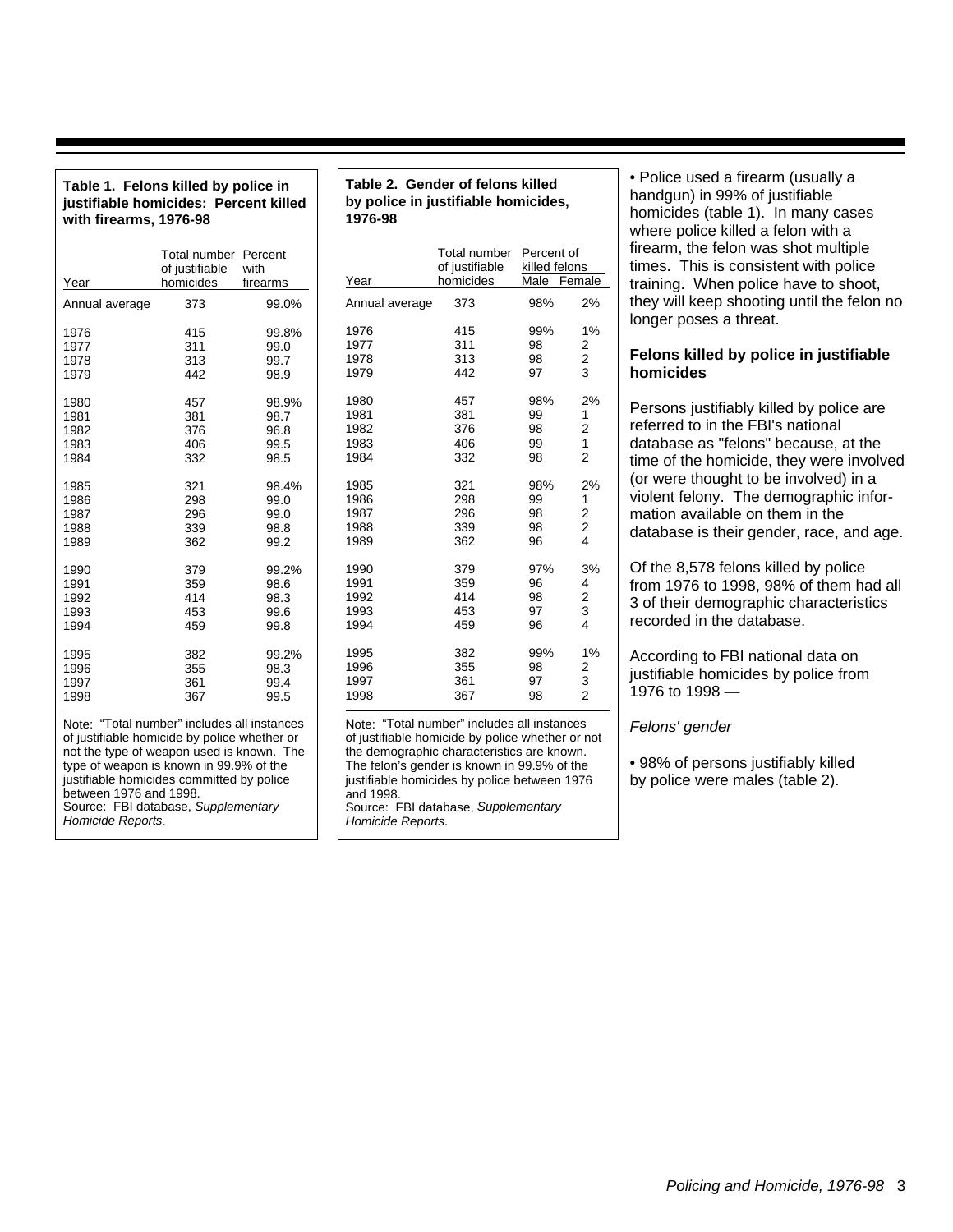

**Gender of felons killed by police in justifiable homicides:**



Figure 4

• Males were slain by police in justifiable homicides at a rate almost 40 times that of females (39 deaths of males per 10 million male residents versus 1 death per 10 million female residents) (figure 3).

• In 1998, males made up 48% of the population age 13 or older, but accounted for 83% of persons arrested for violent crime and 98% of felons killed by police. The 1998 statistics illustrate both the comparatively high rate of justifiable homicide involving males and the similarity between persons arrested by police and felons killed by police.

#### Felons' race

• Most felons killed by police each year were white (except for 1976 and 1977) (figure 4).

• A growing percentage of felons killed by police are white, and a declining percentage are black.

|      |           | Race of felons killed |  |  |  |  |
|------|-----------|-----------------------|--|--|--|--|
| 1978 | 50% white | 49% black             |  |  |  |  |
| 1988 | 59% white | 39% black             |  |  |  |  |
| 1998 | 62% white | 35% black             |  |  |  |  |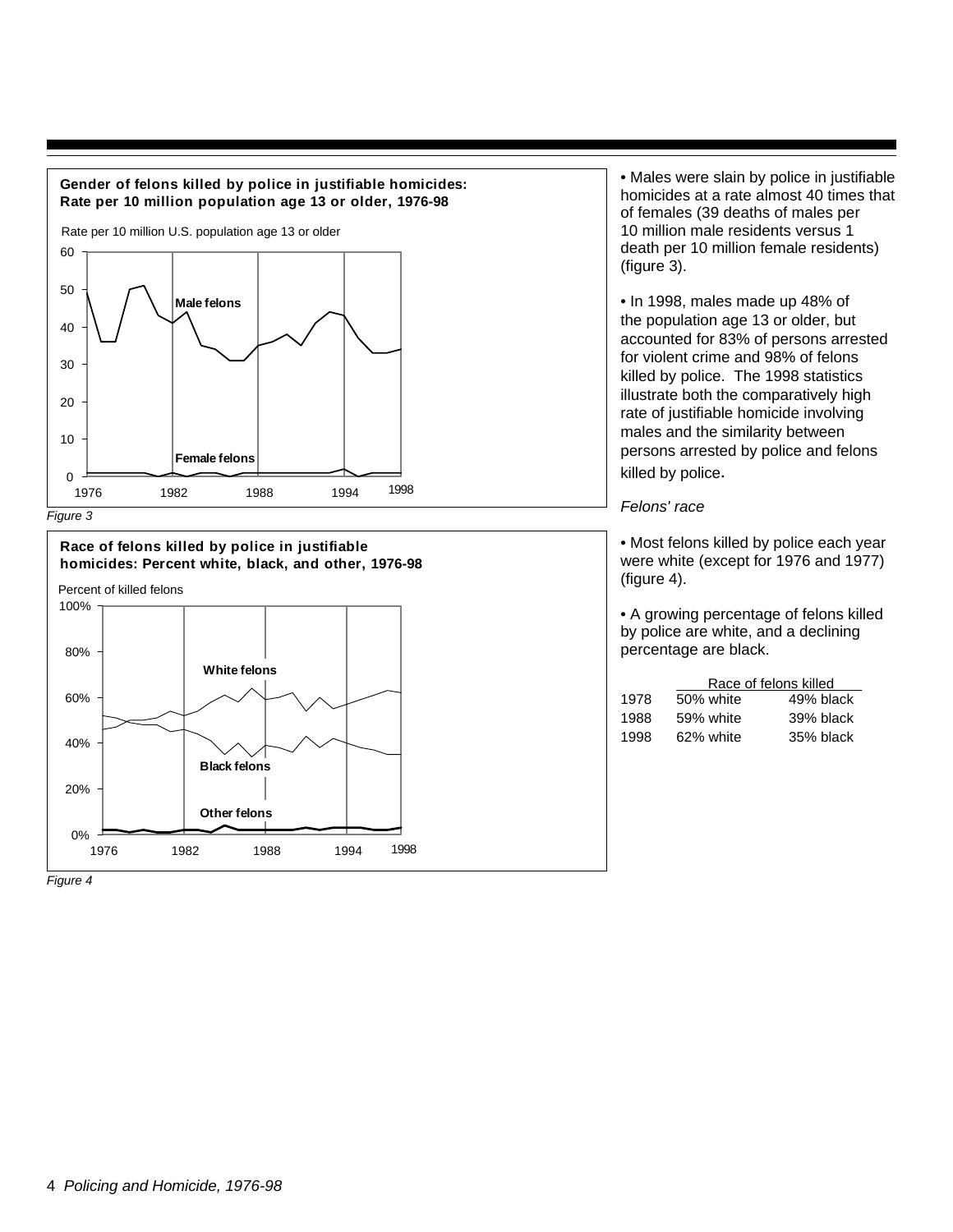







• In 1998 blacks made up 12% of the population age 13 or older but accounted for 40% of persons arrested for violent crime and 35% of felons killed by police. The 1998 statistics illustrate both the comparatively high rate of justifiable homicide involving blacks and the racial similarity between persons arrested by police and felons killed by police.

• Felons justifiably killed by police represent a tiny fraction of the total population. Of the 183 million whites in 1998, police killed 225; of the 27 million blacks, police killed 127. While the rate (per million population) at which blacks were killed in 1998 was about 4 times that of whites, the difference used to be much wider: the black rate in 1978 was 8 times the white rate (figure 5).

• The rate at which blacks are killed by police in justifiable homicides is declining, while the rate at which whites are killed by police shows no consistent trend.

|      | Rate of justifiable homicide |     |  |  |  |  |
|------|------------------------------|-----|--|--|--|--|
|      | by police (per 1 million     |     |  |  |  |  |
|      | population)                  |     |  |  |  |  |
|      | White Black                  |     |  |  |  |  |
| 1978 | 1. $\Omega$                  | 8.0 |  |  |  |  |
| 1988 | 1.2 <sub>2</sub>             | 5.7 |  |  |  |  |
| 1998 | 12                           | 48  |  |  |  |  |

Correlation with arrest for violent crime

• There is little correspondence between trends in arrests for violent crimes and trends in justifiable homicides by police (the correlation is +0.2 for whites and -0.2 for blacks) (figure 6).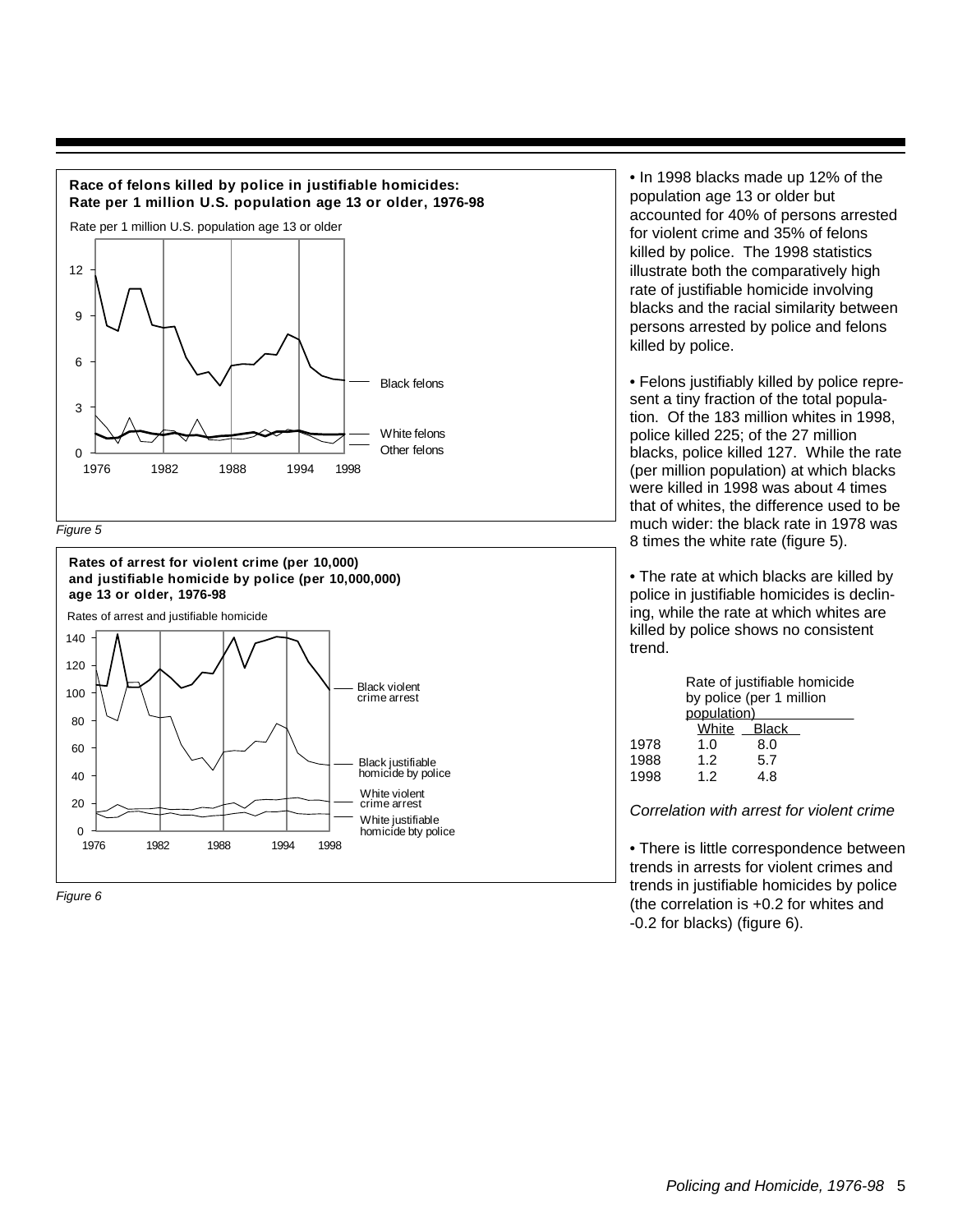| Table 3. Age of felons killed by police in justifiable homicides, 1976-98 |                                       |                      |                                          |          |           |           |             |
|---------------------------------------------------------------------------|---------------------------------------|----------------------|------------------------------------------|----------|-----------|-----------|-------------|
|                                                                           | <b>Total number</b><br>of justifiable |                      | Percent of killed felons who were ages - |          |           |           |             |
| Year                                                                      | homicides                             | 13-19                | $20 - 24$                                | 25-29    | 30-34     | 35-39     | 40 or older |
| Annual average                                                            | 373                                   | 11%                  | 21%                                      | 21%      | 17%       | 11%       | 19%         |
| 1976                                                                      | 415                                   | 15%                  | 25%                                      | 25%      | 13%       | 8%        | 14%         |
| 1977                                                                      | 311                                   | 12                   | 23                                       | 21       | 13        | 10        | 21          |
| 1978                                                                      | 313                                   | 14                   | 25                                       | 17       | 13        | 11        | 20          |
| 1979                                                                      | 442                                   | 13                   | 25                                       | 21       | 15        | 9         | 17          |
| 1980                                                                      | 457                                   | 11%                  | 27%                                      | 22%      | 17%       | 11%       | 12%         |
| 1981                                                                      | 381                                   | 12                   | 21                                       | 26       | 15        | 10        | 16          |
| 1982                                                                      | 376                                   | 10                   | 22                                       | 26       | 17        | 9         | 16          |
| 1983                                                                      | 406                                   | 8                    | 20                                       | 21       | 19        | 9         | 23          |
| 1984                                                                      | 332                                   | 10                   | 22                                       | 21       | 16        | 10        | 21          |
|                                                                           |                                       |                      |                                          |          |           |           |             |
| 1985<br>1986                                                              | 321<br>298                            | 7%                   | 22%<br>18                                | 25%      | 15%<br>21 | 11%<br>11 | 20%<br>18   |
| 1987                                                                      | 296                                   | 10<br>$\overline{7}$ | 21                                       | 22<br>19 | 16        | 14        | 23          |
| 1988                                                                      | 339                                   | 10                   | 16                                       | 26       | 19        | 11        | 18          |
| 1989                                                                      | 362                                   | 9                    | 19                                       | 23       | 19        | 10        | 20          |
|                                                                           |                                       |                      |                                          |          |           |           |             |
| 1990                                                                      | 379                                   | 9%                   | 19%                                      | 22%      | 17%       | 12%       | 21%         |
| 1991                                                                      | 359                                   | 15                   | 20                                       | 22       | 18        | 9         | 16          |
| 1992                                                                      | 414                                   | 13                   | 22                                       | 21       | 16        | 11        | 17          |
| 1993                                                                      | 453                                   | 14                   | 20                                       | 17       | 16        | 11        | 22          |
| 1994                                                                      | 459                                   | 12                   | 21                                       | 17       | 17        | 13        | 20          |
| 1995                                                                      | 382                                   | 13%                  | 22%                                      | 15%      | 20%       | 12%       | 18%         |
| 1996                                                                      | 355                                   | 13                   | 19                                       | 17       | 19        | 11        | 21          |
| 1997                                                                      | 361                                   | 11                   | 17                                       | 18       | 17        | 15        | 22          |
| 1998                                                                      | 367                                   | 12                   | 18                                       | 18       | 16        | 12        | 24          |
|                                                                           |                                       |                      |                                          |          |           |           |             |

Note: "Total number" includes all instances of justifiable homicide by police whether or not the demographic characteristics are known. The felon's age is known in 98.7% of the justifiable homicides by police between 1976 and 1998. The 13-19 age category includes one 11-year-old in 1981 and one 12-year-old in 1992. Source: FBI database, Supplementary Homicide Reports.

#### **Age of felons killed by police in justifiable homicides: Rate per 1 million population, 1976-98**

Rate per 1 million U.S. population that age



#### Felons' age

• Except for an 11-year-old killed by police in 1981 and a 12-year-old in 1992, all persons slain by police in justifiable homicides from 1976 to 1998 were in their teens or older.

• The average age of felons justifiably killed by police from 1976 to 1998 was 31 years.

• Felons ages 18 to 30 (not shown in table 3) were 53% of justifiable homicides by police from 1976 to 1998.

• In most years, felons in their twenties accounted for more justifiable homicides than any other age categories (table 3).

• Persons in their twenties had the highest rates of being slain by police in justifiable homicides (almost 4 per million population) and persons in their early thirties had the next highest rate (figure 7).

• In 1998 persons in their twenties made up 16% of the population age 13 or older, but accounted for 31% of persons arrested for violent crime and 36% of felons killed by police. The 1998 statistics illustrate both the comparatively high rate of justifiable homicide involving persons in their twenties and the age similarity between persons arrested by police and felons killed by police.

• According to latest statistics (1998), the average age of felons killed by police is 32, and half are age 30 or older.

Figure 7

6 Policing and Homicide, 1976-98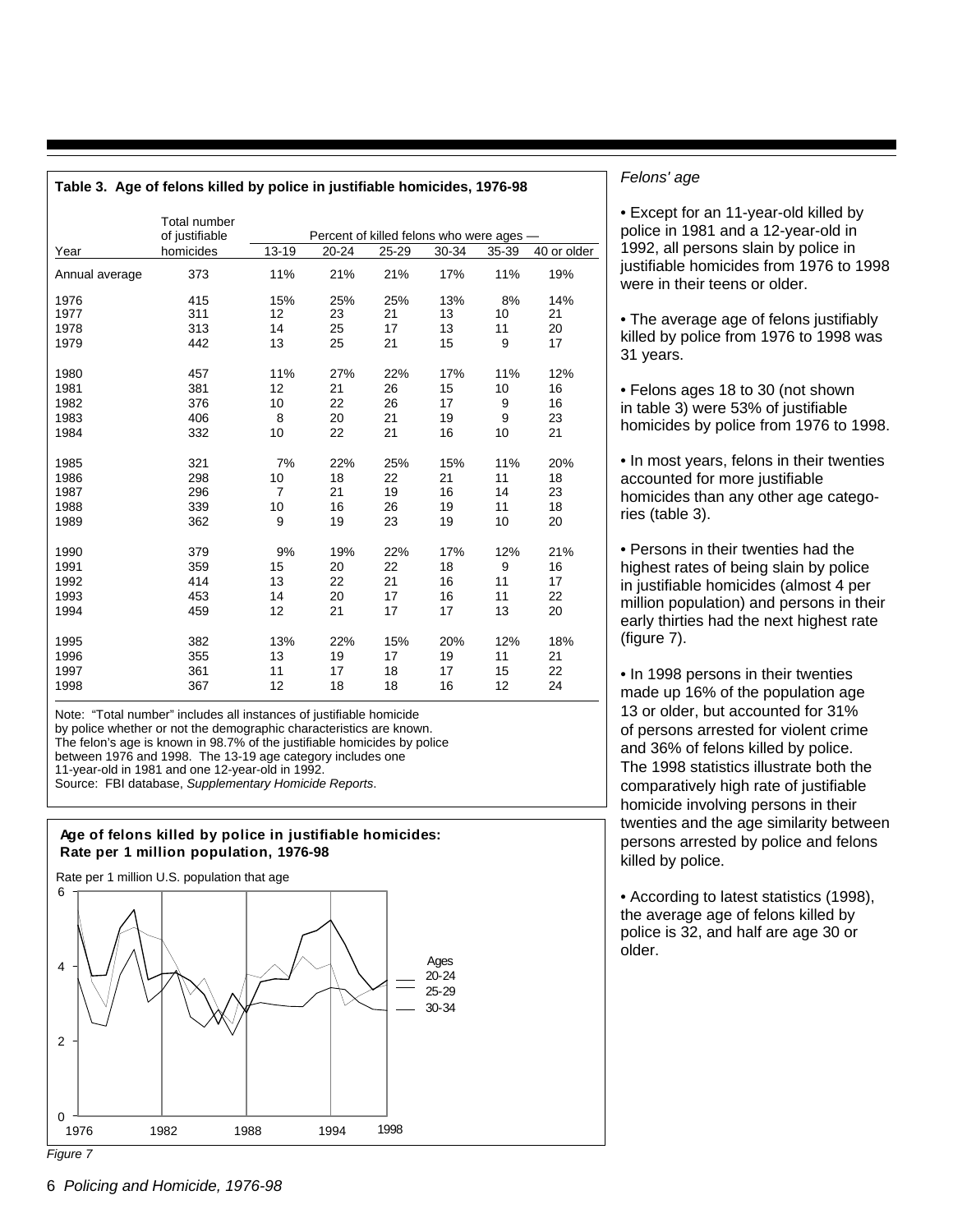#### Felons' gender and race

• The vast majority of felons killed by police each year (about 96%) are either white males or black males (table 4).

• Of the felons killed by police from 1976 to 1998, 55% were white males, 41% were black males, 1% were white females, 1% were black females, and the rest were mostly males in the "other races" category (Asian, Pacific Islander, Alaska Native, and American Indian).

• Felons justifiably killed by police represent a tiny fraction of the total population. Of the 89 million white males (age 13 or older) in 1998, police killed 220; of Percent of all felons killed by police the 12 million black males (age 13 or older), police killed 125. In 1998 black males were around 6% of the general population (age 13 or older) but 34% of persons killed by police, and white males were 41% of the general population (age 13 or older) but 61% of those killed.

• Among persons killed by police, white males outnumbered black males.

|  | 1978 48% white males 49% black males |
|--|--------------------------------------|
|  | 1988 57% white males 39% black males |
|  | 1998 61% white males 34% black males |

#### **Table 4. Gender and race of felons killed by police in justifiable homicides, 1976-98**

|                | Total number   |       |       |              | Percent of killed felons who were - |                |                |                |             |
|----------------|----------------|-------|-------|--------------|-------------------------------------|----------------|----------------|----------------|-------------|
|                | of justifiable |       | Male  |              |                                     |                | Female         |                |             |
| Year           | homicides      | Total | White | <b>Black</b> | Other                               | Total          | White          | <b>Black</b>   | Other       |
| Annual average | 373            | 98%   | 55%   | 41%          | 2%                                  | 2%             | 1%             | 1%             | 0%          |
| 1976           | 415            | 99%   | 46%   | 51%          | 2%                                  | 1%             | 1%             | 0%             | 0%          |
| 1977           | 311            | 98    | 47    | 49           | 2                                   | 2              | 0              | $\overline{2}$ | 0           |
| 1978           | 313            | 98    | 48    | 49           | 1                                   | $\overline{2}$ | 1              | $\mathbf{1}$   | 0           |
| 1979           | 442            | 97    | 49    | 47           | $\overline{2}$                      | 3              | 1              | $\overline{2}$ | 0           |
| 1980           | 457            | 98%   | 50%   | 47%          | 1%                                  | 2%             | 1%             | 1%             | 0%          |
| 1981           | 381            | 99    | 54    | 44           | 1                                   | 1              | 0              | 1              | 0           |
| 1982           | 376            | 98    | 51    | 46           | $\overline{2}$                      | 2              | 1              | 1              | 0           |
| 1983           | 406            | 99    | 54    | 44           | $\overline{2}$                      | 1              | 0              | 1              | 0           |
| 1984           | 332            | 98    | 56    | 40           | 1                                   | $\overline{2}$ | $\overline{2}$ | 1              | $\mathbf 0$ |
| 1985           | 321            | 98%   | 59%   | 35%          | 4%                                  | 2%             | 2%             | 1%             | 0%          |
| 1986           | 298            | 99    | 57    | 40           | 2                                   | 1              | 1              | 0              | 0           |
| 1987           | 296            | 98    | 63    | 33           | $\overline{2}$                      | 2              | 1              | 1              | 0           |
| 1988           | 339            | 98    | 57    | 39           | $\overline{2}$                      | $\overline{c}$ | $\overline{2}$ | $\mathbf 0$    | 0           |
| 1989           | 362            | 96    | 58    | 36           | $\overline{2}$                      | 4              | $\overline{2}$ | $\overline{2}$ | $\mathbf 0$ |
| 1990           | 379            | 97%   | 61%   | 34%          | 2%                                  | 3%             | 1%             | 2%             | 0%          |
| 1991           | 359            | 96    | 51    | 42           | 3                                   | 4              | 2              | 1              | 1           |
| 1992           | 414            | 98    | 58    | 38           | $\overline{2}$                      | $\overline{2}$ | $\overline{2}$ | 0              | 0           |
| 1993           | 453            | 97    | 53    | 41           | 3                                   | 3              | 2              | 1              | 0           |
| 1994           | 459            | 96    | 54    | 39           | 3                                   | 4              | 3              | 1              | $\mathbf 0$ |
| 1995           | 382            | 99%   | 59%   | 37%          | 3%                                  | 1%             | 1%             | 0%             | 0%          |
| 1996           | 355            | 98    | 60    | 36           | $\overline{2}$                      | 2              | 2              | 1              | 0           |
| 1997           | 361            | 97    | 61    | 34           | $\overline{2}$                      | 3              | 2              | 1              | 0           |
| 1998           | 367            | 98    | 61    | 34           | 3                                   | $\overline{2}$ | 1              | 1              | $\mathbf 0$ |

Note: "Total number" includes all instances of justifiable homicide by police,

whether or not the gender and race are known. The felon's gender and race

are both known in 99.3% of the justifiable homicides by police between 1976 and 1998.

Due to rounding error, detail may not sum to total.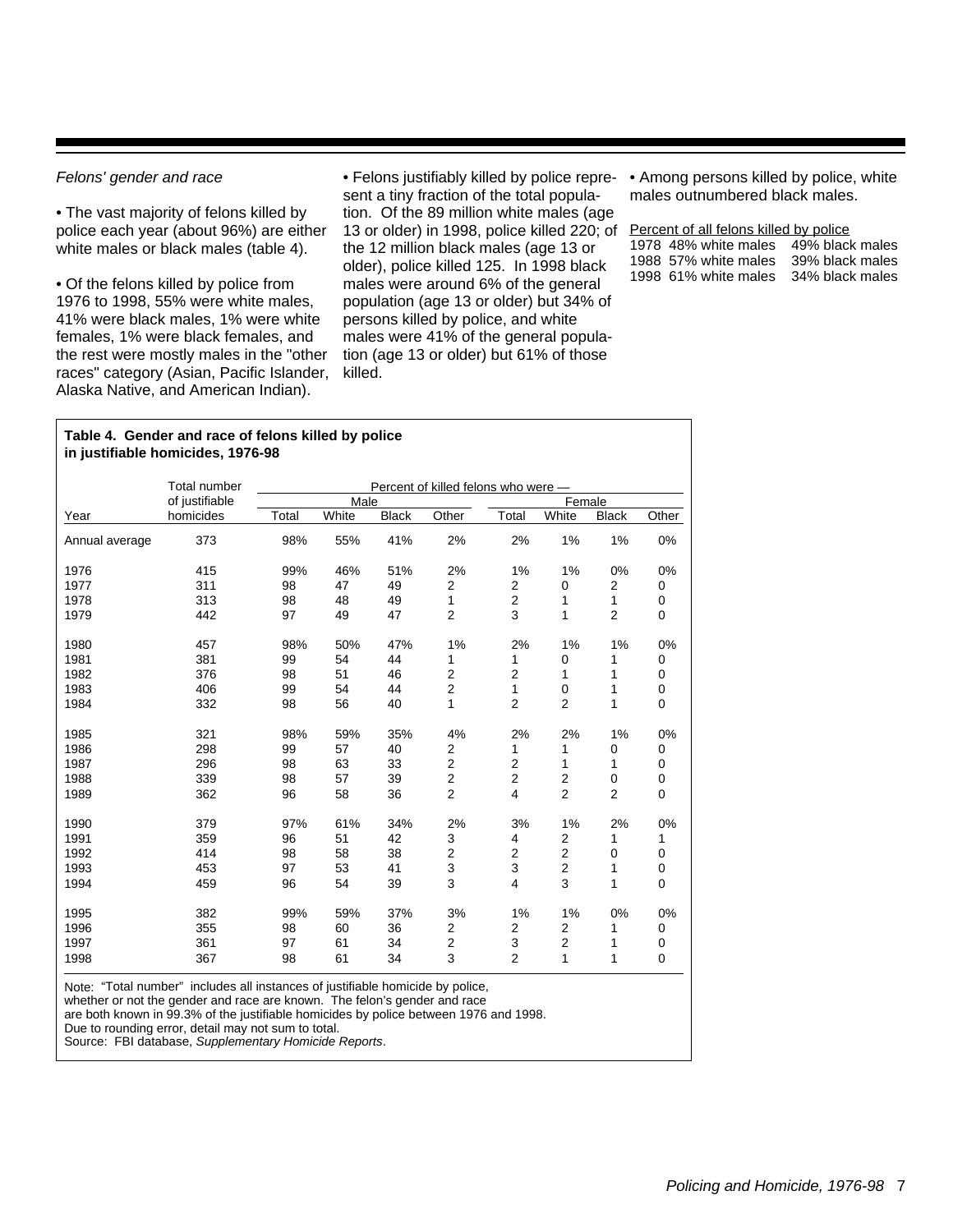



#### Felons' gender, race, and age

• The highest rates of justifiable homicide are of young black males. Of the Nation's 3.4 million young black males (black males under age 25) in 1998, 48 were justifiably killed by police. That year, young black males made up 1% of the total U.S. population but 14% of felons justifiably killed by police. By comparison, of the Nation's 18.3 million young white males, 53 were justifiably killed. Young white males were 8% of the population and 15% of those killed in 1998.

• From 1976 to 1998 young black males (black males under age 25) made up about 1% of the population but 16% of felons killed by police in justifiable homicides; young white males made up about 8% of the population but 16% of felons killed by police (figure 8).

• Of all felons justifiably killed by police from 1976 to 1998, the majority were young white males under age 25 (16%), young black males under age 25 (16%), white males age 25 or older (39%), and black males age 25 or older (25%).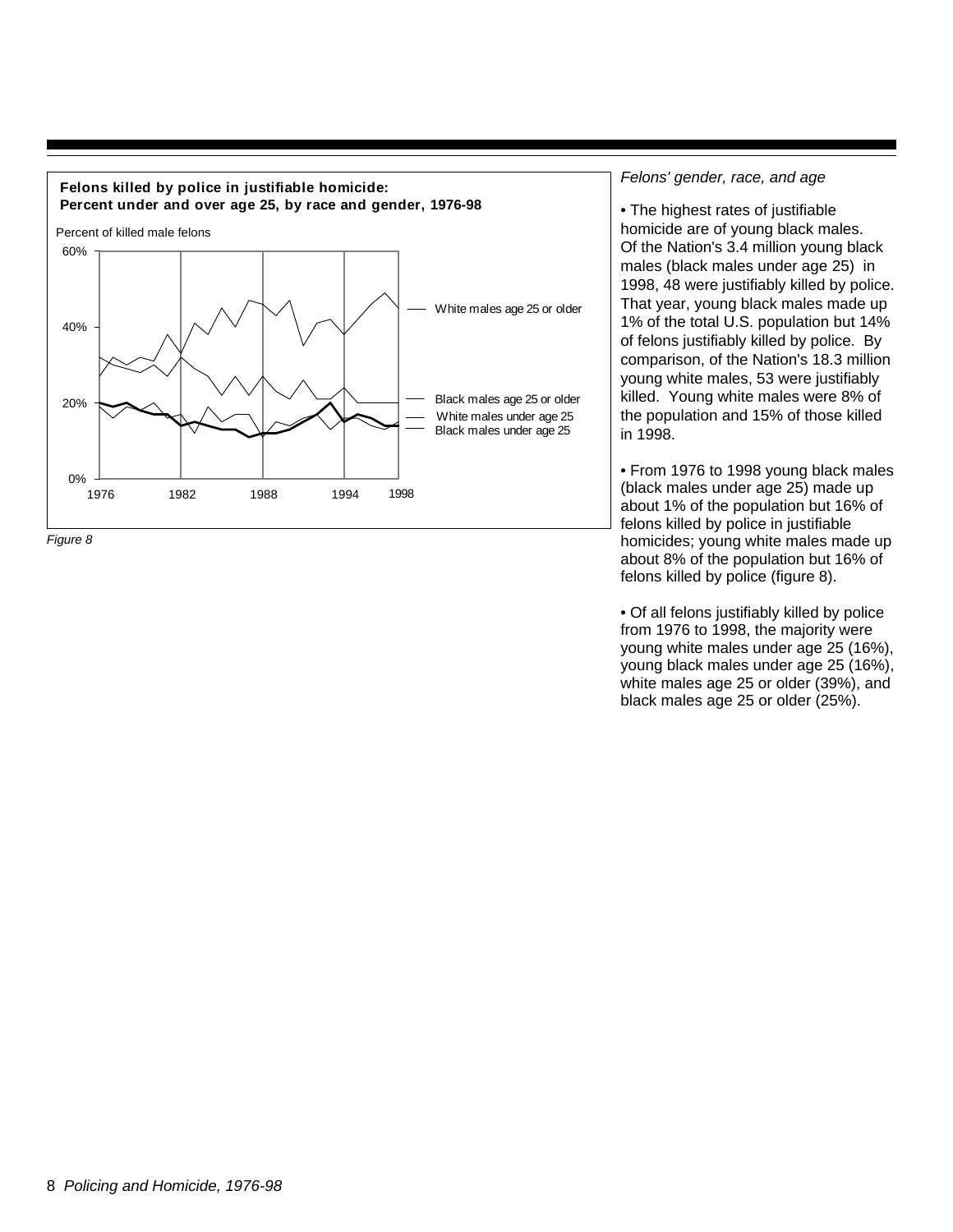• From 1980 to 1998 young black males were killed by police in justifiable homicides at a rate approximately 6 times that of young white males (16.5 versus 2.9 per million population) (figure 9).

• Average ages of felons killed by police from 1976 to 1998 were —

| Race         | Males  | Females |
|--------------|--------|---------|
| White        | 32 yrs | 35 yrs  |
| <b>Black</b> | 29     | 39      |
| Other        | 29     | 33      |

• Median ages of felons killed by police from 1976 to 1998 were —

| Race         | Males  | Females |
|--------------|--------|---------|
| White        | 30 yrs | 33 yrs  |
| <b>Black</b> | 27     | 36      |
| Other        | 27     | 33      |

• White and black males ages 20 to 34 made up most of the felons killed by police (56%) from 1976 to 1998.

• Based on latest statistics (1998), together white males and black males ages 20 to 34 are 10% of the general population but 48% of those killed by police.



Figure 9

• Latest statistics (1998) indicate that white males ages 20 to 34 are 8% of the general population but 29% of those killed by police, and black males ages 20 to 34 are 1.4% of the general population but 20% of persons killed by police in justifiable homicides.

#### **Officers who killed felons in justifiable homicides**

The police officer's gender, race, and age are a part of the record for each justifiable homicide entered into the national database, but since participation is voluntary, police agencies do not always supply this information. There were 8,578 felons killed by police from 1976 to 1998. The age, race, and gender of the officer involved in the homicide were recorded on 69% of them, and at least one of the three characteristics was recorded on 85%.

According to FBI national data on justifiable homicides by police from 1976 to 1998 —

#### Officers' gender

• The officer in a justifiable homicide case is almost always a male (98%) (table 5).

#### **Table 5. Gender of police officers who killed felons in justifiable homicides: Percent male and female, 1976-98**

| Annual<br>373<br>98%<br>2%<br>1%<br>415<br>99%<br>1977<br>311<br>98<br>2<br>1<br>313<br>99<br>1<br>442<br>99<br>1%<br>457<br>99%<br>381<br>99<br>1<br>2<br>98<br>376<br>$\overline{\mathbf{c}}$<br>406<br>98<br>$\overline{1}$<br>332<br>99<br>321<br>97%<br>3%<br>298<br>99<br>1<br>296<br>96<br>4<br>3<br>339<br>97<br>$\overline{2}$<br>362<br>98<br>97%<br>3%<br>379<br>359<br>98<br>$\frac{2}{2}$<br>414<br>98<br>$\overline{c}$<br>453<br>98<br>$\overline{1}$<br>459<br>99<br>2%<br>98%<br>382<br>355<br>2<br>98<br>3<br>361<br>97<br>3<br>97<br>367 | Year    | Total<br>number of<br>justifiable<br>homicides<br>by police | Percent of officers<br>Male | Female |
|-------------------------------------------------------------------------------------------------------------------------------------------------------------------------------------------------------------------------------------------------------------------------------------------------------------------------------------------------------------------------------------------------------------------------------------------------------------------------------------------------------------------------------------------------------------|---------|-------------------------------------------------------------|-----------------------------|--------|
|                                                                                                                                                                                                                                                                                                                                                                                                                                                                                                                                                             |         |                                                             |                             |        |
|                                                                                                                                                                                                                                                                                                                                                                                                                                                                                                                                                             | average |                                                             |                             |        |
|                                                                                                                                                                                                                                                                                                                                                                                                                                                                                                                                                             | 1976    |                                                             |                             |        |
|                                                                                                                                                                                                                                                                                                                                                                                                                                                                                                                                                             |         |                                                             |                             |        |
|                                                                                                                                                                                                                                                                                                                                                                                                                                                                                                                                                             | 1978    |                                                             |                             |        |
|                                                                                                                                                                                                                                                                                                                                                                                                                                                                                                                                                             | 1979    |                                                             |                             |        |
|                                                                                                                                                                                                                                                                                                                                                                                                                                                                                                                                                             | 1980    |                                                             |                             |        |
|                                                                                                                                                                                                                                                                                                                                                                                                                                                                                                                                                             | 1981    |                                                             |                             |        |
|                                                                                                                                                                                                                                                                                                                                                                                                                                                                                                                                                             | 1982    |                                                             |                             |        |
|                                                                                                                                                                                                                                                                                                                                                                                                                                                                                                                                                             | 1983    |                                                             |                             |        |
|                                                                                                                                                                                                                                                                                                                                                                                                                                                                                                                                                             | 1984    |                                                             |                             |        |
|                                                                                                                                                                                                                                                                                                                                                                                                                                                                                                                                                             | 1985    |                                                             |                             |        |
|                                                                                                                                                                                                                                                                                                                                                                                                                                                                                                                                                             | 1986    |                                                             |                             |        |
|                                                                                                                                                                                                                                                                                                                                                                                                                                                                                                                                                             | 1987    |                                                             |                             |        |
|                                                                                                                                                                                                                                                                                                                                                                                                                                                                                                                                                             | 1988    |                                                             |                             |        |
|                                                                                                                                                                                                                                                                                                                                                                                                                                                                                                                                                             | 1989    |                                                             |                             |        |
|                                                                                                                                                                                                                                                                                                                                                                                                                                                                                                                                                             | 1990    |                                                             |                             |        |
|                                                                                                                                                                                                                                                                                                                                                                                                                                                                                                                                                             | 1991    |                                                             |                             |        |
|                                                                                                                                                                                                                                                                                                                                                                                                                                                                                                                                                             | 1992    |                                                             |                             |        |
|                                                                                                                                                                                                                                                                                                                                                                                                                                                                                                                                                             | 1993    |                                                             |                             |        |
|                                                                                                                                                                                                                                                                                                                                                                                                                                                                                                                                                             | 1994    |                                                             |                             |        |
|                                                                                                                                                                                                                                                                                                                                                                                                                                                                                                                                                             | 1995    |                                                             |                             |        |
|                                                                                                                                                                                                                                                                                                                                                                                                                                                                                                                                                             | 1996    |                                                             |                             |        |
|                                                                                                                                                                                                                                                                                                                                                                                                                                                                                                                                                             | 1997    |                                                             |                             |        |
|                                                                                                                                                                                                                                                                                                                                                                                                                                                                                                                                                             | 1998    |                                                             |                             |        |

Note: "Total number" includes all instances of justifiable homicide by police whether or not the demographic characteristics are known. The officer's gender is known in 84.8% of the justifiable homicides by police between 1976 and 1998. Source: FBI database, Supplementary Homicide Reports.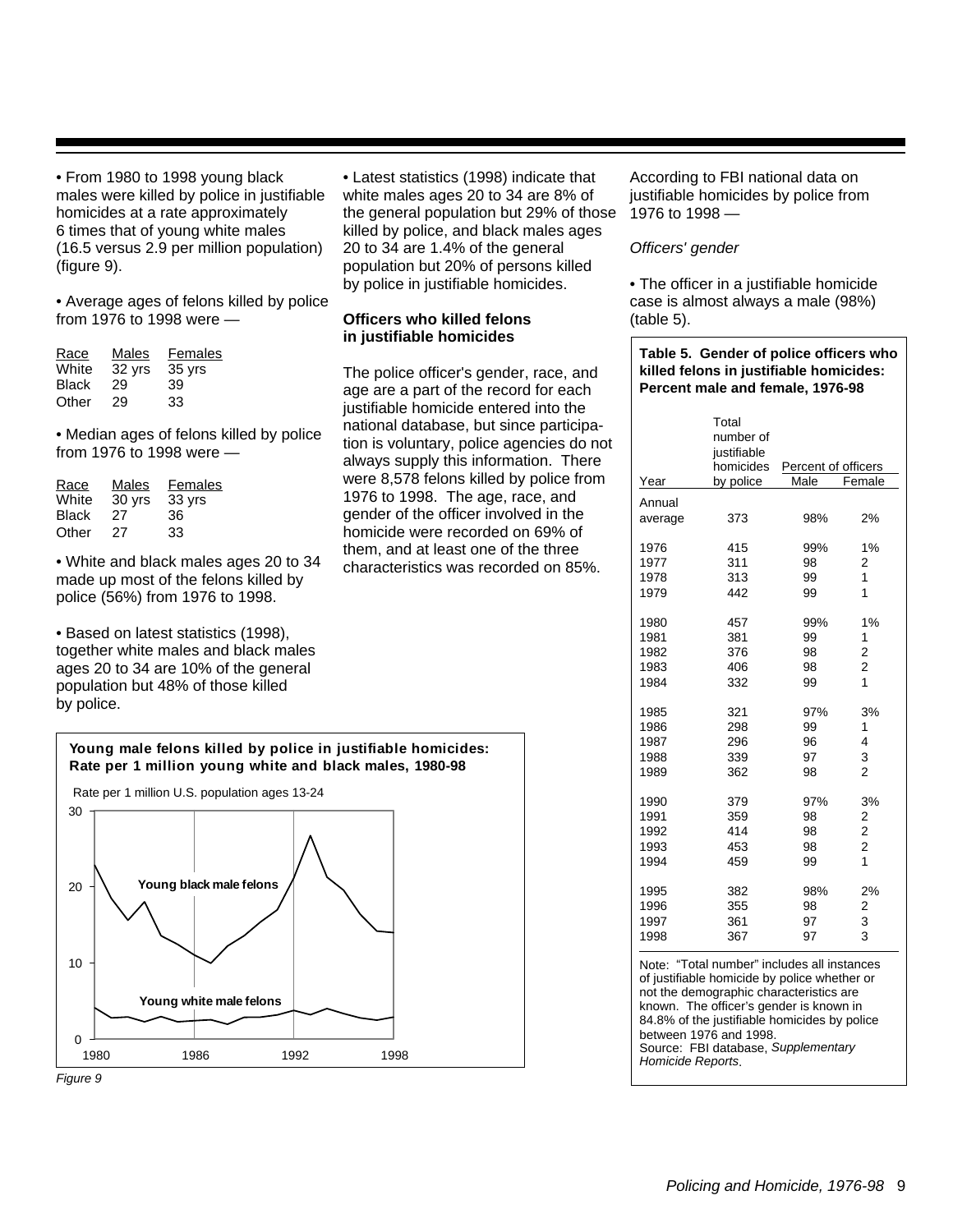

#### Officers' race

• From 1976 to 1998 the officer in 84% of justifiable homicides by police was white, and the officer in 15% was black (figure 10).

#### Officers' age

• In most years officers ages 25 to 29 accounted for more justifiable homicides than any other age category (table 6).

• The average age of the officer in a justifiable homicide by police was 33 years.

• 55% of officers in justifiable homicides were over age 30 (not shown in table 6).

|                | Total number<br>of justifiable<br>homicides |                |                |       | Percent of officers who were ages - |       |                |
|----------------|---------------------------------------------|----------------|----------------|-------|-------------------------------------|-------|----------------|
| Year           | by police                                   | Under 20       | 20-24          | 25-29 | 30-34                               | 35-39 | 40 or older    |
| Annual average | 373                                         | 1%             | 9%             | 28%   | 28%                                 | 17%   | 17%            |
| 1976           | 415                                         | 0%             | 10%            | 37%   | 30%                                 | 10%   | 13%            |
| 1977           | 311                                         | 0              | 11             | 39    | 28                                  | 10    | 12             |
| 1978           | 313                                         | $\mathbf{1}$   | 13             | 35    | 32                                  | 12    | $\overline{7}$ |
| 1979           | 442                                         | $\mathbf 0$    | 9              | 30    | 29                                  | 16    | 16             |
| 1980           | 457                                         | 0%             | 9%             | 31%   | 34%                                 | 17%   | 9%             |
| 1981           | 381                                         | 0              | 13             | 26    | 31                                  | 18    | 12             |
| 1982           | 376                                         | 0              | $\overline{7}$ | 30    | 32                                  | 19    | 12             |
| 1983           | 406                                         | 0              | 11             | 24    | 28                                  | 19    | 18             |
| 1984           | 332                                         | 0              | 10             | 22    | 31                                  | 23    | 14             |
| 1985           | 321                                         | 0%             | 7%             | 24%   | 31%                                 | 24%   | 14%            |
| 1986           | 298                                         | 0              | 7              | 28    | 28                                  | 21    | 16             |
| 1987           | 296                                         | $\mathbf{1}$   | 8              | 29    | 23                                  | 22    | 17             |
| 1988           | 339                                         | $\mathbf 0$    | $\overline{4}$ | 25    | 35                                  | 18    | 18             |
| 1989           | 362                                         | $\mathbf 0$    | 10             | 27    | 24                                  | 22    | 17             |
| 1990           | 379                                         | 1%             | 7%             | 26%   | 23%                                 | 21%   | 22%            |
| 1991           | 359                                         | 0              | 12             | 29    | 25                                  | 17    | 17             |
| 1992           | 414                                         | 0              | 12             | 25    | 25                                  | 16    | 22             |
| 1993           | 453                                         | $\mathbf{1}$   | 8              | 33    | 24                                  | 12    | 22             |
| 1994           | 459                                         | $\overline{2}$ | 8              | 25    | 28                                  | 18    | 19             |
| 1995           | 382                                         | 4%             | 8%             | 28%   | 26%                                 | 14%   | 20%            |
| 1996           | 355                                         | 0              | 5              | 31    | 23                                  | 15    | 26             |
| 1997           | 361                                         | 2              | 6              | 28    | 27                                  | 20    | 18             |
| 1998           | 367                                         | $\overline{2}$ | $\overline{7}$ | 27    | 27                                  | 22    | 15             |

**Table 6. Age of police officers who killed felons in justifiable homicides, 1976-98**

Note: "Total number" includes all instances of justifiable homicide by police,

whether or not the age of the police officer is known. The officer's age is known

in 70.1% of the justifiable homicides by police between 1976 and 1998.

Due to rounding error, detail may not sum to 100%.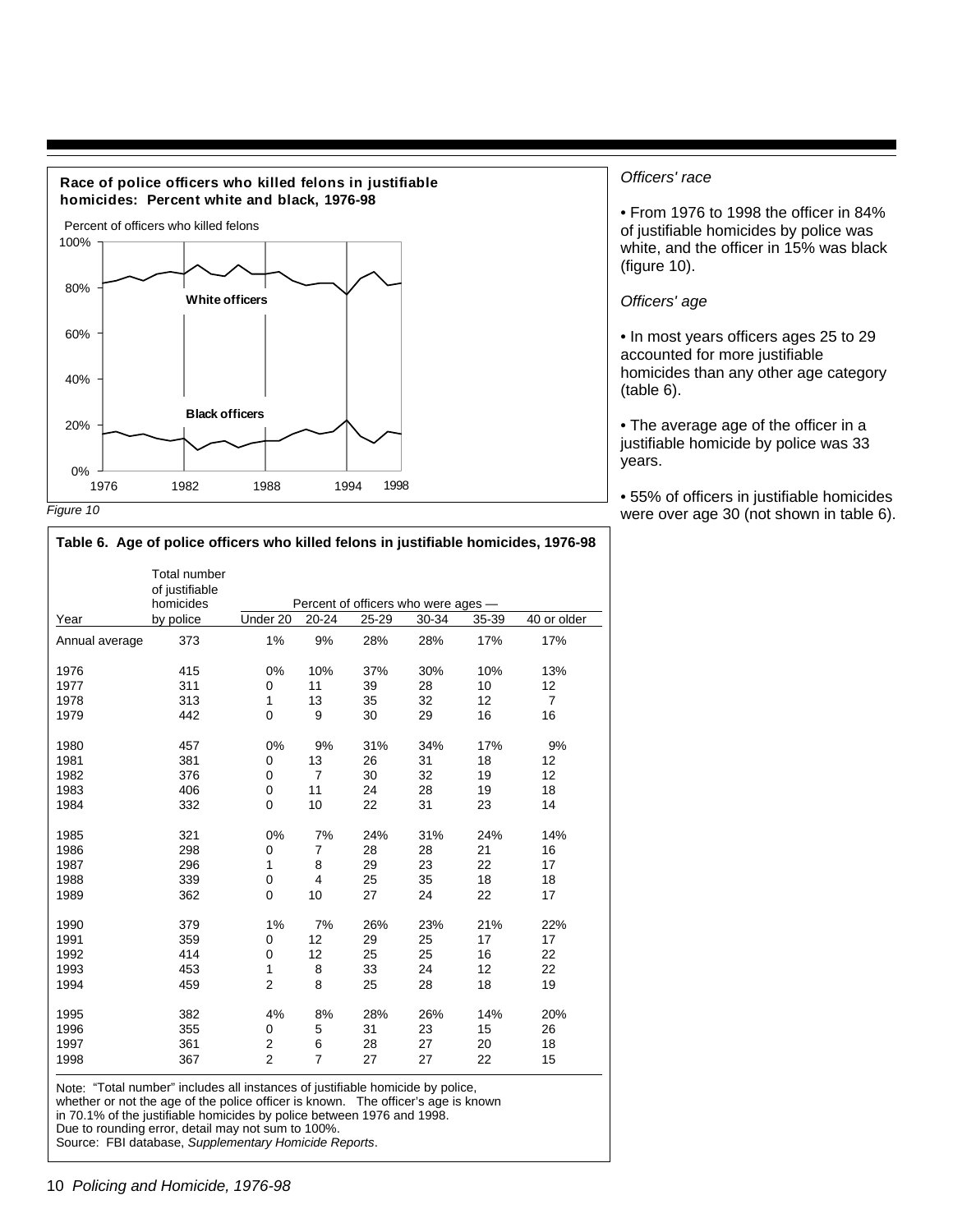|                | <b>Total number</b><br>of justifiable | Percent of officers who were - |              |                |                |              |             |  |
|----------------|---------------------------------------|--------------------------------|--------------|----------------|----------------|--------------|-------------|--|
|                | homicides                             |                                | Male         |                |                | Female       |             |  |
| Year           | by police                             | White                          | <b>Black</b> | Other          | White          | <b>Black</b> | Other       |  |
| Annual average | 373                                   | 83%                            | 14%          | 1%             | 1%             | 1%           | 0%          |  |
| 1976           | 415                                   | 82%                            | 15%          | 2%             | 0%             | 1%           | 0%          |  |
| 1977           | 311                                   | 82                             | 17           | 0              | 1              | 0            | 0           |  |
| 1978           | 313                                   | 85                             | 14           | 0              | 0              | 1            | 0           |  |
| 1979           | 442                                   | 83                             | 15           | 1              | 0              | 1            | $\mathbf 0$ |  |
| 1980           | 457                                   | 85%                            | 13%          | 0%             | 1%             | 1%           | 0%          |  |
| 1981           | 381                                   | 86                             | 13           | 0              | 0              | 1            | 0           |  |
| 1982           | 376                                   | 85                             | 14           | 0              | 1              | 0            | 0           |  |
| 1983           | 406                                   | 89                             | 8            | 1              | 1              | 1            | 0           |  |
| 1984           | 332                                   | 87                             | 11           | $\overline{2}$ | 0              | $\mathbf 0$  | $\mathbf 0$ |  |
| 1985           | 321                                   | 84%                            | 12%          | 2%             | 1%             | 1%           | 0%          |  |
| 1986           | 298                                   | 89                             | 10           | 0              | 1              | 0            | 0           |  |
| 1987           | 296                                   | 82                             | 11           | $\overline{2}$ | 4              | 1            | 0           |  |
| 1988           | 339                                   | 82                             | 12           | $\overline{c}$ | 3              | 1            | 0           |  |
| 1989           | 362                                   | 84                             | 13           | 0              | 3              | $\mathbf 0$  | $\mathbf 0$ |  |
| 1990           | 379                                   | 81%                            | 15%          | 1%             | 2%             | 1%           | 0%          |  |
| 1991           | 359                                   | 80                             | 17           | 1              | 1              | 1            | 0           |  |
| 1992           | 414                                   | 81                             | 15           | 2              | 1              | 1            | 0           |  |
| 1993           | 453                                   | 81                             | 16           | 1              | 1              | 1            | 0           |  |
| 1994           | 459                                   | 76                             | 22           | 1              | 1              | $\mathbf 0$  | $\mathbf 0$ |  |
| 1995           | 382                                   | 83%                            | 14%          | 1%             | 1%             | 1%           | 0%          |  |
| 1996           | 355                                   | 86                             | 11           | 1              | 1              | 1            | 0           |  |
| 1997           | 361                                   | 79                             | 16           | $\overline{2}$ | $\overline{2}$ | 1            | 0           |  |
| 1998           | 367                                   | 80                             | 16           | 1              | $\overline{2}$ | 1            | $\mathbf 0$ |  |

#### **Table 7. Gender and race of police officers who killed felons in justifiable homicides, 1976-98**

Note: "Total number" includes all instances of justifiable homicide by police, whether or not the gender or race of the police officers is known. The officer's gender and race are known in 77.2% of the justifiable homicides by police between 1976 and 1998. Source: FBI database, Supplementary Homicide Reports.

#### Officers' gender and race

• The officer in a justifiable homicide is almost always a white or black male (97%) (table 7).

• White male officers accounted for 83% of justifiable homicides from 1976 to 1998 and black male officers accounted for 14%.

Officers' and felons' gender

There were 8,578 felons killed by police from 1976 to 1998. In 85% of these homicides the gender of both the felon and the officer was recorded in the national database.

According to FBI national data on justifiable homicides by police from 1976 to 1998 —

• When a justifiable homicide by police occurs, it is almost always a male officer killing a male felon (96%).

• When a male officer kills, the felon killed is almost always a male (98%).

• When a female officer kills, the felon killed is almost always a male (93%).

• When a male felon is killed, the officer is almost always a male (98%).

• When a female felon is killed, the officer is almost always a male (95%).

#### Officers' and felons' race

In 77% of the 8,578 justifiable homicides by police in the Nation's database, the race of both the felon and the officer was recorded. Some of the justifiable homicides are interracial, with the race of the felon differing from that of the officer. Because statistics on interracial homicide are easily misinterpreted, a few preliminary comments are offered.

If every police officer in the United States were white, then any time a nonwhite person was justifiably killed by police, the homicide would be interracial. This illustrates that the extent to which justifiable homicide is interracial in the United States is influenced by the racial makeup of the police.

Since, according to latest available statistics (1998), approximately 87% of all police officers in the United States are white (11% are black and 2% are of other races), by chance alone the likelihood is high that the officer who kills a nonwhite felon is white. The likelihood is also high that the officer who kills a white felon is white. It should not be surprising to find that most black felons killed by police (just as most white felons killed by police) are killed by a white police officer.

"Chance" factors are not the only ones affecting the likelihood that a justifiable homicide is interracial. Nonchance factors have an effect as well. An obvious one is the policy that police departments may have for assigning officers to particular neighborhoods. A common policy is to assign black officers to black neighborhoods. Consequently, it might be expected that, when a black officer kills a felon, there is a high likelihood that the felon is also black. In line with that expectation, national statistics indicate that most of the felons killed by black officers are themselves black. More generally, national statistics indicate that most justifiable homicides by police are intraracial.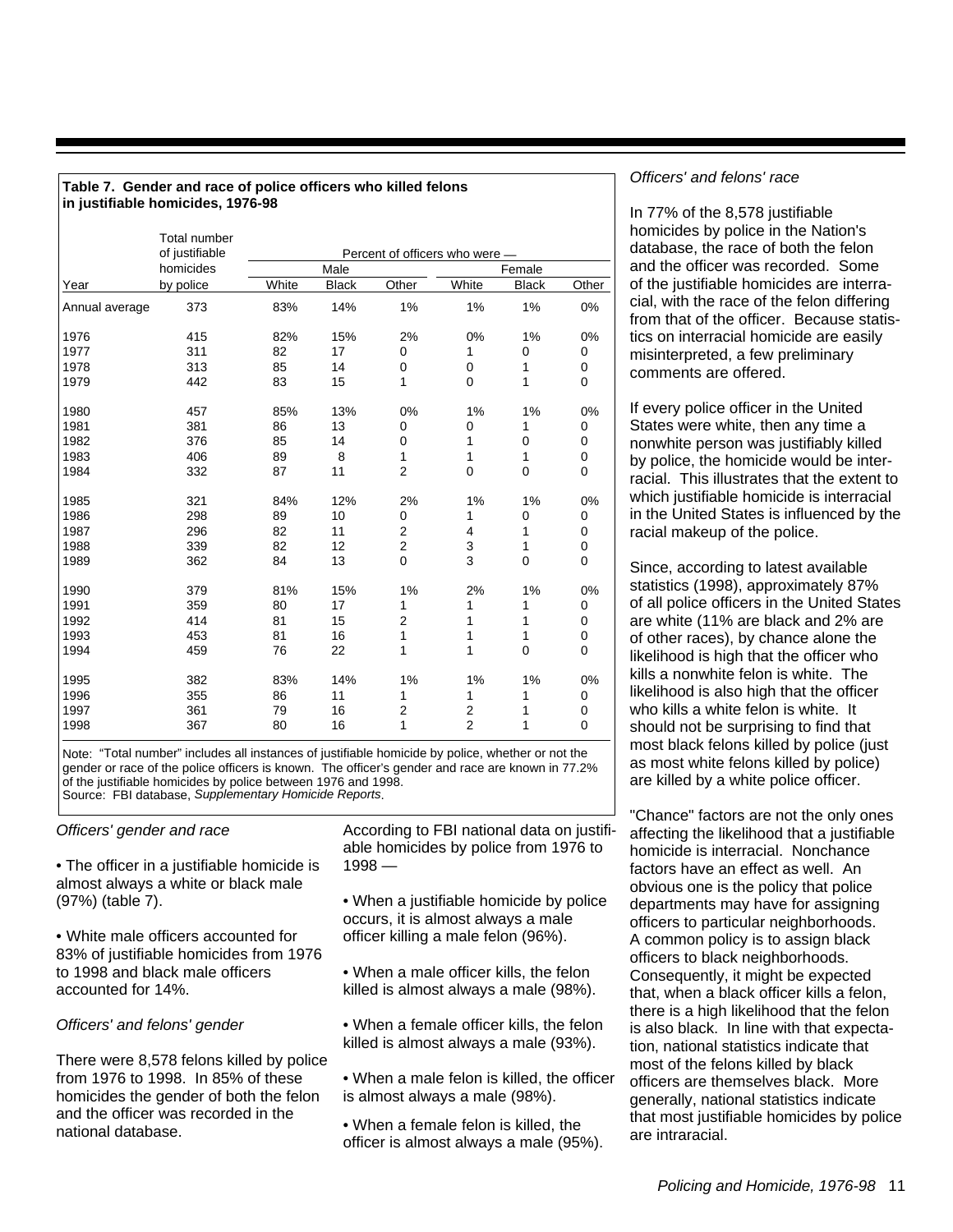According to FBI national data on justifiable homicides by police from 1976 to 1998 —

• In about 65% of justifiable homicides by police, the officer's race and the felon's race were the same (figure 11).

#### **Intraracial**

| White officer kills white felon      | 53.1% |
|--------------------------------------|-------|
| Black officer kills black felon      | 11.8  |
| Other-race officer kills other-      |       |
| race felon                           | 0.3   |
|                                      |       |
| <b>Interracial</b>                   |       |
| White officer kills black felon      | 29.6% |
| Black officer kills white felon      | 2.8   |
| White officer kills other-race felon | 1.6   |
| Black officer kills other-race felon | 0.1   |
| Other-race officer kills white felon | 0.5   |
| Other-race officer kills black felon | 0.2   |

• Interracial homicide by police (for example, the killing of a black felon by a white officer or the killing of a white felon by a black officer) make up about a third of justifiable homicides.

Felon statistics give one perspective on the number of police justifiable homicides that are interracial (for example, from 1976 to 1998, police justifiably killed 4,786 white felons, and in 5% of these homicides the officer was black). Officer statistics gave another perspective (for example, from 1976 to 1998 white police officers justifiably killed 5,579 felons, and in 35% of these homicides the felon was black). The extent to which justifiable homicide by police officers are interracial depends on which statistics are used:

• When a white officer kills a felon, that felon is usually a white (63%); and when a black officer kills a felon, that felon is usually a black (81%).

• The majority of black felons killed were by white officers (71%); the majority of white felons killed were by white officers (94%); and the majority of other race felons killed were by white officers (81%).

• White-officer-kills-white-felon makes up a growing fraction of all justifiable homicides by police, while white-officerkills-black-felon makes up a declining fraction (figure 11).

|      | Percent of all justifiable |                     |                      |              |  |  |
|------|----------------------------|---------------------|----------------------|--------------|--|--|
|      |                            | homicides by police |                      |              |  |  |
|      | White officer              |                     | <b>Black officer</b> |              |  |  |
|      | $k$ ills —                 |                     | $k$ ills —           |              |  |  |
|      | White Black                |                     | White                | <b>Black</b> |  |  |
|      | felon felon                |                     | felon                | felon        |  |  |
| 1978 |                            | 46% 38%             | 2%                   | 14%          |  |  |
| 1988 | 57                         | 27                  | 3                    | 10           |  |  |
| 1998 | 56                         | 24                  | 5.                   | 12           |  |  |

Detailed 1998 racial statistics

According to latest statistics (1998) —

• White officers make up 87% of the Nation's 641,208 police and account for 82% of justifiable homicides by police. Black officers make up 11% of the Nation's police and account for 17% of all justifiable homicides.

• White officers (42 justifiable homicides per 100,000 white officers in 1998) and black officers (44 justifiable homicides per 100,000 black officers) commit justifiable homicides at about the same rate, but the rate for officers of other races is lower (25 per 100,000).

• The black-officer-kills-black-felon rate is 32 per 100,000 black officers in 1998, which is higher than the white-officerkills-black-felon rate of 14 per 100,000 white officers.

• The white-officer-kills-white-felon rate is 28 per 100,000 white officers in 1998, which is higher than the black-officerkills-white-felon rate of 11 per 100,000 black officers.

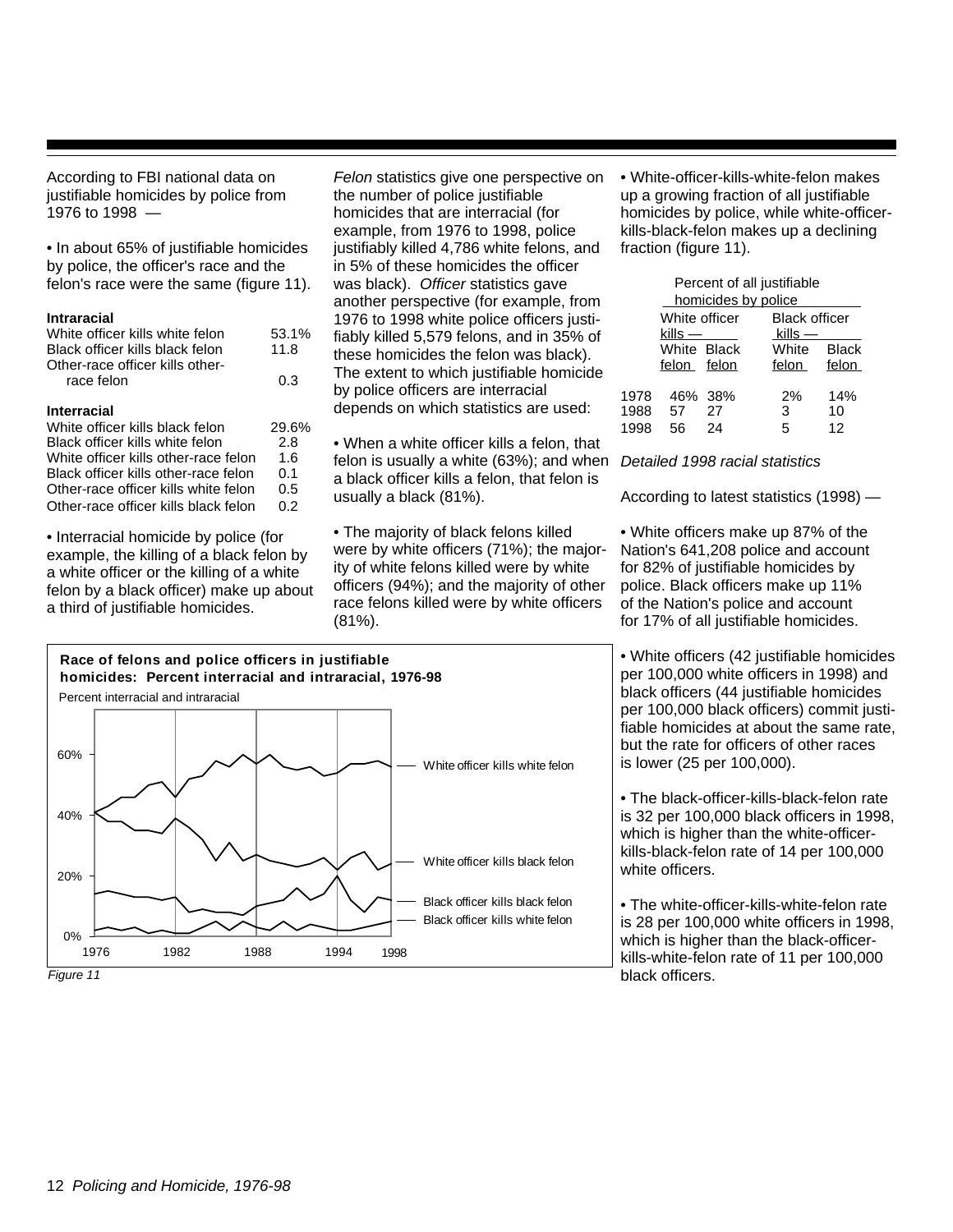The descriptions below are of cases of justifiable homicide by police in 1996. The choice of which cases to describe was left to the police departments that voluntarily prepared and submitted the narratives. Only large urban police departments were asked to participate.

#### **Atlanta**

• On Saturday, December 14, 1996, two Atlanta police officers attempted to conduct a traffic stop. The suspect, a 25-year-old male, refused to stop his vehicle and a chase ensued. The suspect wrecked, then exited his vehicle, brandishing a weapon. The officers began to chase the suspect on foot. The suspect then turned and fired several shots in the direction of both officers. One officer returned fire, striking the suspect multiple times. The suspect ran into a nearby apartment complex where he collapsed and died.

• On Thursday, June 6, 1996, at approximately 5:00 p.m., several plainclothes Atlanta fugitive investigators went to a residence to serve an arrest warrant on a 30-year-old male. The officers approached the residence and identified themselves. The suspect, armed with a loaded handgun, tried to escape through a bedroom window two stories off the ground. When the suspect looked down from the bedroom window, he saw officers outside, on the ground below him. The suspect pointed his weapon in the direction of the officers. One of the officers discharged his service weapon striking the suspect in the chest. The suspect later died at a local hospital.

#### **Baltimore**

• At approximately 11:35 a.m., on Monday, June 24, 1996, two uniformed Baltimore City police officers were working as a unit when they observed a large group of individuals in an alley. Knowing the area to be a high-crime, high-drug area, they exited their vehicle to conduct field interviews. At that time, two of the subjects ran from the group.

One officer observed a subject reaching into his waistband, at which time the subject was ordered to the ground by the officer. The other officer observed a second subject reaching into his waistband as he ran from the scene. The suspect removed a dark colored handgun from his waistband. The officers ordered the suspect to drop the weapon, but the suspect refused. The suspect continued to run. Numerous times the officer ordered the suspect to "stop and drop the weapon," but the foot The officers returned fire with their chase continued. The suspect fired several rounds at the officer from his Smith and Wesson .357 caliber revolver. The officer returned fire. The suspect approached a vehicle parked on the road. He entered the vehicle from the passenger side and ordered the operator of the vehicle to "drive!" Instead, the operator fled.

The suspect continued to fire at the officer from the parked vehicle. The officer returned fire, striking the suspect, the vehicle, and two additional vehicles in the immediate area. The suspect was observed slumped in the front passenger seat of the vehicle with a gunshot wound to the right eye and a gunshot wound to the back. He succumbed to his wounds at the scene and was pronounced dead by a medic at 11:48 a.m.

• At approximately 2:15 p.m., on Thursday, January 25, 1996, a Baltimore City police officer was responding to a drugrelated call when he was stopped by an elderly male who advised the officer that a male had just discharged a handgun in a nearby park and was still there. The elderly male pointed to the park area and stated, "there he is," as he pointed to a male wearing a black hat, green jacket, and blue jeans standing in the park. The officer broadcast over the police radio information relating to the man armed with a gun, giving both physical and clothing descriptions.

Two plainclothes officers (with visible police ID's on chains around their neck) and one uniformed officer were together in a marked police vehicle when they spotted and approached the suspect.

The suspect was advised by one of the officers to keep his hands in the air where the officers could see them. The suspect turned around to face the officers and lifted up his coat.

The officers could see in the suspect's waistband a black pistol that appeared to be a semi-automatic. The suspect withdrew the pistol and fired at the officers.

departmentally issued weapons (each a Glock model 17). The suspect began to run while continuing to fire at the officers. The officers returned fire until the suspect was incapacitated. When the suspect finally dropped his gun, he was no longer a threat. One officer approached the suspect, kicked the pistol out of the suspect's reach, and handcuffed him.

The officers immediately called for medical personnel because the suspect was still alive. The suspect was uncuffed to receive medical aid. The suspect was pronounced dead of multiple gunshot wounds at a local hospital.

The decedent's green coat was found at the scene with a black ski mask, more than 80 .22 caliber cartridges, and a stainless steel Smith and Wesson break front revolver with 5 .32 caliber cartridges. Less than 1 year prior to his death, the deceased was released from a super maximum security prison where he had served a lengthy sentence for rape and burglary.

• On Thursday, November 7, 1996, at approximately 11:05 a.m., responding to a report of a missing elderly woman, a Baltimore City police officer was sent to investigate the woman's apartment. After discovering the elderly woman stabbed to death on her bed, the officer called the Baltimore City Homicide Unit to assist with a "questionable death" investigation. While searching the apartment for the possible murder weapon, a detective noticed the suspect's feet under a daybed in the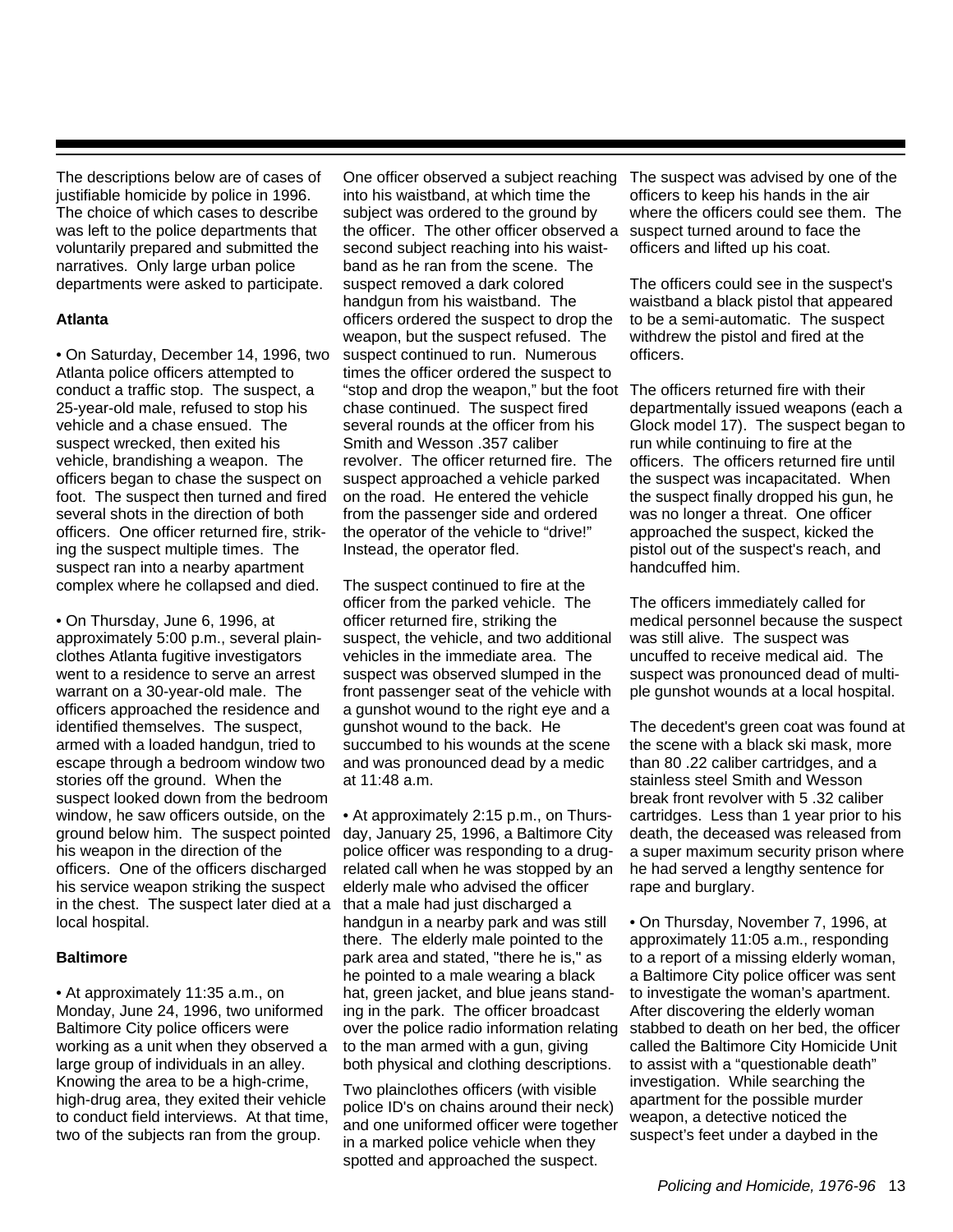living room. The officers ordered the person under the bed to come out. When the suspect did not respond to their commands, the officers began to move the bed, continuing to command the person to get up. Suddenly the suspect jumped up, armed with a large butcher knife raised over his head. The officers demanded several times that the suspect drop the knife, but the suspect refused and began to advance toward one of the officers. Both officers opened fire after the suspect's continued refusal to drop the knife. The suspect fell to the floor after being struck several times in the upper torso. The suspect was a 41-year-old male. He was a drug user with a long prior record of arrests (including rape, assault, and attempted robbery). The elderly woman was his grandmother, with whom he lived. Family of the suspect reported that he frequently stole from her to support his drug habit and had been known to be physically abusive to her, on at least one occasion twisting her arm and pushing her to the ground.

A Baltimore City Fire Department medic responded to the scene and a technician pronounced the suspect dead at 1:22 p.m.

#### **Cleveland**

• On Friday, July 26, 1996, at approximately 10:29 p.m., a Cleveland police officer observed a vehicle driving without headlights. When the officer made a traffic stop, the suspect indicated that he had no driver's license. The officer asked the suspect to step out of the car. Rather than obeying, the suspect put the vehicle into reverse, at which time the officer reached into the vehicle in an attempt to chest. turn off the key. The suspect began driving at a high rate of speed holding onto the officer.

The officer was yelling for the suspect to stop the car, but the suspect refused. In response to the officer hitting him with a flashlight, the suspect was

threatening to crash into a pole or a car and "take both of them out." The officer was pleading with the suspect to stop the car. The suspect yelled to the officer, "if we don't hit a pole and kill you, I'm going to pull your gun and shoot you." At that time, the officer checked for his weapon and pulled it out. The officer placed the weapon to the head of the suspect telling him numerous times to stop the vehicle or the officer would be forced to shoot him. When the suspect would not stop, the officer fired one time, striking the suspect in the head. Prior to the vehicle striking a pole, the officer rolled out. The suspect died at the scene.

#### **Houston**

• On Sunday, February 18, 1996, a Harris County, Texas, deputy sheriff was working in uniform at an off-duty job in a liquor store. (Officers may work off-duty jobs in uniform after the employer has received a permit from the Harris County Sheriff's Department.) Two males came into the store in an attempt to purchase tequila. The deputy noticed that the males were already intoxicated and advised the clerk not to sell the alcohol. One of the men threw four bottles of mineral water into a tub with other bottles, walked out of the store, and got into his car. Believing the bottles had broken, the deputy attempted to stop the man. The deputy stood between the driver's seat and the open car door, but the suspect refused to turn off his vehicle. As the suspect backed his car away from the liquor store, the deputy was trapped and believed that he would be dragged under the car. Fearing for his life, the deputy fired his weapon two times at the suspect, striking him one time in the

• On Tuesday, February 27, 1996, Houston police officers were searching for a male escapee who was wanted for aggravated assault of a police officer. After receiving a tip on the suspect's location, the officers observed the suspect get off a bus.

As officers approached him, the suspect walked away, then attempted to run. One officer caught the suspect and wrestled him to the ground. As the suspect reached the ground, he pulled a pistol from his pocket and fired at the officers. Officers returned fire, killing the suspect. One sergeant involved in the shooting was shot in the side, but was not seriously injured because he was wearing body armor.

• At approximately 9:57 p.m., on Friday, March 8, 1996, four Houston police officers were dispatched to a "home invasion in progress" call. As the officers approached the house, they observed a male standing in the shadows of the doorway. Officers asked the man to step outside and remove his hands from his pockets. The suspect responded by telling the officers that he had a gun and for the officers to come in and get him. The suspect then ran toward one of the officers, who discharged his weapon at the suspect, severing the left femoral artery.

• On the night of Tuesday, March 12, 1996, a Houston police officer working an off-duty job was called to investigate a loud noise complaint. As the uniformed officer walked from his apartment, he observed two vehicles — one had the engine running. The officer also observed a male standing between the two vehicles. The officer heard a man say, "hurry up," then witnessed the other man jump into the vehicle with its motor running. The officer ordered the occupants to stop. The vehicle struck the officer in the right leg. The officer fired two rounds at the vehicle, but was unsure whether he fired before or after he was struck. Approximately 10 minutes later, one suspect was found dead at his house from a gunshot wound to the head. The other suspect confessed that they were burglarizing a vehicle when the officer confronted them.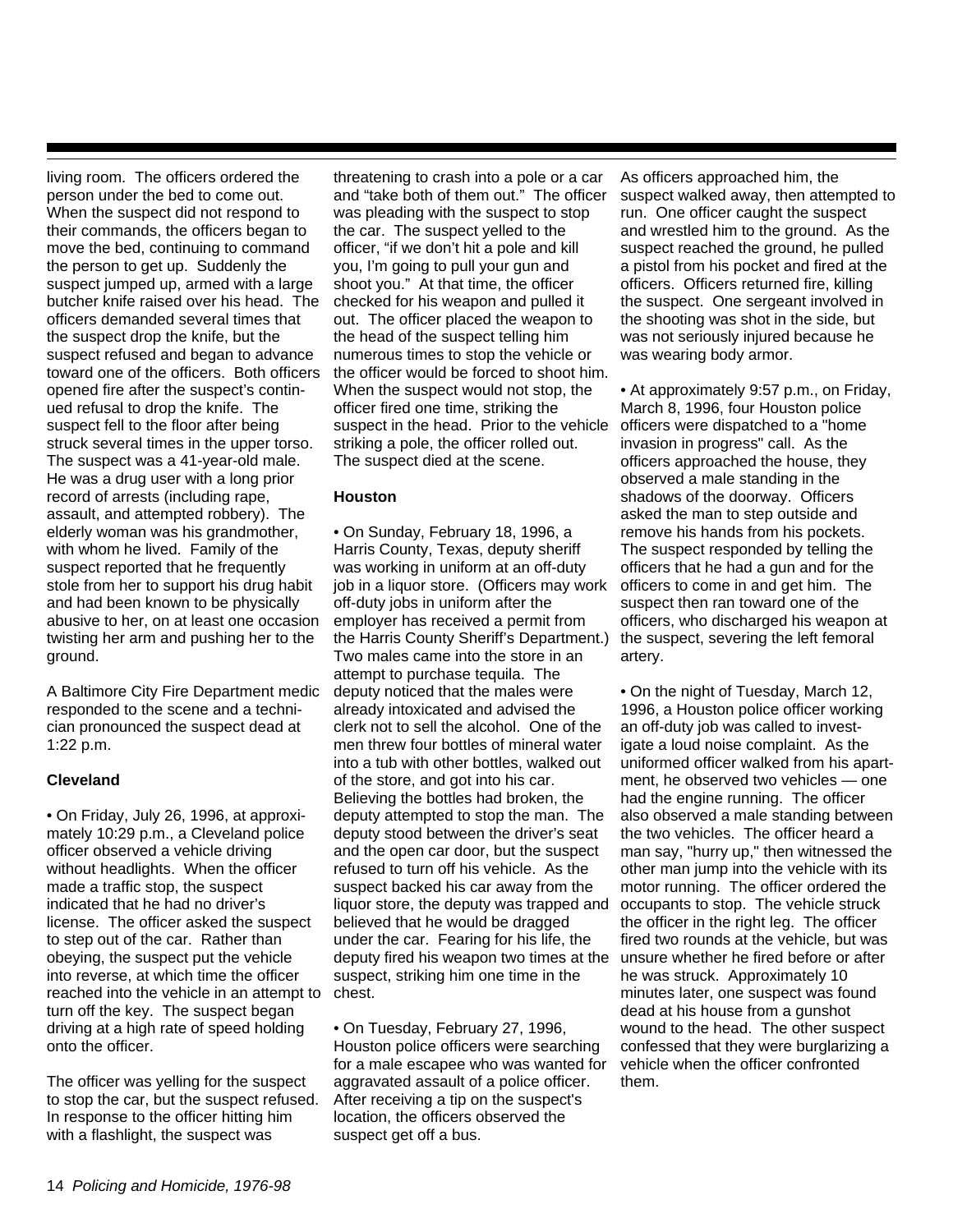• On Thursday, August 8, 1996, Houston police officers were assisting a "neighborhood protection inspector" with inspections of abandoned houses. As officers approached one house, a male walked out of and away from the house. One officer attempted to stop the suspect who was walking away, while the other officer walked onto the porch. When the officer stepped on the porch, another male suspect ran out of the house and grabbed the officer's weapon. Fearing for his life, the officer fired one time, striking the suspect in the chest.

• On Friday, November 8, 1996, at 5:00 a.m., Houston police patrol officers observed two males walking down the street carrying a television, a radio, and a bucket of tools. As officers approached, the suspects began acting suspiciously and speaking Spanish to each other. Officers heard them use the word "pistola." One suspect reached into his pocket as if to retrieve a weapon. In Spanish, the officer ordered the suspect to raise his hands, but the suspect refused. The officer attempted to physically control the suspect, but the suspect broke away and continued reaching into his pocket. Being in fear for his life, the officer fired two times at the suspect. The suspect had been attempting to retrieve an open pocket knife.

• On Tuesday, December 10, 1996, Houston police narcotic officers were attempting to buy 5 kilos of cocaine through an informant. Officers observed four suspects walking into the parking lot with the informant. As one of the officers was parking his car, he heard someone yell, "police, police." The officer then observed one male run past him carrying a gym bag. The officer chased the suspect, identified himself as a police officer, and ordered the man to raise his hands.

As the suspect raised his left hand, he pulled a .25 caliber pistol from his right pocket. The officer fired two times at the suspect, striking him in the chest and leg.

• On Sunday, December 15, 1996, a Harris County, Texas, deputy constable was dispatched to a "man down" call. The deputy observed the man lying in the grass and approached him. The man jumped up and grabbed a club, which consisted of two 2x4's nailed together with nails protruding from the wood. The deputy drew his service weapon, but the suspect began advancing toward him and threatening him with the club. After the deputy retreated approximately 140 feet, he shot the suspect one time in the chest.

#### **Los Angeles**

• At approximately 6:14 p.m. on Thursday, February 1, 1996, uniformed Los Angeles police officers driving a marked police vehicle approached the subject. The subject produced a 9 mm pistol and fired several shots at the officers, hitting the police vehicle and wounding one officer. Both officers returned fire, wounding the subject. The subject was subsequently transported to a Los Angeles medical center where he expired during surgery.

• At approximately 7:30 p.m. on Saturday, June 22, 1996, Los Angeles police responded to a radio call regarding a "man with a shotgun." Arriving at the scene, officers were confronted by the suspect who was located at the top of a stairwell in front of the apartment door. The suspect was armed with a shotgun.

The Los Angeles Police Department's S.W.A.T. team was notified. S.W.A.T. officers were confronted by the suspect still armed with a shotgun. When the suspect pointed the shotgun at the S.W.A.T. officers, the officers opened fire. The suspect sustained multiple shotgun wounds to his chest.

A Los Angeles Fire Department rescue ambulance responded to the scene, where the suspect was pronounced dead at 11:05 p.m.

• At approximately 6:25 a.m. on Saturday, April 20, 1996, the suspect, armed with a handgun, confronted and threatened to kill several of his apartment complex neighbors. Los Angeles police were notified and responded to the scene.

Upon arrival at the apartment complex, officers were confronted by the suspect, who was still armed with a handgun. The suspect pointed the handgun at several officers, threatening to kill them. An officer-involved shooting occurred and the suspect sustained multiple gunshot wounds.

A Los Angeles City Fire Department rescue ambulance responded to the scene. The suspect was pronounced dead at 7:42 a.m.

• At approximately 9:40 p.m. on Saturday, July 20, 1996, an armed subject confronted Los Angeles police officers. The subject was shot to death.

• At approximately 4:30 p.m. on Sunday, December 22, 1996, two uniformed Los Angeles police officers were investigating a shoplifting in which two six-packs of beer were stolen from a convenience store. As the officers were driving in the alley to the rear of the store, they observed the suspect carrying a six-pack of beer in each hand. As soon as the officers stopped their police vehicle behind the suspect, the suspect turned and immediately walked toward the right side of the police vehicle. The suspect pulled a .380 caliber semiautomatic pistol from his right front pocket and fired two rounds at the officer seated in the front passenger seat. Both officers opened fire with their 9 mm pistols, killing the suspect. As a result of the suspect's gunfire one officer died.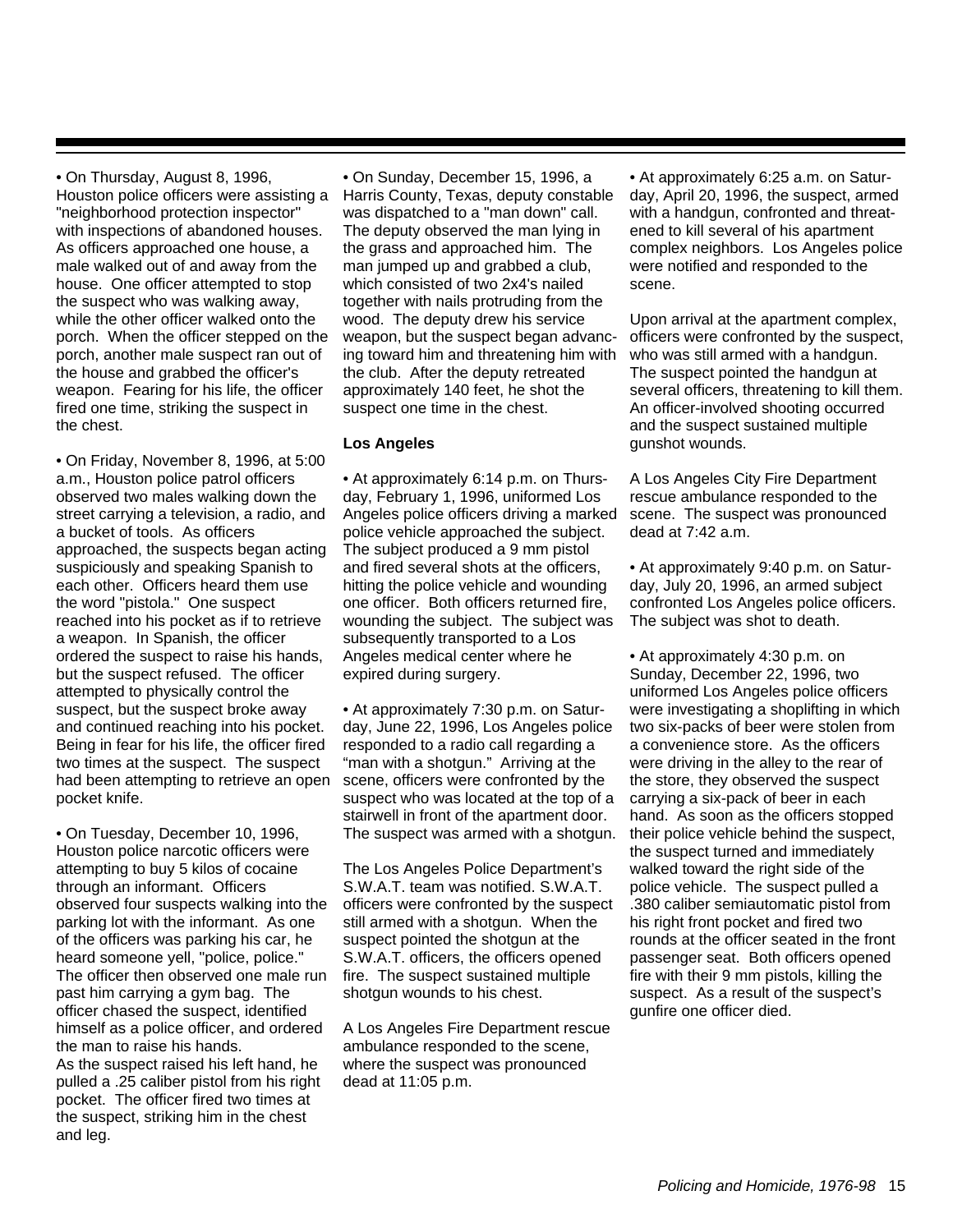• At approximately 5:00 p.m. on Monday, March 11, 1996, the suspect was driving a vehicle that was stopped in an alley. Uniformed Los Angeles police officers approached the vehicle to conduct a possible stolen vehicle investigation. During the course of the investigation, the suspect started the vehicle in an attempt to flee, dragging the officer alongside.

An officer-involved shooting occurred and the suspect sustained a gunshot wound to his neck. The suspect expired at the scene. Paramedics responded and pronounced the suspect dead at 5:04 p.m.

#### **New York City**

• On Monday, April 8, 1996, two New York City police officers were conducting an undercover "buy and bust" drug operation in the Bronx. As one officer approached a group of males to purchase the drugs, he overheard several of the males arguing. During the argument a gun was mentioned. The officer turned back to relay this information to his partner. As the two officers conferred, one officer observed one of the male suspects brandish a gun and fire two bullets at another person in the group. The officers drew their firearms and sought cover behind a telephone pole. One officer identified himself as a police officer and ordered the suspect to drop his weapon. The gunman, standing 25 feet away, turned toward the officers and began firing his 9 mm semi-automatic pistol at them. Both officers returned fire. During the course of the gun battle, the officers exhausted their ammunition supply. The perpetrator, with his gun in hand, then began to advance toward the officers. With no bullets remaining in their pistols, one officer retrieved his off-duty revolver and fired one shot at the advancing gunman, causing him to stagger and collapse to the ground, where he succumbed to his wounds.

• On the morning of Thursday, May 9, 1996, a New York City police officer

was approached by a bus driver who told the officer that he had just seen a man armed with a shotgun enter a crowded office two blocks away. Responding to the location, the officer encountered a detective who had observed several people fleeing the building and had stopped to investigate. Looking through the front window, the officers observed the gunman shouting and waving the shotgun at a female hostage. The officers entered the building and were crawling on their hands and knees toward the rear office when the gunman spotted them and twice fired at them through the office window. As the hostage took cover under a desk, the detective and police officer returned fire, striking the gunman six times and mortally wounding him. A total of 20 hostages were rescued from the location. Recovered from the scene were a 12-gauge shotgun, a fully loaded .22 caliber revolver, 123 rounds, and 103 shotgun shells. It was learned that the gunman had threatened to kill everyone in the office until he located his estranged girlfriend, an employee who had transferred to another office just days earlier.

• Late one Friday night in July 1996, two New York City police officers were on routine patrol when they received a radio broadcast of a "man with a gun." Although they were not yet aware of it, the subject had just robbed a grocery store while armed with a .44 caliber revolver. As they pulled up to the scene, they observed one of the robbery victims running from the store.

He told the officers that the gunman was still inside. Suddenly, the suspect emerged from the store with the weapon in his hand. Despite repeated orders to drop the weapon, the suspect cocked the revolver and aimed it directly at the officers. The officers fired a total of five rounds and mortally wounded the perpetrator.

• On Tuesday, September 3, 1996, two police officers in Staten Island responded to a family dispute.

The officers were met by the complainant across the street from the location. She stated that her estranged husband was in the house, in violation of an order of protection. She said he was not armed and informed the officers that he had ripped the telephone from the wall, forcing her to call the police from outside of the house. As the officers approached the building, the suspect fired a rifle from the second floor of the building, barely missing them, but piercing the gas tanks of a parked vehicle. As the officers took cover, the gunman fired two more shots. Pinned down by the rifle-wielding perpetrator and with no other way to protect either the civilian or themselves, the officers returned fire and mortally wounded the gunman.

#### **Oklahoma City**

• At approximately 4:37 p.m. on Thursday, April 4, 1996, Oklahoma City Police Department officers served a warrant for an immediate drug search of a residence. Upon arrival at the residence, the raid officers each went to the position that was assigned during the pre-raid briefing. The front door of the residence was broken open and, before making entry, the officers identified themselves as police officers.

As the first two officers entered the living room, they observed a subject lying on a sofa. The subject raised up and pointed a long barreled handgun at the officers. The two officers fired their service weapons. Both officers stopped shooting when the armed subject collapsed to the floor.

Another subject appeared in the doorway to the living room. He had apparently come from another area of the residence. The officer nearest the doorway was grabbed from behind by the second subject. That officer turned and fired at the second subject. One suspect died at the scene, and the second suspect died later at a local hospital.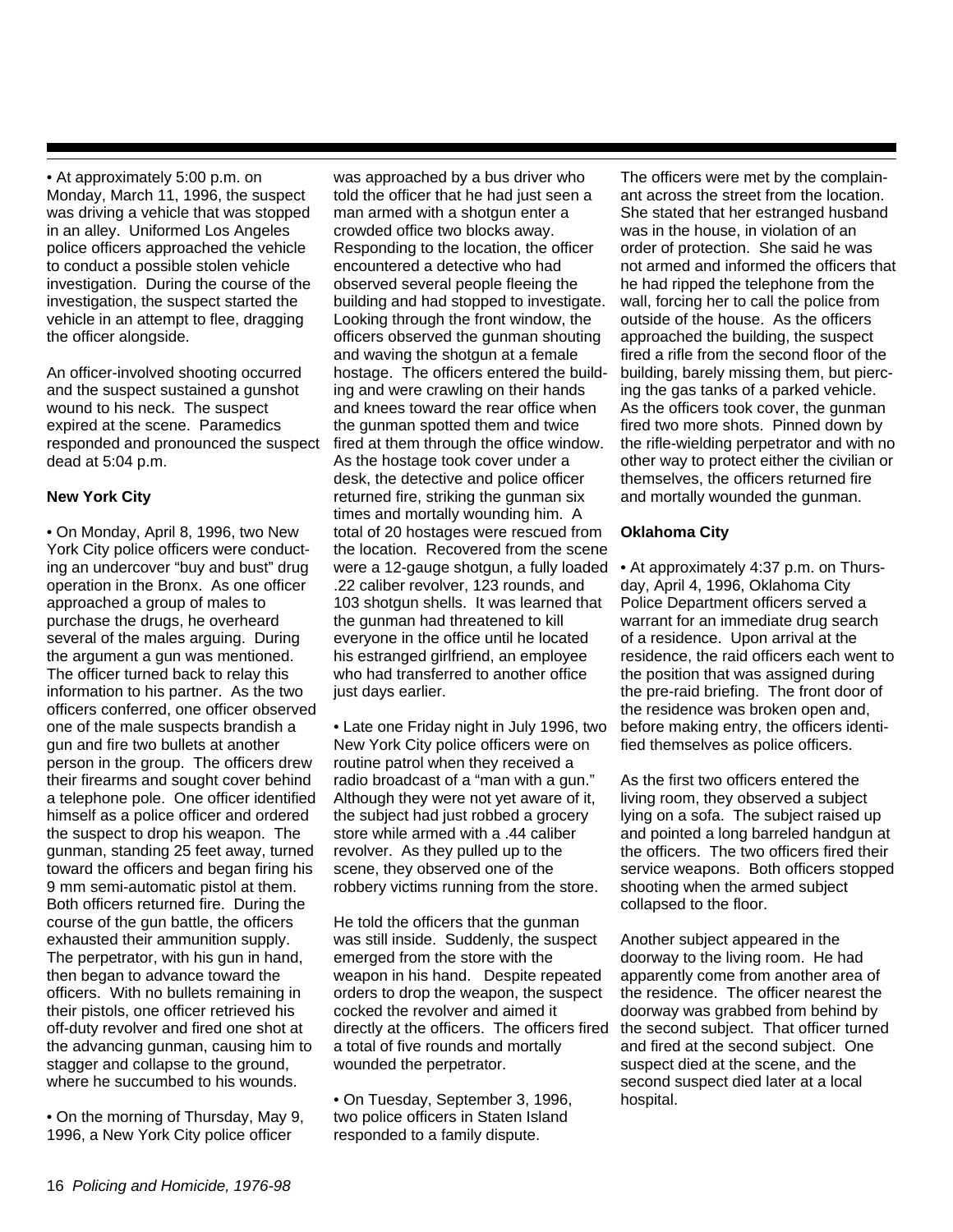• At approximately 12:37 a.m. on Friday, August 6, 1996, several Oklahoma City Police Department officers were attempting to locate an armed subject who was reported to be en route to his girlfriend's residence. Information about the suspect had been announced in a general broadcast over the police radio. The suspect had been recently released from the Oklahoma State penitentiary. Initially, officers did not have an address but after searching phone records from the enhanced 911 system, dispatchers were able to find an address for the subject's girlfriend. While on the phone with someone at the girlfriend's residence, a female dispatcher heard what she thought were three gunshots.

When responding officers arrived at the apartment, the first responding officer knocked on the front door without a response. Officers were able to peer inside the apartment through a window near the front door. From the window the officers observed what appeared to be blood spattered on the walls and a person lying on the floor.

The officers kicked open the apartment's front door. The first officer to enter confirmed a body on the floor. The officer stepped over the body in the hallway and moved toward a bedroom where he observed the body of another female also on the floor. A small child was sitting on the shoulder of the dead female, looking at the officer. Another child was nearby. As the officer began to move into the bedroom, a voice from the bedroom warned the officer that if he came in he would be shot. The only light in the bedroom was that of a television. The officer observed the silhouette of a man holding a handgun. The officer immediately retreated to a nearby bathroom. The officers identified themselves and ordered the suspect to drop his weapon. When the gunman changed locations inside the bedroom, the officer attempted to verbally coax the children out of the bedroom.

From inside the bedroom and out of sight of the officer, the suspect announced he was going to push the two children out through the bedroom door. As the suspect came into view of the officer in the bathroom, the officer could see that the suspect was still armed with a handgun. The suspect moved and was standing directly over the body of the dead female. He began to raise his weapon and then pointed it in the direction of the officer in the bedroom. The officer responded by firing two rounds from his .45 caliber service weapon. Both rounds struck the suspect, killing him. The deceased suspect had just committed three homicides.

• At approximately 5:25 a.m. on Tuesday, November 16, 1996, several Oklahoma City Police Department officers met for breakfast at a local 24-hour restaurant. While adjusting tables to accommodate other officers who had not yet arrived, the officers observed a subject sitting in a booth by himself. The subject matched the description of a suspect who was wanted in connection with an "assault with a deadly weapon with intent to kill" that had occurred earlier in the evening.

One officer went over to the suspect while the other officers moved into position to back up the confronting officer. To confirm that the suspect was the one who was wanted for the assault, the officer asked to look at the suspect's forearm. The officer was looking for an identifying tattoo.

When the officer saw the identifying tattoo, he immediately began to back away from the booth where the suspect was seated. The seated suspect, with his right hand, reached into his waistband and produced a semiautomatic pistol. The officer ordered the suspect down, but the suspect ignored the order and brought the gun above the table top. All four officers began shooting at the suspect. The suspect was struck several times and died at the scene.

#### **Philadelphia**

• On Friday, June 21, 1996, at approximately 3:38 p.m., a Philadelphia police officer responded to a "man with a knife" disturbance. Upon arrival at the residence, the officer was informed by a woman yelling from the second floor of the house that the suspect was downstairs in the house. She told the officer to enter through the front door as it was already open. The officer drew his gun, then entered the residence. Inside, a 50-year-old male was carrying a steak knife while walking out of the kitchen and toward the officer. Despite several demands from the officer to drop the knife, the suspect continued to approach the officer. The officer fired his service weapon (a Glock model 17) one time striking the suspect in the chest. With the knife still in his right hand, the suspect fell to the floor. When rescue services and back-up officers arrived, the knife was recovered and the suspect was transported to a local hospital. The suspect was pronounced dead at 4:05 p.m.

• On Friday, November 15, 1996, at approximately 8:51 a.m., a Philadelphia police officer at a school crossing was approached by a 29-year-old male in a car. The man asked for directions. The officer noticed a gun in the suspect's vehicle. While the officer was investigating the incident, the suspect pulled out another gun and shot at the officer, striking him one time in the chest. The officer returned fire, striking the suspect several times in the chest and neck. Both officer and suspect were taken to a local hospital. Because the officer had been wearing a bulletproof vest, he was not seriously injured and was soon released. The suspect was pronounced dead at 9:20 a.m.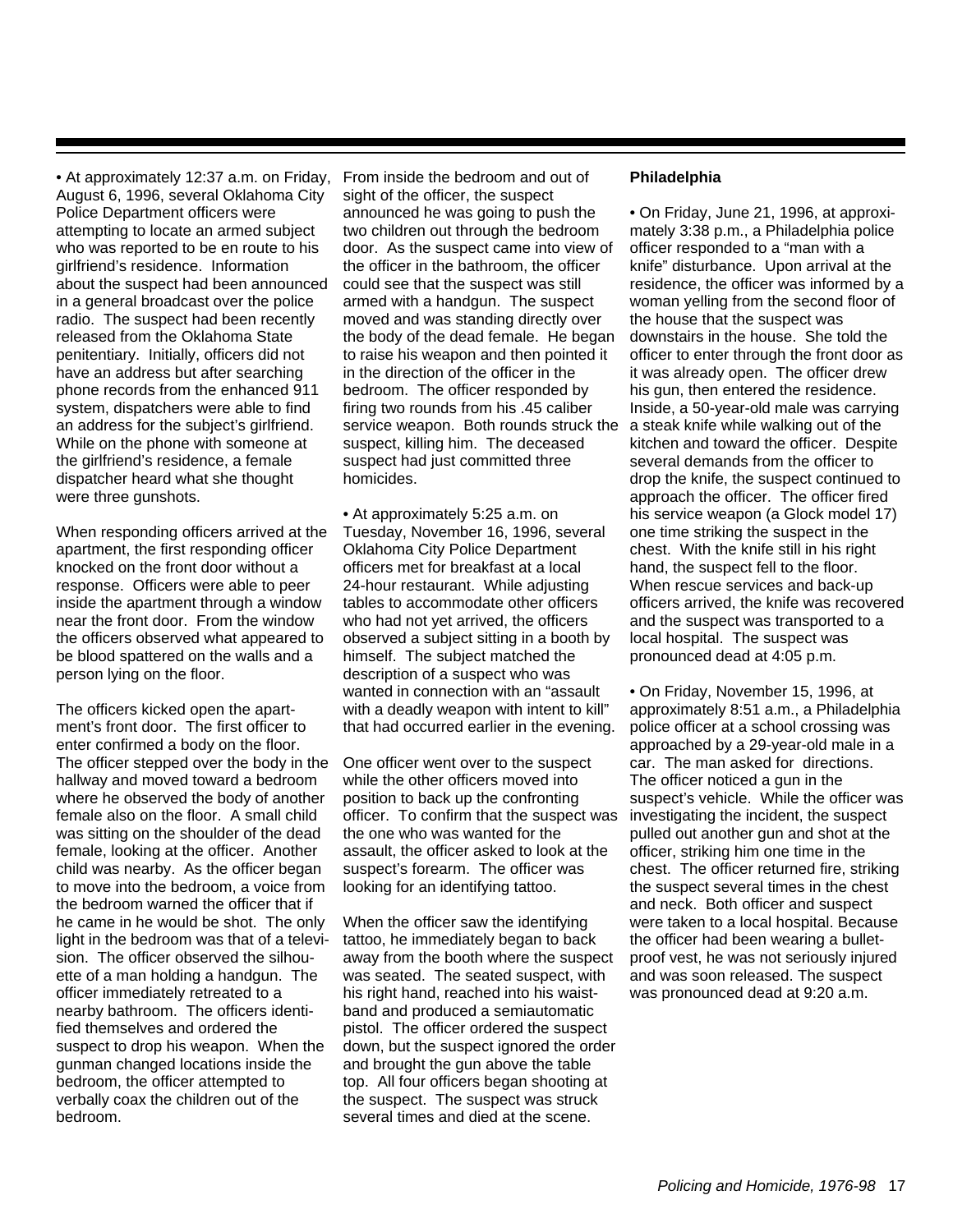• On Sunday, November 17, 1996, at approximately 1:08 a.m., three Philadelphia police officers responded to a "burglary in progress" call. While covering the rear of the residence, two officers witnessed a male exiting the property. The suspect fired a weapon at the officers. Both officers returned fire with their service weapons (Glock, model 17; Glock, model 19), hitting the suspect in the chest, neck, shoulder, and hand.

A second male suspect pushed open the front door. Seeing a police officer covering the front of the residence, the second suspect fired a weapon from inside the house at the officer. The officer returned fire, hitting the second suspect in the chest. The suspect collapsed on the sidewalk in front of the house. At the time of the shooting, the other two officers were inside the house.

The first suspect was taken to a local hospital where he was pronounced dead. The second suspect was pronounced dead at the scene. Both guns used by the suspects were recovered at the scene.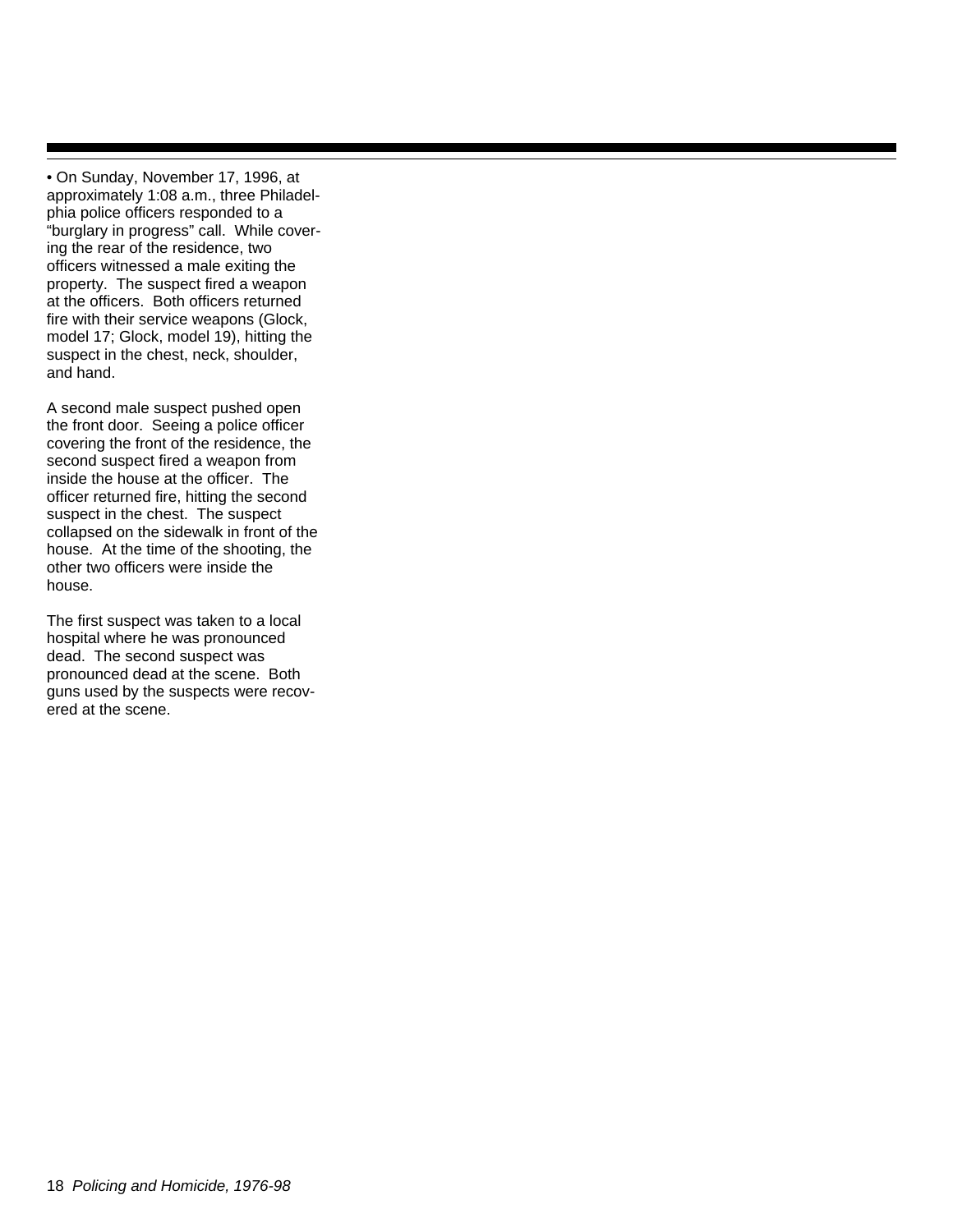### **Police officers murdered by felons, 1976-98**

Throughout this report, the term "police officer" refers to persons with sworn arrest powers. Such persons include sheriffs, deputies, State troopers, and other law enforcement officers.

When a felon murders a police officer in the line of duty, the deceased officer's agency voluntarily sends a record of the offense to the FBI in Washington. The record is then entered into a national database. The database contains such information as the officer's age, race, and gender, the number of years as a

police officer, and such information on the felon as age, race, gender, and prior record.

#### **Drop in murders of police officers**

According to national data on felonious killings of police officers —

• 1,820 law enforcement officers were murdered between 1976 and 1998.

• On average, 79 law enforcement officers were murdered in the United States each year from 1976 to 1998, but the annual number is dropping (figure 12).

|      | Number of                   |
|------|-----------------------------|
|      | police officers<br>murdered |
|      |                             |
| 1978 | 93                          |
| 1988 | 78                          |
| 1998 | 61                          |
|      |                             |

• There is little correspondence between trends in the murder of police officers and trends in justifiable homicides by police (the correlation is +0.3) (figure 13).

• Of all the murders of police officers from 1987 to 1998 (834), about 1 in 6, or 15% (129), were by felons who were then killed by police in a justifiable homicide.

• Of all the justifiable homicides by police from 1987 to 1998 (4,535), about 3% (129) were of felons who had murdered a police officer.



Figure 12



Policing and Homicide, 1976-96 19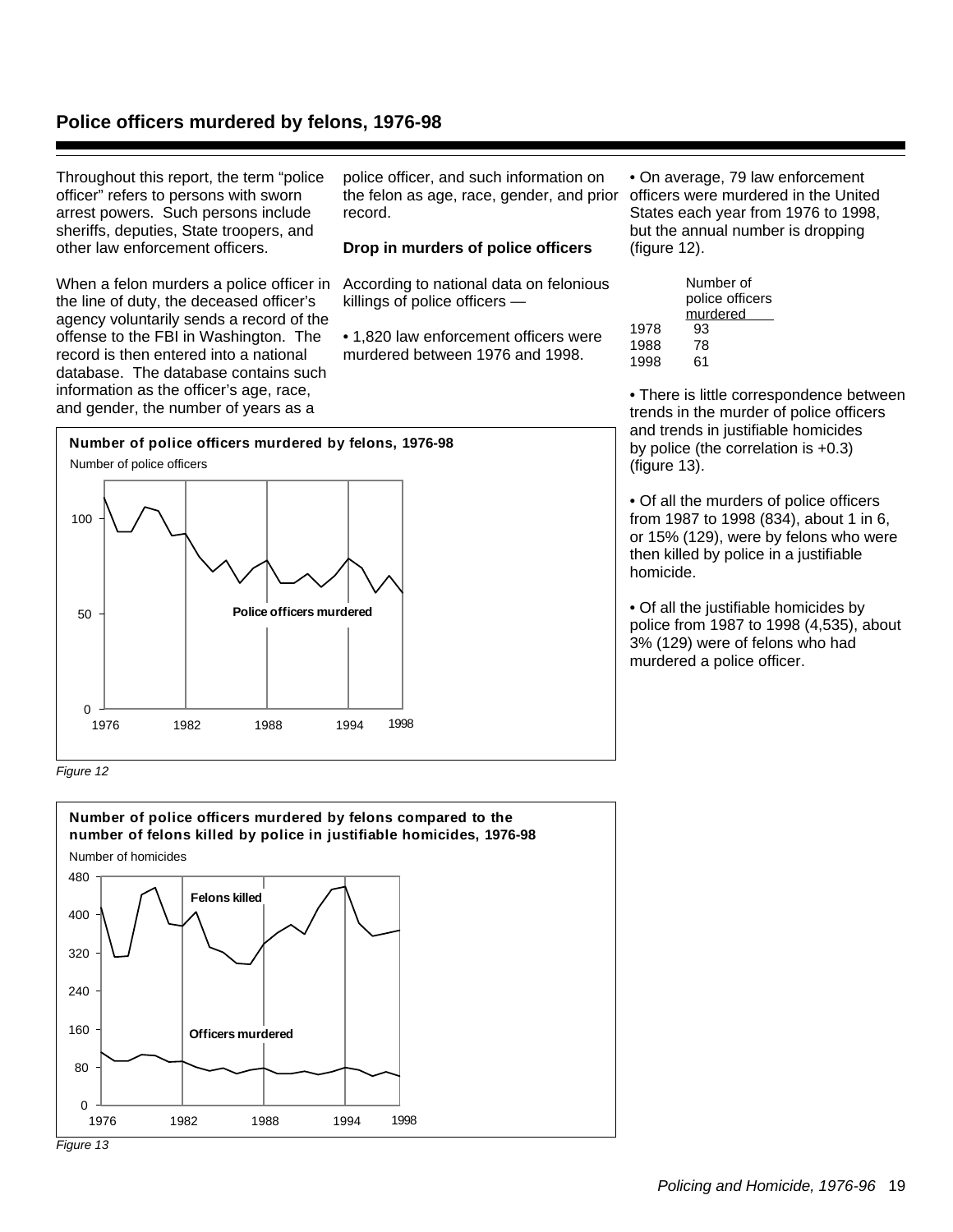#### **Table 8. Police officers murdered by felons: Percent wearing body armor at the time of death, 1981-98**

| Year           | Percent of murdered<br>officers wearing body armor |
|----------------|----------------------------------------------------|
|                |                                                    |
| Annual average | 33%                                                |
|                |                                                    |
| 1981           | 12%                                                |
| 1982           | 15                                                 |
| 1983           | 25                                                 |
| 1984           | 24                                                 |
|                |                                                    |
| 1985           | 19%                                                |
| 1986           | 24                                                 |
| 1987           | 25                                                 |
| 1988           | 26                                                 |
| 1989           | 32                                                 |
|                |                                                    |
| 1990           | 25%                                                |
| 1991           | 34                                                 |
| 1992           | 27                                                 |
| 1993           | 56                                                 |
| 1994           | 47                                                 |
|                |                                                    |
| 1995           | 46%                                                |
| 1996           | 56                                                 |
| 1997           | 42                                                 |
| 1998           | 57                                                 |
|                |                                                    |

Note: Data on police killed wearing body armor are not available prior to 1981. Source: FBI, Law Enforcement Officers Killed and Assaulted.

Perhaps an explanation for the drop in police officer murders has something to do with increasing police use of bullet-proof vests and other types of body armor. Presumably the more often that police wear body armor, the less often that police die in violent encounters with felons. Needed to test this explanation are annual statistics that indicate what percentage of law enforcement officers wear body armor. While such statistics apparently do not exist, annual statistics do exist that indicate what percentage of murdered officers are wearing armor at the time of their attack. These statistics should suffice so long as it is assumed that increases in the percentage of murdered officers wearing armor mirror a broader trend toward increasing use of body armor by police. Consistent with this explanation —

• Police wearing of body armor has risen (as reflected in the percentage of murdered officers who are wearing armor at the time of their attack) and police deaths have fallen (table 8).

Other factors beyond increased use of body armor probably have contributed to the drop in murders of police officers. These other factors include better training, better communications, and better police practices.

#### **Drop in rate of murder of police officers**

From 1976 to 1998, on average 17 of every 100,000 police officers were murdered annually. Each year this was an average of more than 1 murdered for every 6,500 law enforcement officers.

A police officer's risk of being murdered has dropped (figure 14):

In 1978, 1 in 4,000 police officers was murdered

In 1988 1 in 6,000 police officers was murdered

In 1998 1 in 11,000 police officers was murdered.



20 Policing and Homicide, 1976-98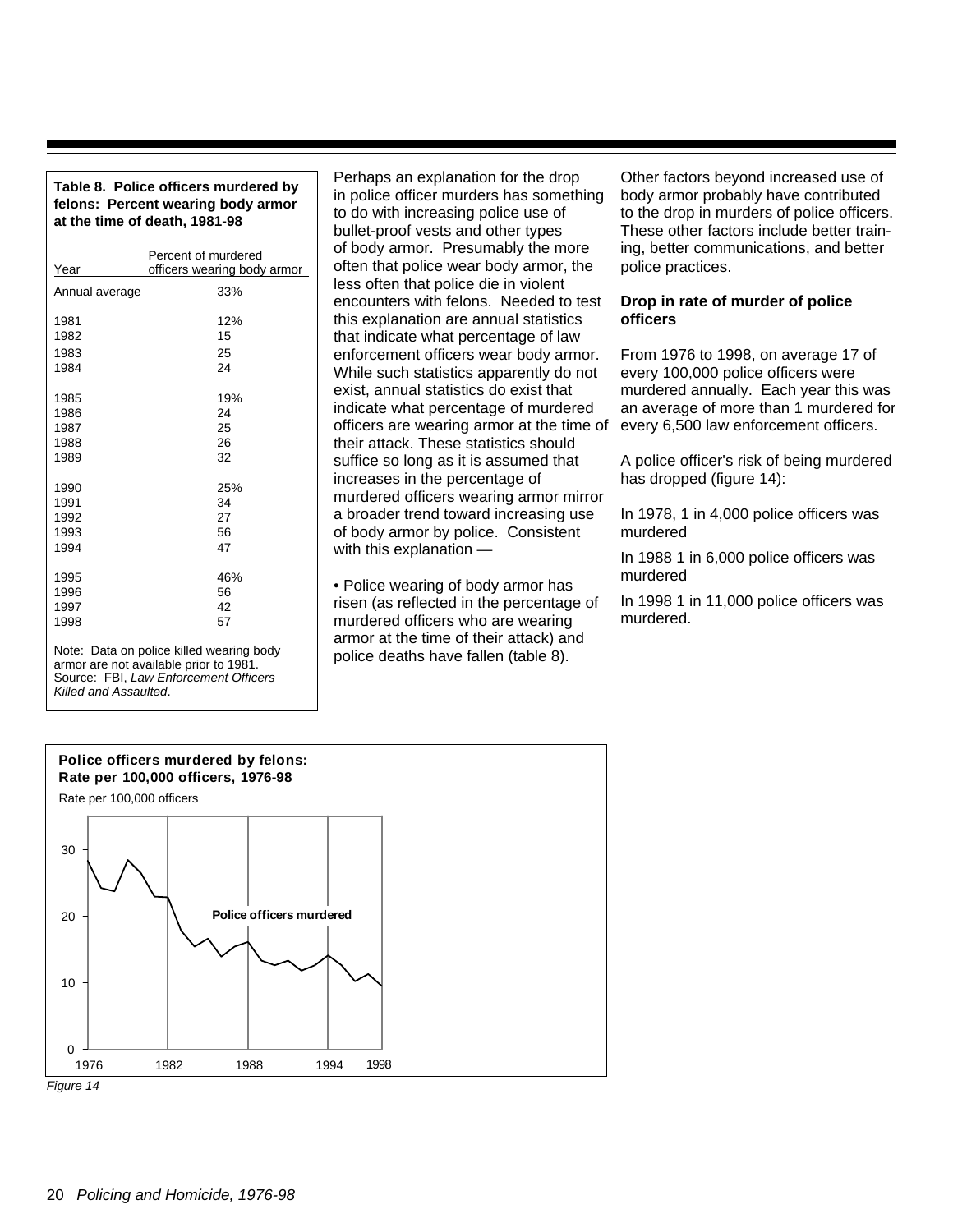| Table 9. Police officers murdered by felons:  |
|-----------------------------------------------|
| Percent killed with firearm and percent slain |
| with own weapon, 1976-98                      |

|                | Total number<br>of officers | officers killed with - | Percent of murdered police                                  |
|----------------|-----------------------------|------------------------|-------------------------------------------------------------|
| Year           | murdered                    | a firearm              | their own firearm                                           |
| Annual average | 79                          | 92%                    | 12%                                                         |
| 1976           | 111                         | 85%                    | 14%                                                         |
| 1977           | 93                          | 89                     | 10                                                          |
| 1978           | 93                          | 98                     | 15                                                          |
| 1979           | 106                         | 94                     | 16                                                          |
| 1980           | 104                         | 91%                    | 13%                                                         |
| 1981           | 91                          | 95                     | 13                                                          |
| 1982           | 92                          | 89                     | 5                                                           |
| 1983           | 80                          | 93                     | 15                                                          |
| 1984           | 72                          | 92                     | 17                                                          |
| 1985           | 78                          | 90%                    | 14%                                                         |
| 1986           | 66                          | 94                     | 23                                                          |
| 1987           | 74                          | 89                     | 18                                                          |
| 1988           | 78                          | 97                     | 15                                                          |
| 1989           | 66                          | 86                     | 15                                                          |
| 1990           | 66                          | 86%                    | 5%                                                          |
| 1991           | 71                          | 96                     | 11                                                          |
| 1992           | 64                          | 86                     | 6                                                           |
| 1993           | 70                          | 96                     | $\overline{7}$                                              |
| 1994           | 79                          | 99                     | 8                                                           |
| 1995           | 74                          | 84%                    | 8%                                                          |
| 1996           | 61                          | 93                     | 7                                                           |
| 1997           | 70                          | 96                     | $\overline{7}$                                              |
| 1998           | 61                          | 95                     | 10                                                          |
|                |                             |                        | Source: FBI, Law Enforcement Officers Killed and Assaulted. |

#### **Police officers murdered with their own firearm**

Firearms claimed the lives of 92% of the 1,820 law enforcement officers murdered from 1976 to 1998 (table 9).

Twelve percent of murdered officers were killed with their own firearms during the 23-year period. The vast majority of the officers who were slain with their own weapons were killed with a handgun.

#### Police officers slain with their own firearm

|      | Number | Percent |
|------|--------|---------|
| 1978 | 14     | 15.1%   |
| 1988 | 12     | 15.0    |
| 1998 | 6      | 9.8     |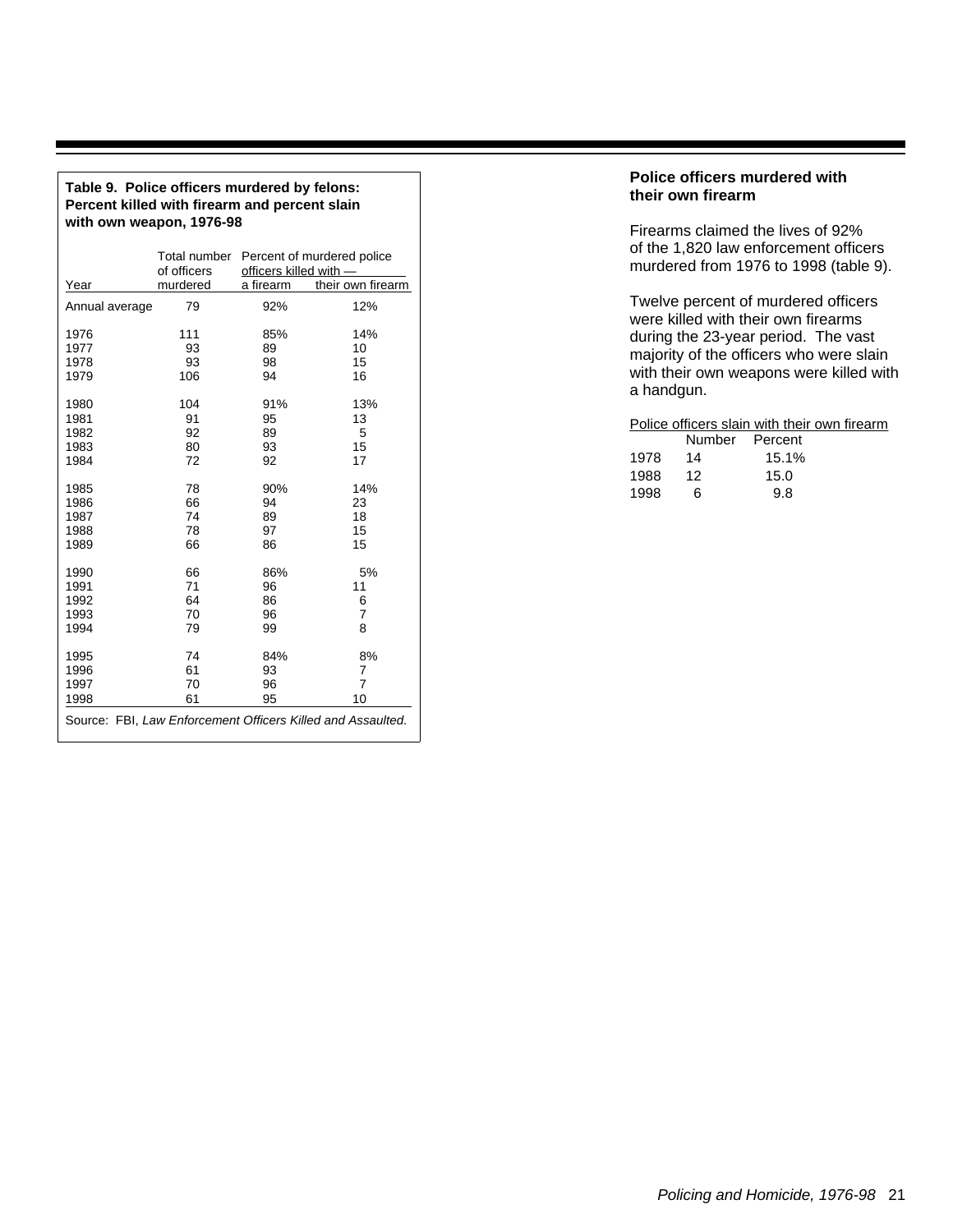#### **Circumstances at scene of incident**

On average, 39% of officers lost their lives during arrest situations. One in six officers (16%) were killed while responding to disturbance calls, 14% were killed while enforcing traffic laws, 14% were slain while investigating suspicious persons or circumstances, and 11% were killed in an ambush situation (table 10).

#### **Table 10. Police officers murdered by felons: Circumstances at scene of incident, 1976-98**

| Year           | <b>Total number</b><br>of officers<br>murdered | <b>Disturbance Arrest</b><br>calls | situations | Civil | Handling,<br>transporting,<br>custody of<br>disorders prisoners | Investigating<br>suspicious<br>persons/<br>circumstances | Ambush<br>situation | Mentally<br>deranged | Traffic<br>pursuits/<br>stops |
|----------------|------------------------------------------------|------------------------------------|------------|-------|-----------------------------------------------------------------|----------------------------------------------------------|---------------------|----------------------|-------------------------------|
| Annual average | 79                                             | 16%                                | 39%        | 0%    | 4%                                                              | 14%                                                      | 11%                 | 2%                   | 14%                           |
| 1976           | 111                                            | 18%                                | 44%        | 0%    | 4%                                                              | 10%                                                      | 12%                 | 4%                   | 9%                            |
| 1977           | 93                                             | 24                                 | 42         | 0     | 8                                                               | 10                                                       | 4                   | 0                    | 13                            |
| 1978           | 93                                             | 11                                 | 42         | 0     | 8                                                               | 9                                                        | 13                  | 3                    | 15                            |
| 1979           | 106                                            | 16                                 | 44         | 0     | 3                                                               | 9                                                        | 10                  | 4                    | 14                            |
| 1980           | 104                                            | 12%                                | 46%        | 0%    | 1%                                                              | 16%                                                      | 7%                  | 2%                   | 16%                           |
| 1981           | 91                                             | 21                                 | 41         | 0     | 1                                                               | 11                                                       | 10                  | 2                    | 14                            |
| 1982           | 92                                             | 20                                 | 39         | 1     | 3                                                               | 11                                                       | 10                  | $\overline{2}$       | 14                            |
| 1983           | 80                                             | 19                                 | 39         | 0     | 4                                                               | 13                                                       | 11                  | $\mathbf{1}$         | 14                            |
| 1984           | 72                                             | 11                                 | 49         | 0     | 4                                                               | 14                                                       | 11                  | 0                    | 11                            |
| 1985           | 78                                             | 17%                                | 37%        | 0%    | 5%                                                              | 12%                                                      | 9%                  | 0%                   | 21%                           |
| 1986           | 66                                             | 9                                  | 39         | 0     | 8                                                               | 17                                                       | 8                   | 5                    | 15                            |
| 1987           | 74                                             | 30                                 | 37         | 0     | 8                                                               | $\overline{7}$                                           | 6                   | $\mathbf{1}$         | 11                            |
| 1988           | 78                                             | 9                                  | 42         | 0     | 3                                                               | 28                                                       | 9                   | $\mathbf{1}$         | 8                             |
| 1989           | 66                                             | 20                                 | 36         | 0     | 9                                                               | 15                                                       | 6                   | 3                    | 11                            |
| 1990           | 66                                             | 15%                                | 46%        | 0%    | 3%                                                              | 14%                                                      | 12%                 | 2%                   | 9%                            |
| 1991           | 71                                             | 24                                 | 20         | 0     | 9                                                               | 14                                                       | 16                  | 0                    | 18                            |
| 1992           | 64                                             | 17                                 | 42         | 0     | 3                                                               | 11                                                       | 11                  | 0                    | 16                            |
| 1993           | 70                                             | 14                                 | 40         | 0     | $\mathbf{1}$                                                    | 21                                                       | $\overline{7}$      | 1                    | 14                            |
| 1994           | 79                                             | 10                                 | 42         | 0     | 1                                                               | 19                                                       | 10                  | 5                    | 13                            |
| 1995           | 74                                             | 11%                                | 28%        | 0%    | 5%                                                              | 23%                                                      | 19%                 | 1%                   | 12%                           |
| 1996           | 61                                             | $\overline{7}$                     | 41         | 0     | 0                                                               | 21                                                       | 12                  | 2                    | 18                            |
| 1997           | 70                                             | 20                                 | 30         | 0     | 6                                                               | 14                                                       | 17                  | $\mathbf{1}$         | 11                            |
| 1998           | 61                                             | 26                                 | 26         | 0     | $\overline{7}$                                                  | 10                                                       | 16                  | 0                    | 15                            |

Note: Detail may not sum to 100% due to rounding error. Disturbance calls include: bar fights, man with gun, family quarrels. Arrests situations include: burglaries in progress/pursuing burglary suspects, robberies in progress/pursuing robbery suspects, drug-related matters, attempting other arrests. Civil disorders include: mass disobedience, riot. Ambush situations include: entrapment/premeditation, unprovoked attack.

Source: FBI, Law Enforcement Officers Killed and Assaulted.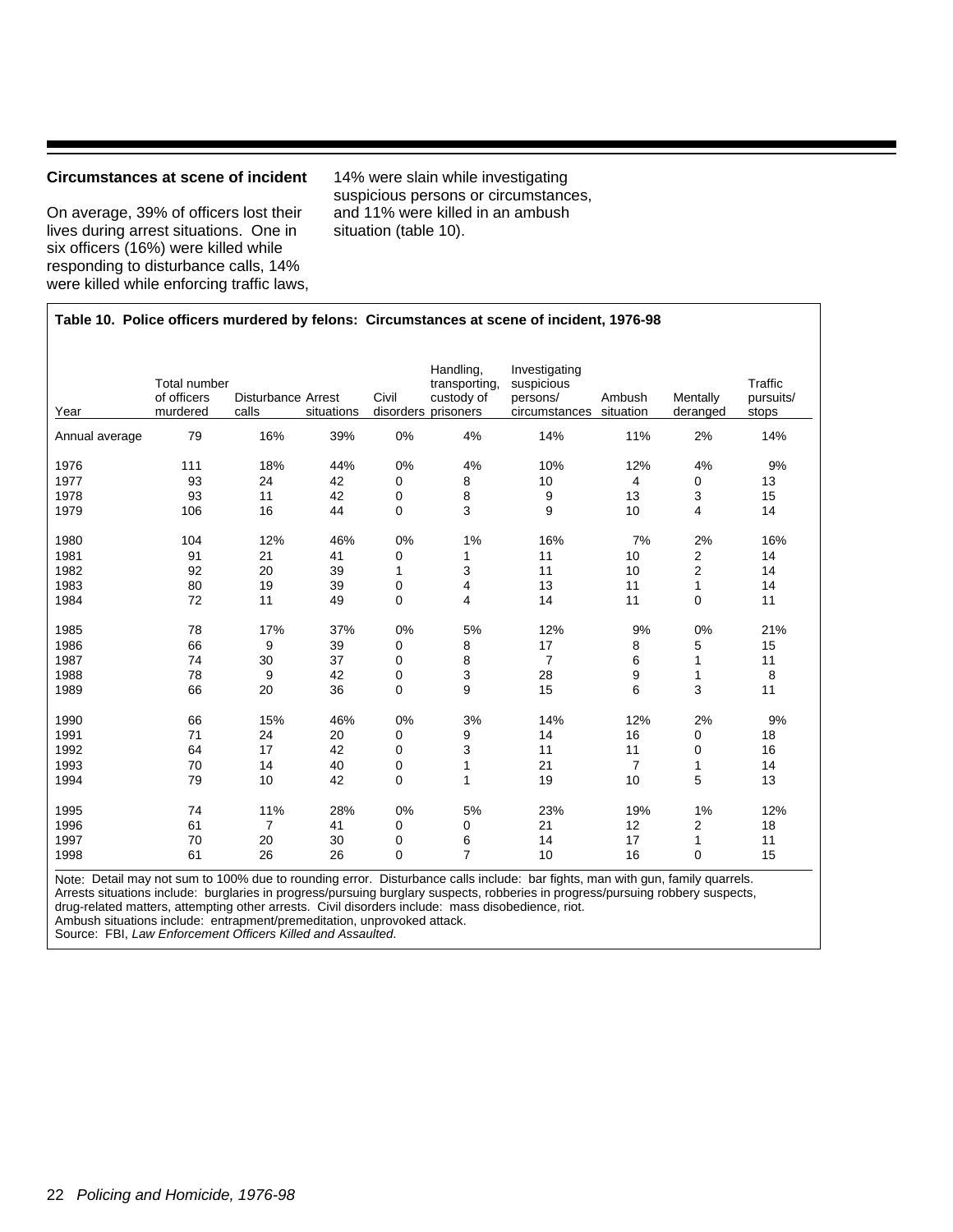#### **Murdered police officers**

| <b>Murdered police officers</b>                                                                   | Officer's age                                   |                      |  |
|---------------------------------------------------------------------------------------------------|-------------------------------------------------|----------------------|--|
| According to FBI national data on<br>felonious killings of police officers<br>from 1976 to 1998 - | Under 25<br>25 to 30<br>31 to 40<br>41 or older | 8%<br>27<br>36<br>29 |  |
|                                                                                                   | Officers' gender                                |                      |  |

Officers' age

• 65% were over 30 years of age (table 11).

• Police officers slain in the line of duty were almost always males (98%) (table 12).

| Table 11. Age of police officers<br>murdered by felons, 1976-98 |    |     |     |                                         |
|-----------------------------------------------------------------|----|-----|-----|-----------------------------------------|
|                                                                 |    |     |     | Percent of murdered officers who were — |
| Year                                                            |    |     |     | Under 25 25 30 31 40 41 or older        |
| Annual average                                                  | 8% | 27% | 36% | 29%                                     |

| 11%<br>32%<br>28%<br>1976<br>29%<br>11<br>27<br>1977<br>39<br>23<br>1978<br>14<br>30<br>30<br>26<br>9<br>1979<br>20<br>41<br>30<br>12%<br>26%<br>43%<br>19%<br>1980<br>13<br>23<br>42<br>1981<br>22<br>1982<br>9<br>24<br>44<br>23<br>10<br>15<br>1983<br>30<br>45<br>6<br>1984<br>28<br>40<br>26<br>5%<br>1985<br>26%<br>35%<br>34%<br>1986<br>8<br>30<br>29<br>33<br>11<br>32<br>1987<br>26<br>31<br>15<br>15<br>40<br>1988<br>30<br>5<br>1989<br>20<br>38<br>37<br>5%<br>14%<br>41%<br>40%<br>1990<br>7<br>1991<br>27<br>36<br>30<br>6<br>1992<br>21<br>39<br>34<br>1993<br>6<br>38<br>34<br>22<br>8<br>26<br>1994<br>38<br>28<br>8%<br>26%<br>24%<br>1995<br>42%<br>4<br>1996<br>35<br>39<br>22<br>2<br>1997<br>26<br>35<br>37<br>11<br>1998<br>30<br>28<br>31 | Annual average | 8% | 27% | 36% | 29% |  |
|--------------------------------------------------------------------------------------------------------------------------------------------------------------------------------------------------------------------------------------------------------------------------------------------------------------------------------------------------------------------------------------------------------------------------------------------------------------------------------------------------------------------------------------------------------------------------------------------------------------------------------------------------------------------------------------------------------------------------------------------------------------------|----------------|----|-----|-----|-----|--|
|                                                                                                                                                                                                                                                                                                                                                                                                                                                                                                                                                                                                                                                                                                                                                                    |                |    |     |     |     |  |
|                                                                                                                                                                                                                                                                                                                                                                                                                                                                                                                                                                                                                                                                                                                                                                    |                |    |     |     |     |  |
|                                                                                                                                                                                                                                                                                                                                                                                                                                                                                                                                                                                                                                                                                                                                                                    |                |    |     |     |     |  |
|                                                                                                                                                                                                                                                                                                                                                                                                                                                                                                                                                                                                                                                                                                                                                                    |                |    |     |     |     |  |
| Source: FRI Law Enforcement Officers                                                                                                                                                                                                                                                                                                                                                                                                                                                                                                                                                                                                                                                                                                                               |                |    |     |     |     |  |

Source: FBI, Law Enforcement Officers Killed and Assaulted.

|                | Percent of murdered officers |        |
|----------------|------------------------------|--------|
| Year           | Male                         | Female |
| Annual average | 98%                          | 2%     |
| 1976           | 100%                         | 0%     |
| 1977           | 99                           | 1      |
| 1978           | 100                          | 0      |
| 1979           | 99                           | 1      |
| 1980           | 99%                          | 1%     |
| 1981           | 98                           | 2      |
| 1982           | 97                           | 3      |
| 1983           | 100                          | 0      |
| 1984           | 94                           | 6      |
| 1985           | 96%                          | 4%     |
| 1986           | 98                           | 2      |
| 1987           | 100                          | 0      |
| 1988           | 97                           | 3      |
| 1989           | 97                           | 3      |
| 1990           | 98%                          | 2%     |
| 1991           | 96                           | 4      |
| 1992           | 100                          | 0      |
| 1993           | 94                           | 6      |
| 1994           | 96                           | 4      |
| 1995           | 99%                          | 1%     |
| 1996           | 96                           | 4      |
| 1997           | 100                          | 0      |
| 1998           | 90                           | 10     |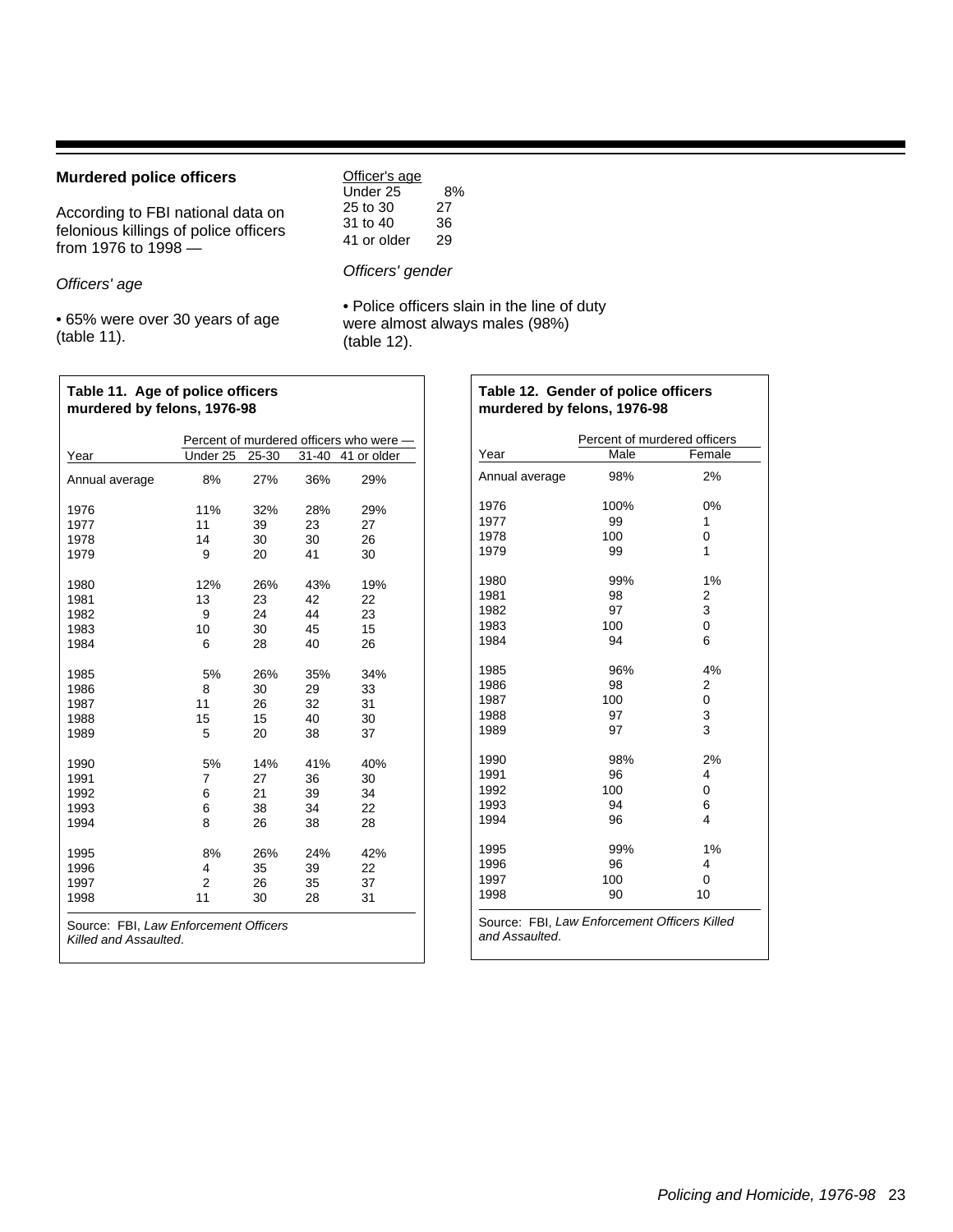



| at time of death, 1976-98       | Table 13. Police officers murdered<br>by felons: Percent wearing uniform |
|---------------------------------|--------------------------------------------------------------------------|
| $\lambda$ $\lambda$ $  \lambda$ | Deservatives and a constitution of the season                            |

| Year                  | Percent wearing uniform               |
|-----------------------|---------------------------------------|
| Annual average        | 72%                                   |
| 1976                  | 71%                                   |
| 1977                  | 81                                    |
| 1978                  | 80                                    |
| 1979                  | 71                                    |
| 1980                  | 69%                                   |
| 1981                  | 80                                    |
| 1982                  | 52                                    |
| 1983                  | 80                                    |
| 1984                  | 75                                    |
| 1985                  | 73%                                   |
| 1986                  | 67                                    |
| 1987                  | 79                                    |
| 1988                  | 68                                    |
| 1989                  | 67                                    |
| 1990                  | 63%                                   |
| 1991                  | 73                                    |
| 1992                  | 65                                    |
| 1993                  | 81                                    |
| 1994                  | 63                                    |
| 1995                  | 66%                                   |
| 1996                  | 78                                    |
| 1997                  | 75                                    |
| 1998                  | 79                                    |
| Killed and Assaulted. | Source: FBI, Law Enforcement Officers |

#### **Table 14. Age of felons who murdered police officers: Percent under age 18 and age 18-30, 1976-98**

|                | Percent of murderers of<br>police officers who were |       |
|----------------|-----------------------------------------------------|-------|
|                | Under                                               | Age   |
| Year           | age 18                                              | 18-30 |
| Annual average | 10%                                                 | 54%   |
| 1976           | 10%                                                 | 45%   |
| 1977           | 11                                                  | 58    |
| 1978           | 8                                                   | 62    |
| 1979           | 5                                                   | 60    |
| 1980           | 9%                                                  | 62%   |
| 1981           | 7                                                   | 46    |
| 1982           | 5                                                   | 57    |
| 1983           | 8                                                   | 47    |
| 1984           | 20                                                  | 53    |
| 1985           | 4%                                                  | 59%   |
| 1986           | 2                                                   | 58    |
| 1987           | 13                                                  | 41    |
| 1988           | 5                                                   | 63    |
| 1989           | $\overline{7}$                                      | 42    |
| 1990           | 8%                                                  | 53%   |
| 1991           | 9                                                   | 60    |
| 1992           | 13                                                  | 54    |
| 1993           | 20                                                  | 47    |
| 1994           | 18                                                  | 47    |
| 1995           | 18%                                                 | 46%   |
| 1996           | 7                                                   | 66    |
| 1997           | 3                                                   | 58    |
| 1998           | 13                                                  | 58    |

#### Officers' race

• 86% of murdered officers were white and 13% were black (figure 15).

#### Officers' other characteristics

• 72% of officers murdered from 1976 to 1996 were wearing their uniform (table 13).

• Murdered police officers had an average of 9 years of law enforcement service.

#### Years of service Less than  $1$  6%<br>1 to 4 29 1 to 4 29<br>5 to 10 31  $5$  to  $10$ Over 10 34

Detailed racial statistics for the 1990's

• According to statistics for 1993-98, white police officers made up about 87% of all police officers in the United States and 83% of all police officers murdered by felons. Black officers were 11% of police officers but 15% of those murdered, and officers of other races were 2% of police officers and 2% of those murdered.

#### **Felons who murdered police officers**

According to FBI national data on felonious killings of police officers from 1976 to 1998 —

#### Felons' age

• Most persons who murdered police were ages 18 to 30 (54%) (table 14).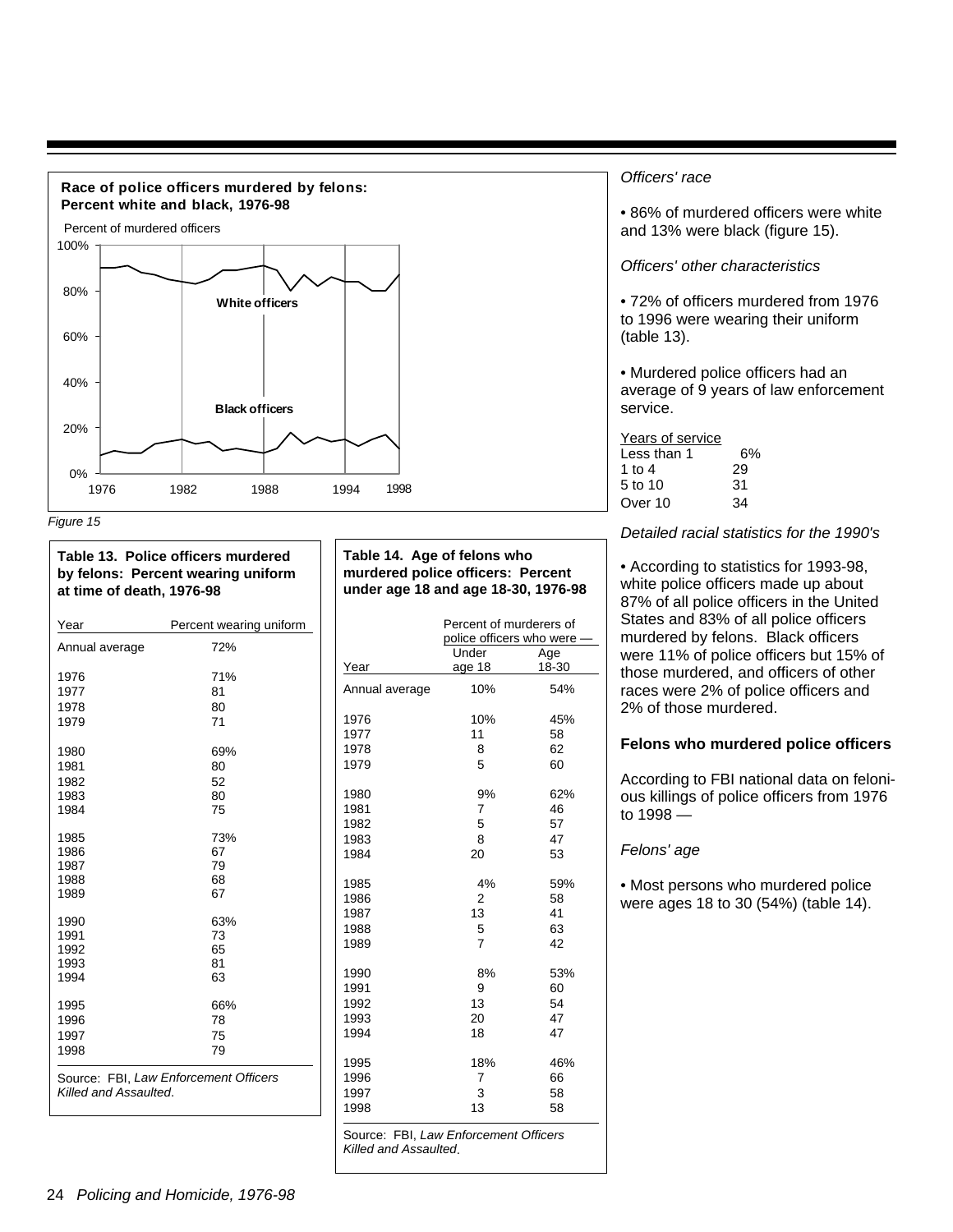According to FBI national data on felonious killings of police officers from 1976 to 1998 —

#### Felons' gender

• Persons who murdered a police officer U.S. population but were 43% of the were almost always males (97%) (table 15).

**Table 15. Gender of felons who murdered**

**police officers, 1976-98**

#### Felons' race

• Most persons who murdered a police officer were white (54%) (table 16).

• Blacks made up about 12% of the felons who murdered a police officer; whites were about 83% of the U.S. population but about 54% of murderers of police officers.

• Murderers of police officers represent a tiny fraction of the total population. Of the Nation's 89 million white males (age 13 or older), 35 murdered a police officer in 1998. Of the 12 million black males (age 13 or older), 21 murdered an officer that year. White males were 41% of the U.S. population (age 13 or older) and 58% of those who murdered a law enforcement officer. Black males were 6% of the population (age 13 or older) and 35% of the murderers of officers.

|                | Percent of murderers<br>of police officers |                         |  |
|----------------|--------------------------------------------|-------------------------|--|
| Year           | Male                                       | Female                  |  |
| Annual average | 97%                                        | 3%                      |  |
| 1976           | 94%                                        | 6%                      |  |
| 1977           | 99                                         | 1                       |  |
| 1978           | 94                                         | 6                       |  |
| 1979           | 97                                         | 3                       |  |
| 1980           | 93%                                        | 7%                      |  |
| 1981           | 96                                         | 4                       |  |
| 1982           | 95                                         | 5                       |  |
| 1983           | 97                                         | 3                       |  |
| 1984           | 98                                         | $\mathfrak{p}$          |  |
| 1985           | 99%                                        | 1%                      |  |
| 1986           | 97                                         | 3                       |  |
| 1987           | 91                                         | 9                       |  |
| 1988           | 98                                         | $\overline{\mathbf{c}}$ |  |
| 1989           | 96                                         | 4                       |  |
| 1990           | 94%                                        | 6%                      |  |
| 1991           | 99                                         | 1                       |  |
| 1992           | 99                                         | 1                       |  |
| 1993           | 99                                         | 1                       |  |
| 1994           | 96                                         | 4                       |  |
| 1995           | 92%                                        | 8%                      |  |
| 1996           | 99                                         | 1                       |  |
| 1997           | 100                                        | 0                       |  |
| 1998           | 99                                         | 1                       |  |

## **Table 16. Race of felons who murdered police officers, 1976-98**

|                |       | Percent of murderers<br>of police officers |                |  |
|----------------|-------|--------------------------------------------|----------------|--|
| Year           | White | <b>Black</b>                               | Other          |  |
| Annual average | 54%   | 43%                                        | 3%             |  |
| 1976           | 54%   | 43%                                        | 3%             |  |
| 1977           | 58    | 37                                         | 5              |  |
| 1978           | 56    | 39                                         | 5              |  |
| 1979           | 51    | 47                                         | $\overline{2}$ |  |
| 1980           | 57%   | 43%                                        | 0%             |  |
| 1981           | 41    | 57                                         | 2              |  |
| 1982           | 61    | 38                                         | 1              |  |
| 1983           | 66    | 32                                         | 2              |  |
| 1984           | 55    | 38                                         | $\overline{7}$ |  |
| 1985           | 47%   | 50%                                        | 3%             |  |
| 1986           | 60    | 37                                         | 3              |  |
| 1987           | 65    | 35                                         | 0              |  |
| 1988           | 58    | 42                                         | 0              |  |
| 1989           | 56    | 42                                         | $\overline{2}$ |  |
| 1990           | 56%   | 43%                                        | 1%             |  |
| 1991           | 54    | 45                                         | 1              |  |
| 1992           | 53    | 46                                         | 1              |  |
| 1993           | 43    | 57                                         | 0              |  |
| 1994           | 54    | 43                                         | 3              |  |
| 1995           | 56%   | 40%                                        | 4%             |  |
| 1996           | 45    | 48                                         | 7              |  |
| 1997           | 50    | 41                                         | 9              |  |
| 1998           | 58    | 35                                         | 7              |  |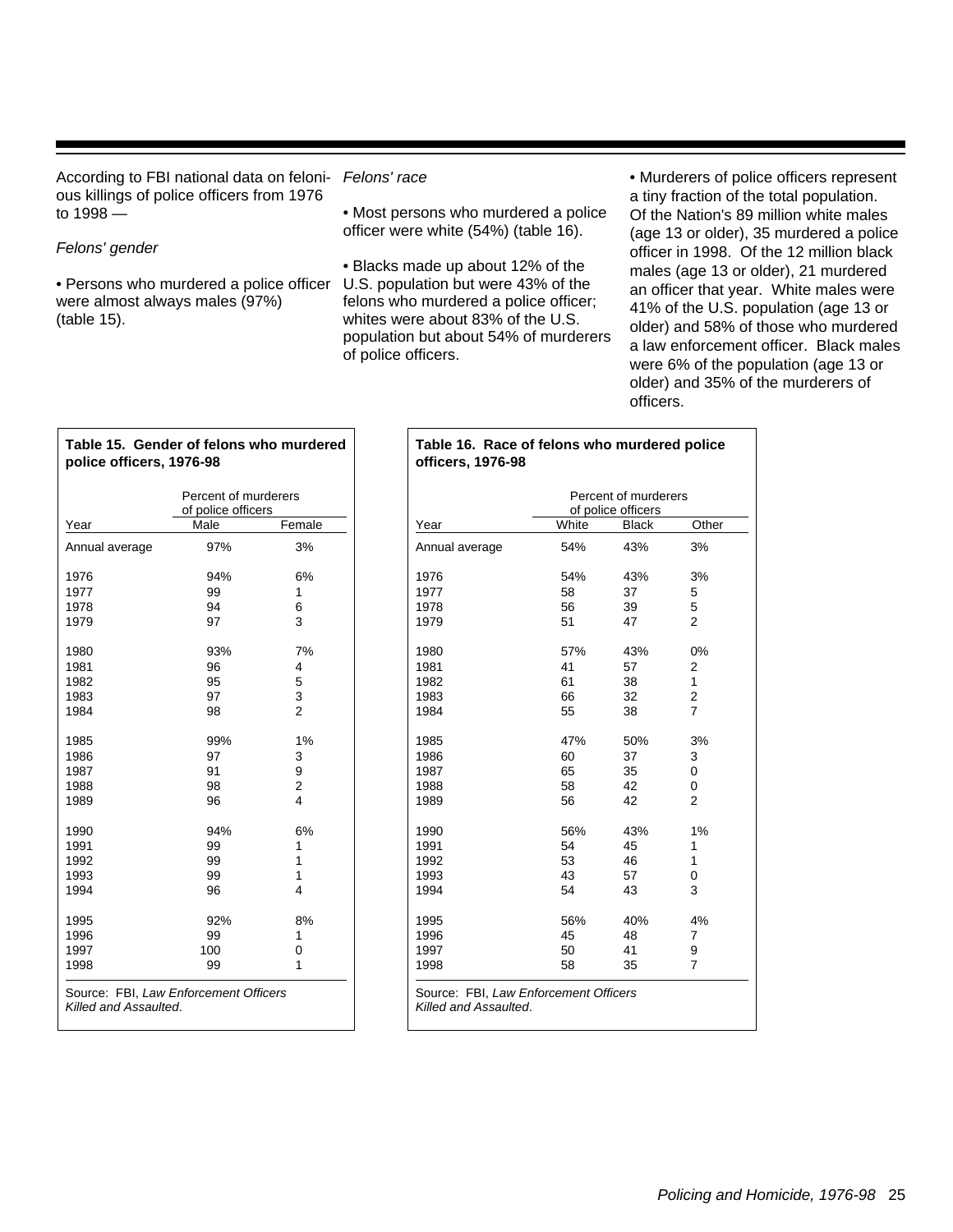| According to FBI national data on feloni-<br>ous killings of police officers from 1976                          | Felons                                             |
|-----------------------------------------------------------------------------------------------------------------|----------------------------------------------------|
| to 1998 —                                                                                                       | A total<br>officers                                |
| Felons' criminal record                                                                                         | period                                             |
| $\bullet$ Two-thirds of the felons who murdered<br>a police officer had a prior criminal<br>arrest (figure 16). | $\bullet$ In mc<br>officers<br>the offi<br>were th |
| • Half were convicted in the past.                                                                              |                                                    |
| • A third had a prior arrest for a violent<br>crime.                                                            | <b>Intrara</b><br>White f<br>Black fe<br>Other-ra  |
| • A fifth were on parole or on probation                                                                        | race                                               |
| at the time of the murder.                                                                                      | Interra<br>White f                                 |
| And the theory of the second former and the                                                                     |                                                    |

charges.

• 11% had a prior arrest for assaulting police or resisting arrest.

• 28% had a prior arrest for weapons violations.



• 38% of murders of police officers are interracial (for example, a white felon killing a black officer, or a black felon killing a white officer).

Victim statistics provide one perspective on the number of police murders that are interracial (for example, of all black officers murdered from 1980 to 1998, 19% were murdered by a white felon). Offender statistics provide another perspective (for example, of all white felons who murdered a police officer from 1980 to 1998, 3% of the murdered officers were black).

The extent to which murders of police officers are interracial depends on which statistics — victim or offender are used:

• When a white police officer is murdered, the offender is usually a white (60%); and when a black police officer is murdered, the offender is usually a black (76%).

• When a black felon murders a police officer, the officer is usually a white (74%); and when a white felon murders a police officer, the officer is usually a white (95%).

• 4% had a prior arrest for murder

• 24% had a prior arrest for narcotic drug law violations.

' race and officers' race, 1980-98

of 1,417 law enforcement s were murdered during the 1980 to 1998, and —

ost of the murders of police s between 1980 and 1998 (62%), icer's race and the felon's race he same:

#### **Intraracial**

| White felon kills white officer | 51.9% |
|---------------------------------|-------|
| Black felon kills black officer | 10.0  |
| Other-race felon kills other-   |       |
| race officer                    | 0.6   |

#### cial

| White felon kills black officer           | 2.4% |
|-------------------------------------------|------|
| Black felon kills white officer           | 28.5 |
| White felon kills other-race officer      | 0.4  |
| Black felon kills other-race officer      | 0.0  |
| Other-race felon kills white officer      | 2.6  |
| Other-race felon kills black officer      | 0.1  |
| Multiple felons of different races kill — |      |
| white officer                             | 2.9% |
| black officer                             | 0.6  |
| other-race officer                        | 0.0  |
|                                           |      |

Assaulting police

1998

1976 1982 1988 1994

Figure 16

0%

20%

40%

60%

80%

100%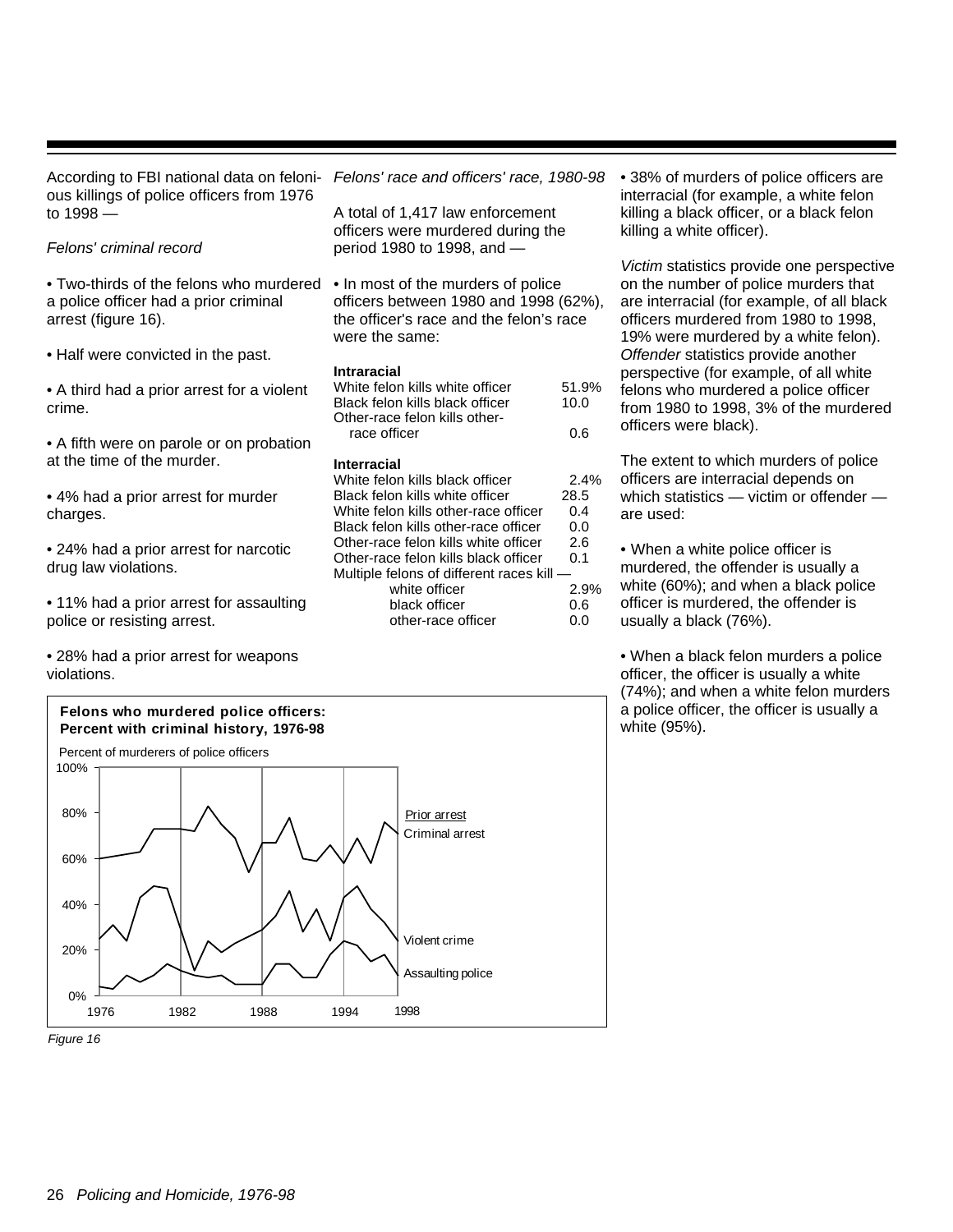Felons' age, race, and gender, 1980-98

• Murderers of police officers represent a tiny fraction of the total population. Of the Nation's 18.3 million young white males (white males ages 13 to 24), 17 murdered a police officer in 1998. Of the 3.4 million young black males, 13 murdered an officer that year.

On average from 1980 to 1998 —

• Young white males made up about 8% of the population but 20% of felons who murdered a police officer (figure 17). Young black males made up about 1% of the population but 21% of felons who murdered a police officer.

• Young black males murdered police officers at a rate almost 6 times that of young white males (5.7 versus 1 per million population) (figure 18).

#### **Descriptions of actual cases of police officers killed in the line of duty**

Descriptions of actual cases of police officers killed in the line of duty can be found in the annual FBI publication, Law Enforcement Officers Killed and Assaulted, or on the FBI website at http://www.fbi.gov/ucr.htm.



Figure 17



Figure 18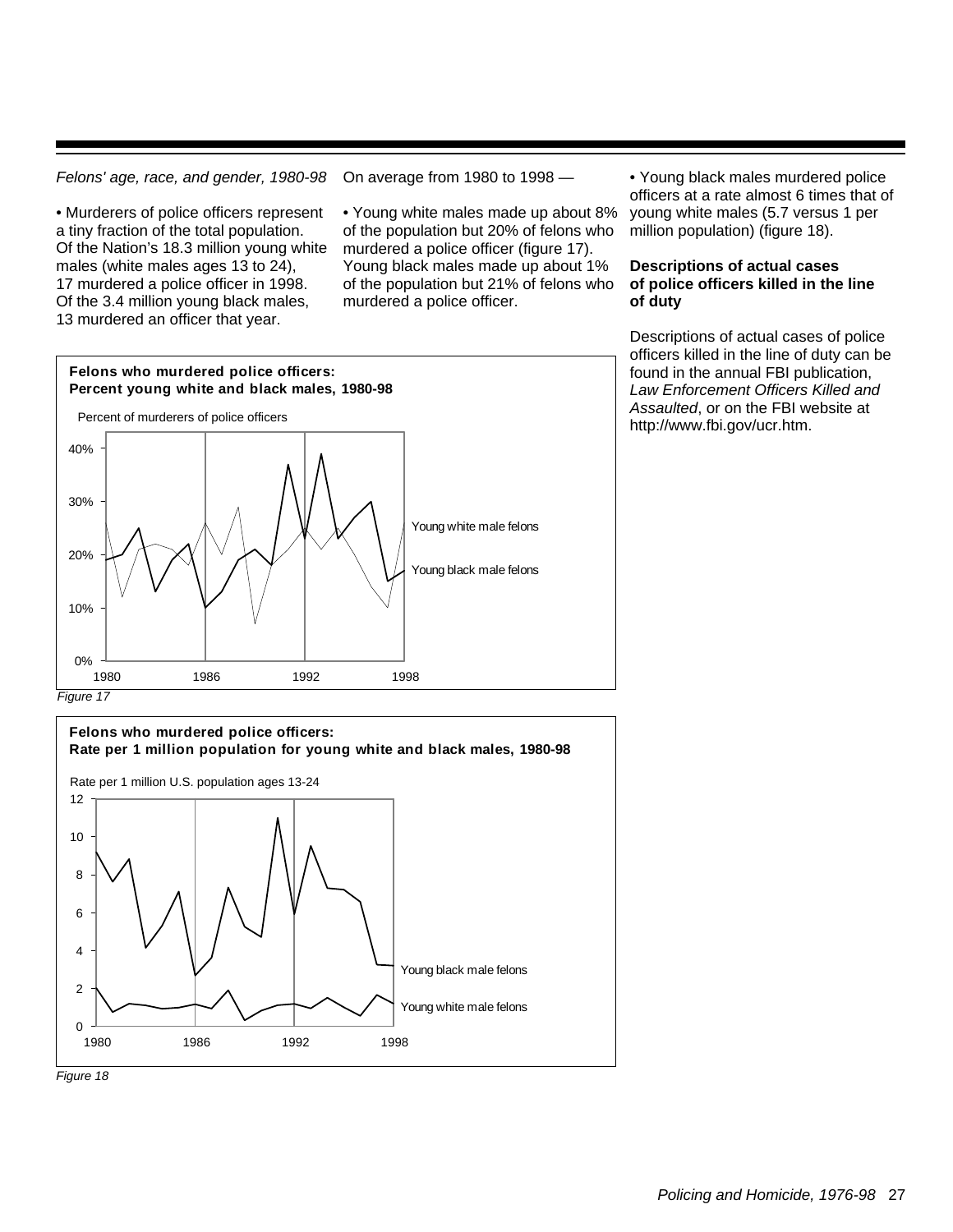#### **Methodology**

#### **The SHR national database on justifiable homicides by police**

Ideally, every time police kill a felon in a justifiable homicide, a record of the event is sent to the FBI in Washington. Each record of justifiable homicide received by the FBI is then entered into the Supplemental Homicide Reports (SHR) database.

The number of justifiable homicides by police in the year is available in two places: the SHR database and the FBI annual publication Crime in the United States. (The first published count covers 1987.)

Published counts found in Crime in the United States do not agree precisely with the number of justifiable homicides by police found in the database (see below). Moreover, in certain years there are police justifiable homicides in a State that are unaccounted for either in the annual publication or in the SHR database. (The FBI publication routinely summarizes year-to-year counts of justifiable homicides in a table. Summary counts in this table are often not national in scope. To avoid confusion, the table should alert readers 2. Middle stage: 1968 to 1975 when States are missing.)

Two sources of FBI statistics on the annual number of justifiable homicides by police: published versus SHR database

| Year | Published | <b>SHR</b> | Difference |
|------|-----------|------------|------------|
| 1998 | 365       | 367        | 2          |
| 1997 | 366       | 361        | 5          |
| 1996 | 358       | 355        | 3          |
| 1995 | 389       | 382        | 7          |
| 1994 | 462       | 459        | 3          |
| 1993 | 455       | 453        | 2          |
| 1992 | 418       | 414        | 4          |
| 1991 | 366       | 359        | 7          |
| 1990 | 385       | 379        | 6          |
| 1989 | 363       | 362        | 1          |
| 1988 | 343       | 339        | 4          |
| 1987 | 300       | 296        |            |

#### **Evolution of the SHR database**

Three stages describe the evolution of the SHR database.

1. Early stage: 1963 to 1967

In the early 1960's the FBI started the SHR database. Police departments across the Nation began sending to the FBI a record of each murder (including nonnegligent manslaughter) in their jurisdiction. The first records covered murders occurring in 1963.

The FBI decided to expand the database to include justifiable homicides by police and civilians. The first records received were for justifiable homicides occurring in 1966 and 1967. The records included the age, race, and gender of persons justifiably killed. The age, gender, and race of the police officers involved in the homicides were not included because this information was not requested. The FBI did not disseminate statistics on 1966 and 1967 justifiable homicides because the records were based on too few police departments.

The cooperation of the Nation's police departments grew to the point where the FBI began disseminating statistics on justifiable homicides by police. The earliest statistics covered those justifiable homicides occurring in 1968. Statistics from 1968 to 1986 were not published but were made available upon request. FBI statistics from 1987 and later were routinely published.

Justifiable homicides in the SHR database for 1968 through 1975 contained information on the age, race, and gender of persons killed by police, but no information on the officers involved in these incidents. According

to the database, the number of justifiable homicides by police from 1968 to 1975 was:

|      | Number of justifiable |
|------|-----------------------|
| Year | homicides by police   |
| 1968 | 395                   |
| 1969 | 424                   |
| 1970 | 412                   |
| 1971 | 557                   |
| 1972 | 469                   |
| 1973 | 492                   |
| 1974 | 553                   |
| 1975 | 559                   |
|      |                       |

3. Current stage: 1976 to present

After 1975 the FBI expanded the scope of the SHR database to include information (age, race, gender) on the police officers who commit justifiable homicide.

#### **Nonjustifiable homicide by police**

In addition to justifiable homicides by police, the SHR database also contains records of two other types of homicide:

• a record of each justifiable homicide by citizens

• a record of each murder.

While the database has primarily a statistical purpose, one statistic that is impossible to obtain from it (or from any currently existing database) is the number of murders by police. Murder is a type of nonjustifiable homicide. If a police officer deliberately kills someone and the homicide is not justified, that type of nonjustifiable homicide is supposed to go into the database as a "murder." Undoubtedly some of the "murders" in the SHR database are murders by police officers, but their number is unknown because nothing in the database distinguishes murders by police officers from murders committed by others. Consequently the annual number of nonjustifiable homicides by police in the United States is unknown.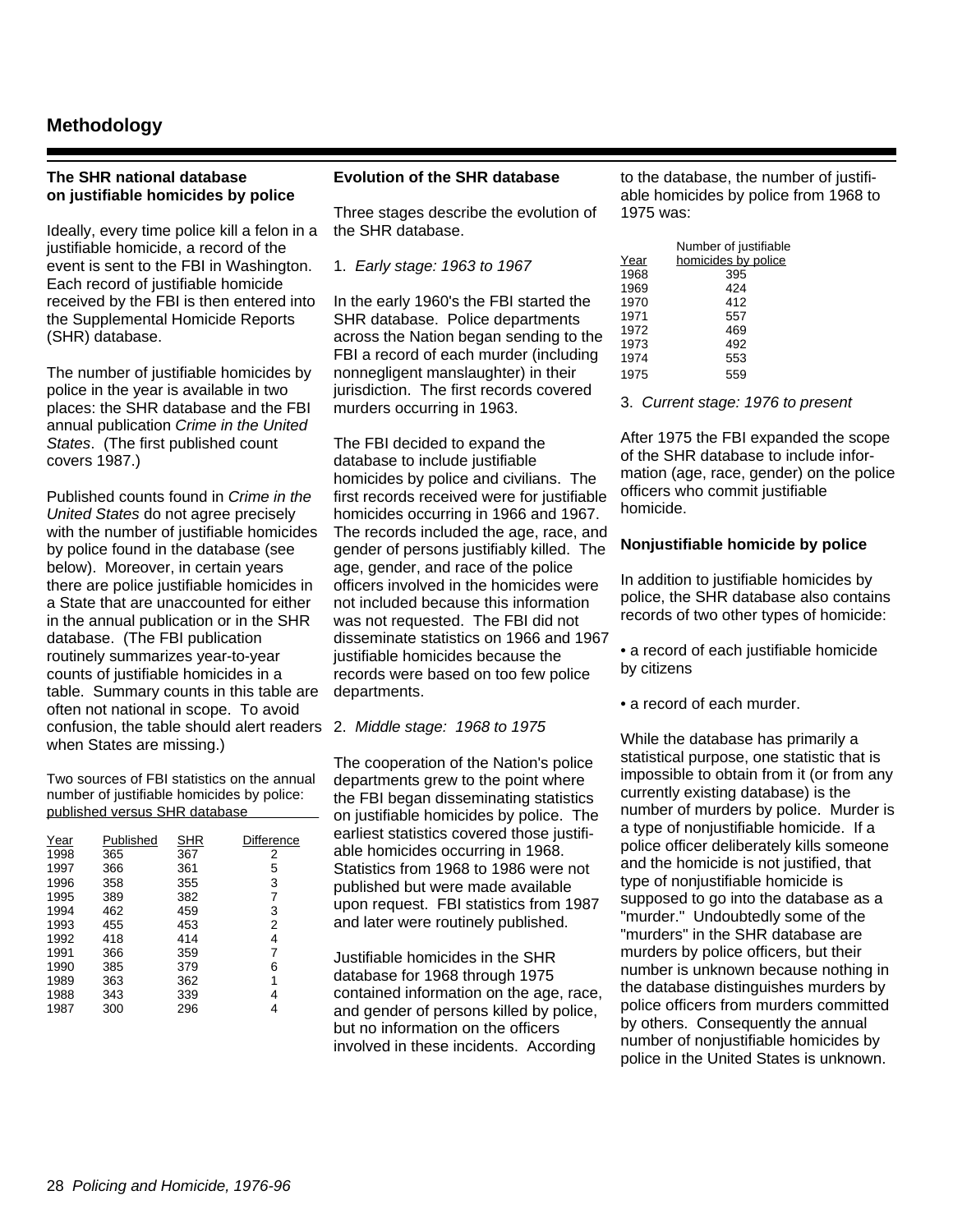#### **Errors in the SHR database**

Justifiable homicides by police for an entire State are sometimes missing from the SHR database. One way of determining whether a State is missing in a particular year is to examine the number of justifiable homicides that State reported in previous years. If the State reports a sizable number year after year but then reports none, that probably indicates the State is missing from the database. For example, in a large State such a Florida, there is at least one justifiable homicide by police each year. Yet none are recorded in the SHR database for Florida for certain years.

The opposite problem — too many rather than too few records of justifiable homicide by police in the database also exists. To understand how that happens, imagine an officer deliberately killing a citizen in circumstances that initially appear to warrant lethal force. The police department sends a record to the FBI showing the incident to be a justifiable homicide, but some time later a judge or jury decides that the killing was unlawful and finds the officer guilty of murder. The FBI urges police departments to send in a revised record in such situations so that the SHR database can be updated. But if the police department fails to do that, the killing will remain in the database as a "justifiable homicide by police" when it should instead be coded as a "murder" on the "circumstance" variable.

#### Nonjustifiable homicides by police in the SHR database

The number of nonjustifiable homicides by police (or murders) incorrectly labeled as "justifiable homicide" in the SHR database is unknown. One way to spot these errors is to find in the database a case labeled as "justifiable homicide by police" that actually involved a police officer known to have been convicted of murder for that homicide.

If the SHR database had the name of the officer who committed the homicide, the process would be fairly simple: find the officer's name and check to see if the homicide is classified as "justifiable homicide by police" or "murder." But the database has no names. So the check must rely on other recorded information about the incident: the month and year of the homicide; the police agency in whose jurisdiction the homicide occurred; the age, race, and gender of the victim; the age, race, and gender of the offender; the type of weapon used; the number of victims in the incident; the number of offenders in the incident; and victim-offender relationship.

To illustrate this type of check, eight news accounts were obtained of police officers convicted of murder in the line of duty. In four of the eight the check was inconclusive:

1. The SHR database has a record of a homicide occurring in the place and on the date shown in the news account, but the database is missing too much data to match the news account.

2. The SHR database has a record of a homicide occurring in the place and on the date shown in the news account, but some of the information in the SHR database does not match the homicide in the news account.

For the remaining four news accounts the homicide characteristics in the SHR database did match those in the news account.

1. In two cases the homicide is classified correctly as "murder." In both cases there is evidence of an update, possibly to change the classification from "justifiable homicide by police" to "murder" when the officer was convicted.

2. The other two cases are coded incorrectly: one as "justifiable homicide by police" and one as "undetermined."

The news accounts indicated that the police officers involved in these two cases were convicted of murder or manslaughter.

#### Justifiable homicides by police missing from the SHR database

The number of missing justifiable homicides by police is unknown, but one way to spot missing records is by examining reporting by States that, because of their large populations, are almost certain to have had at least one justifiable homicide by police in a year. A year with no recorded justifiable homicide by police suggests missing information. A problem with this method of identifying missing data is that a State can still have a sizable number of justifiable homicides in the database even when a big city police department in that State fails to send in any records. Nevertheless, it is instructive to search the SHR database for years in which a large State has no justifiable homicides. For 1976 to 1998, the results are summarized below:

|      | States with justifiable homicides<br>by police but no record of them |
|------|----------------------------------------------------------------------|
| Year | in the SHR database that year                                        |
| 1988 | Florida, Kentucky                                                    |
| 1989 | Florida                                                              |
| 1990 | Florida                                                              |
| 1991 | Florida                                                              |
| 1993 | Kansas                                                               |
| 1994 | Kansas                                                               |
| 1995 | Illinois, Kansas                                                     |
| 1996 | District of Columbia, Kansas                                         |
| 1997 | Florida, Kansas                                                      |
| 1998 | District of Columbia, Florida,<br>Kansas, and Wisconsin              |

Statistics given in this report were not adjusted to account for missing States. For example, figure 1 "national" counts of justifiable homicides are not adjusted for justifiable homicides thought to be missing for two States (Florida and Kentucky) in 1988. However, were adjustment made by including in the figure only those States that were missing no data throughout the period from 1976 to 1998, figure 1 would not look much different from how it looks now.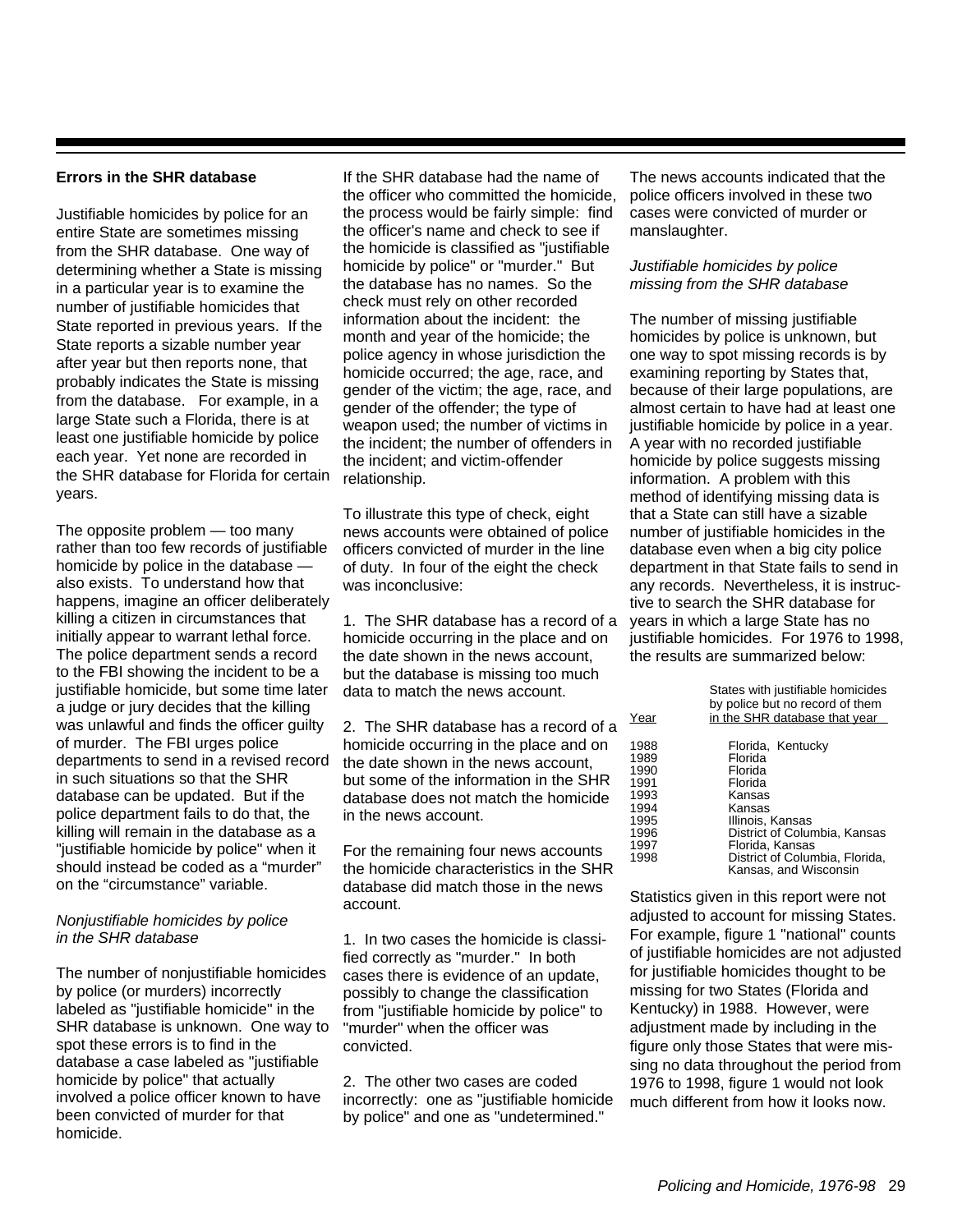Adjusted and unadjusted numbers of justifiable homicides by police have a strong positive correlation (+0.95).

Similarly, figure 2 "national" rates of justifiable homicide are not adjusted for States missing for certain years. To illustrate, no justifiable homicides were recorded for Kansas 1995, but the base for the 1995 "national" rate includes the Kansas population. However, excluding populations of missing States would have made little difference since adjusted and unadjusted rates of justifiable homicides by police have a strong positive correlation (+0.99).

#### Misinformation in the SHR database regarding officer characteristics

Of the 8,578 records in the SHR database on justifiable homicides by police from 1976 to 1998, about 5,800 records include both the felon's and the officer's age, race, and gender. In about 4.6% of these 5,800 records (270 cases), the felon's and officer's age, race, and gender are identical. For example, the SHR database describes both the felon and the officer as a 41-year-old white male.

By chance alone the age, race, and gender of the felon and the officer can be the same, but a 4.6% match rate is too high to be explained solely by chance. (The likelihood of a chance match is no more than 1% of cases.)

One explanation for identical felon and officer characteristics may be confusion about how to fill out the FBI form. The form for reporting justifiable homicide is the same one used to report murders. The form designates the person who commits the murder as the "offender" and the murdered person as the "victim." Police agencies reporting a justifiable homicide by police are instructed to record the felon's age, race, and gender under "victim's age," "victim's race," and "victim's gender." The officer's age, race, and gender are to be recorded under "offender's age," "offender's race," and "offender's

gender." To police agencies, the only "offenders" in a justifiable homicide are the felons. Consequently, police agencies may occasionally report felon characteristics under both "victim" and "offender" headings.

The effect of such occasional errors on the national statistics presented in this report is generally small. Excluding cases in which the age, race, and gender of felon and officer are identical made little difference in this report's main findings. The one instance of a sizable effect was the percentage of all justifiable homicides that were "black officer kills black felon" (figure 11). The percent of justifiable homicide that were "black officer kills black felon" was 14% in 1993, 20% in 1994, and 12% in 1995. The large rise from 14% in 1993 to 20% in 1994 was due to a large number of justifiable homicides in 1994 that involved felons and officers with identical characteristics. More specifically, the large increase is attributable to the New York City Police Department's reporting an unusually large number of "black officer kills black felon" justifiable homicides.

Over the 23 years from 1976 to 1998, 270 felons killed in justifiable homicides had the same age, race, and gender as the officer. Of the 270 felons, 68.9% were white, 30.7% were black, and .4% were of other races.

#### Missing characteristics of felons and officers in the SHR database

The gender, race, and age of felons killed by police are rarely missing in the SHR database (data for figure 8). However, it is not uncommon for the gender, race, and age of the officers to be missing.

#### **Cautionary note on this report's statistics on justifiable homicides by police**

All statistics in this report on justifiable homicides by police are known to be missing homicides by police in Florida from 1988 to 1991, 1997, and 1998; in Kentucky in 1988; in Kansas from 1993 to 1998; in Illinois in 1995; Wisconsin in 1998; and in the District of Columbia in 1996 and 1998. Other justifiable homicides by police are probably missing as well. In addition, some small but unknown number of homicides labeled "justifiable homicides by police" are probably nonjustifiable homicides.

Certain statistics (for example, the number and rate of justifiable homicides by police) are probably more affected by these errors than other statistics in the report (for example, the percentage of persons killed who are male, and the percentage of justifiable homicides that involve a firearm).

#### **Justifiable homicides by police in cases involving more than one officer**

In 86% of justifiable homicides by police, there was a single police officer ("1-officer cases"), in 10% there were 2 officers ("2-officer cases"), and in the remaining 4% there were 3 or more. In this report's tabulations, when more than one officer killed the felon, the officer described first in the database supplied the officer's characteristics (age, race, and gender). Using just the characteristics of the first officer is sensible if that officer resembles the other officers in the incident. To check the resemblance, first-officer and second-officer characteristics were compared, and results indicated that, in the vast majority of cases, there was a close match.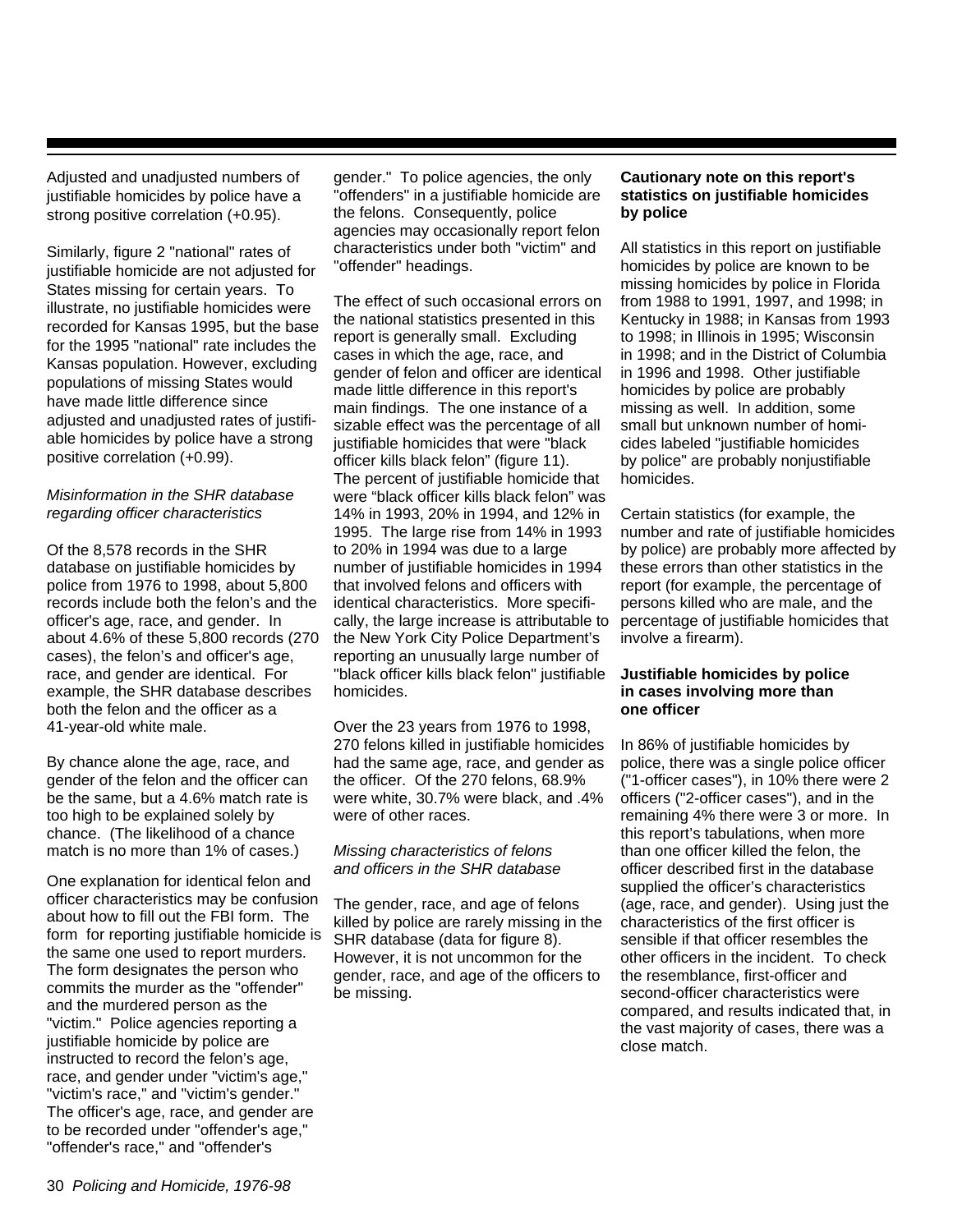#### **Source of national statistics on police officers murdered by felons**

Most of the data in this report on murdered police officers were obtained directly from the annual FBI publication Law Enforcement Officers Killed or Assaulted. However, the source of the 1980-98 data on interracial and intraracial murder of police officers was a tabulation prepared by the FBI specifically for this report.

#### **Source of size and characteristics of U.S. police force**

The source for the number of full-time sworn officers in the Nation is the FBI's annual publication Crime in the United States. Regarding the racial make-up of the Nation's police officers in the 1990's, the only existing data are for 1993 and 1997. The BJS publications containing the 1993 data are:

• Local Police Departments, 1993, April 1996, NCJ 148822.

• Sheriffs' Departments, 1993, June 1996, NCJ 148823.

• Law Enforcement Management and Administrative Statistics, 1993: Data for Individual State and Local Agencies with 100 or More Officers, September 1995, NCJ 148825.

The titles for the BJS publications containing the 1997 data are the same except for the year designation.

• Law Enforcement Management and Administrative Statistics, 1997: Data for Individual State and Local Agencies with 100 or More Officers, April 1999, NCJ 171681.

• Local Police Departments, 1997, February 2000, NCJ 173429.

• Sheriffs' Departments, 1997, February 2000, NCJ 173428.

According to these publications, the racial make-up of the Nation's police force changed only slightly from 1993 to 1997 (1% drop in "white" and 1% rise in "other races"). In 1993, 88% of all police officers were white, 11% were black, and 1% were other races. In 1997, the comparable figures were 87% white, 11% black, and 2% other races. The percentages given in this report for the racial classification of the police force in 1998 and in the 1990's are based on the 1997 statistics. Note that officers designated "Hispanic" in the publications were classified as "white."

#### **Police use of non-lethal force**

To learn more about the use of force requires an understanding of the reasons for and the results of policecitizen encounters. During 1996 (and again in 1999\*), the Bureau of Justice Statistics (BJS) carried out a special survey of 6,421 residents age 12 or older entitled the Police-Public Contact Survey.

The Police-Public Contact Survey has made possible, for the first time, estimates of the prevalence of all kinds of contacts between the police and members of the public, favorable as well as unfavorable. Results indicate that a small percentage of police-public contacts results in the use of force. In 1996, for example, about 45 million Americans age 12 or older (about 1 in 5 residents of this age) were estimated to have had at least one face-to-face contact with a police officer. Of these, about 500,000 (about 1 in 500 residents age 12 or older) were estimated to have experienced force or threat of force by police during 1996.

\*Findings from the 1999 Police-Public Contact Survey were published in January 2001.

There are no official national statistical data on the number of times police were justified in using lethal force (during violent and mass rioting, for example), but instead used less-thanlethal force. (For example, rather than using bullets, police can use a weapon that fires small beanbags or hard plastic rounds from a shotgun; there are also foams that can be sprayed by police that literally stop offenders in their tracks).

Additional information about the police use of force can be found in the following:

Alpert, Geoffrey. Police Pursuit Driving and the Use of Excessive Force. NIJ Final Report, Grant No. 95-IJ-CX-0066, 1996.

Binder, Arnold; Peter Scharf; and Raymond Galvin. Use of Deadly Force by Police Officers. NIJ Final Report, Grant No. 79-NI-AX-0134, 1982.

Bureau of Justice Statistics. Police Use of Force: Collection of National Data, NCJ 165040, November 1997.

Fridell, Lorie A. and Antony M. Pate. Death on Patrol: Felonious Homicides of American Police Officers. NIJ Draft Final Report, Grant No. 91-IJ-CX-K025, 1995.

Garner, Joel; John Buchanan; Tom Schade; and John Hepburn. Understanding the Use of Force By and Against the Police. NIJ Research in Brief, 1996.

Geller, William A. and Hans Toch, eds. And Justice for All: A National Agenda for Understanding and Controlling Police Abuse of Force. Washington, D.C.: Police Executive Research Forum, 1995.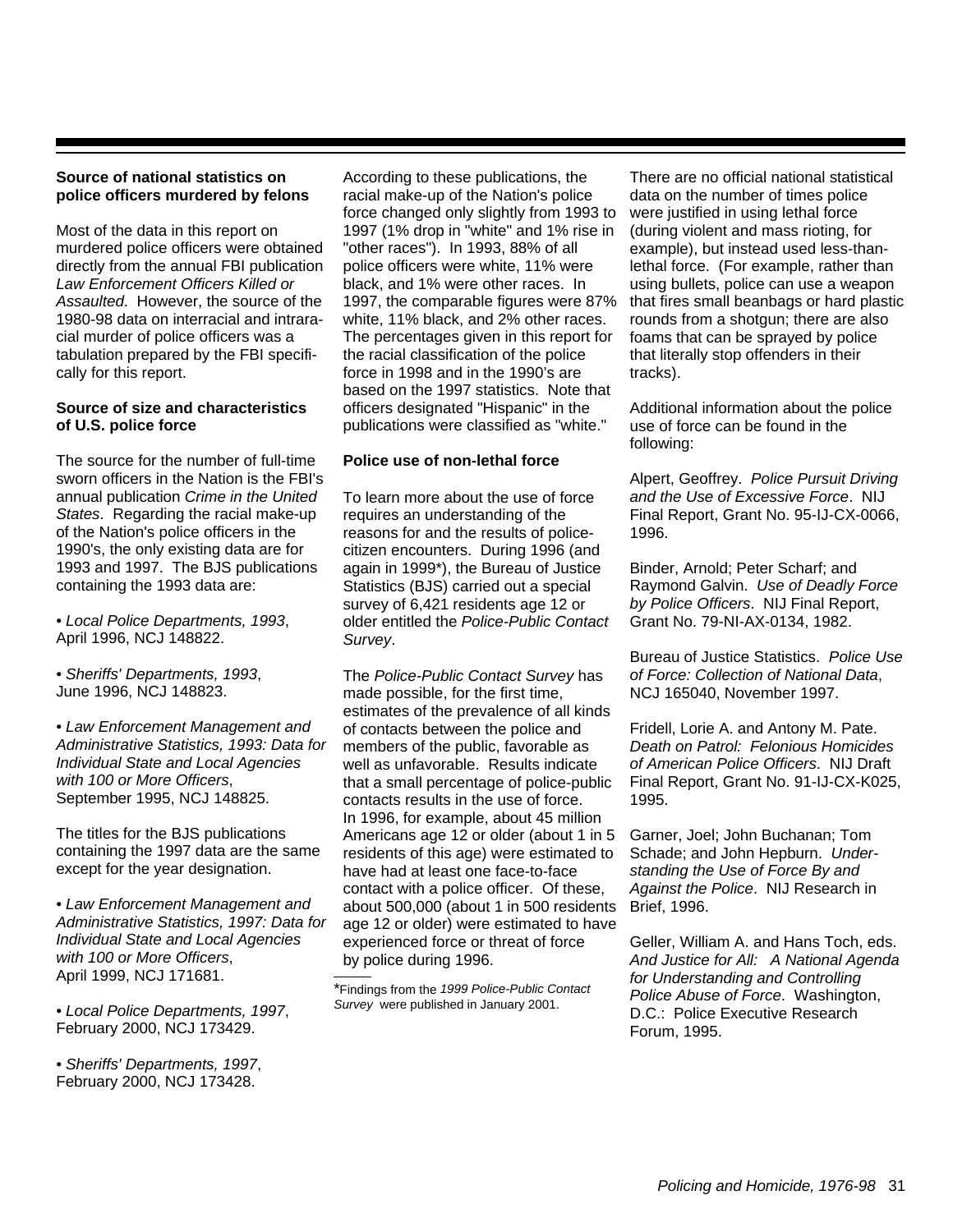Matulia, Kenneth J. A Balance of Forces. Gaithersburg, MD: International Association of Chiefs of Police, 1982.

Pate, Antony M. and Lorie A. Fridell. Police Use of Force: Official Reports, Citizen Complaints, and Legal Consequences, Volumes I and II. Washington, D.C.: The Police Foundation, 1993.

Pinizzotto, Anthony J.; Edward F. Davis; and Charles E. Miller III. In the Line of Fire: A Study of Selected Felonious Assaults on Law Enforcement Officers. Washington, D.C.: U.S. Department of Justice, 1997.

Scrivner, Ellen M. The Role of Police Psychology in Controlling Excessive Force. NIJ Research Report, NCJ-146206, 1994.

#### **A new source of data on police officers killed and assaulted**

A growing number of law enforcement agencies are adopting a new type of record keeping system — called National Incident Based Reporting System or NIBRS — for compiling crime statistics. While NIBRS data cannot distinguish nonjustifiable homicides by police from other nonjustifiable homicides, these data do provide a source of various statistics on justifiable homicides by police; for example, the number of justifiable homicides by police occurring as a result of attacking the officer, or fleeing from a crime, or resisting arrest, or committing a crime. NIBRS data also provide a source of statistics on murders of, or assaults on, law enforcement officers.

NIBRS records also have information about other offenses that were committed as part of the same incident (if any), other arrestees (if any), and additional victims (if any).

Bureau of Justice Statistics reports that use NIBRS data include:

Effects of NIBRS on Crime Statistics (BJS 7/2000, NCJ 178890)

Sexual Assault of Young Children as Reported to Law Enforcement: Victim, Incident, and Offender Characteristics (BJS 7/2000, NCJ 182990)

Office of Juvenile Justice and Delinquency Prevention reports that use NIBRS data include:

Characteristics of Crimes Against Juveniles (OJJDP 6/2000, NCJ 179034)

Kidnaping of Juveniles: Patterns From NIBRS (OJJDP 6/2000, NCJ 181161)

To obtain copies of these reports, please contact the National Criminal Justice Reference Service (NCJRS) at 1-800-732-3277 or at http://www.ncjrs.org/.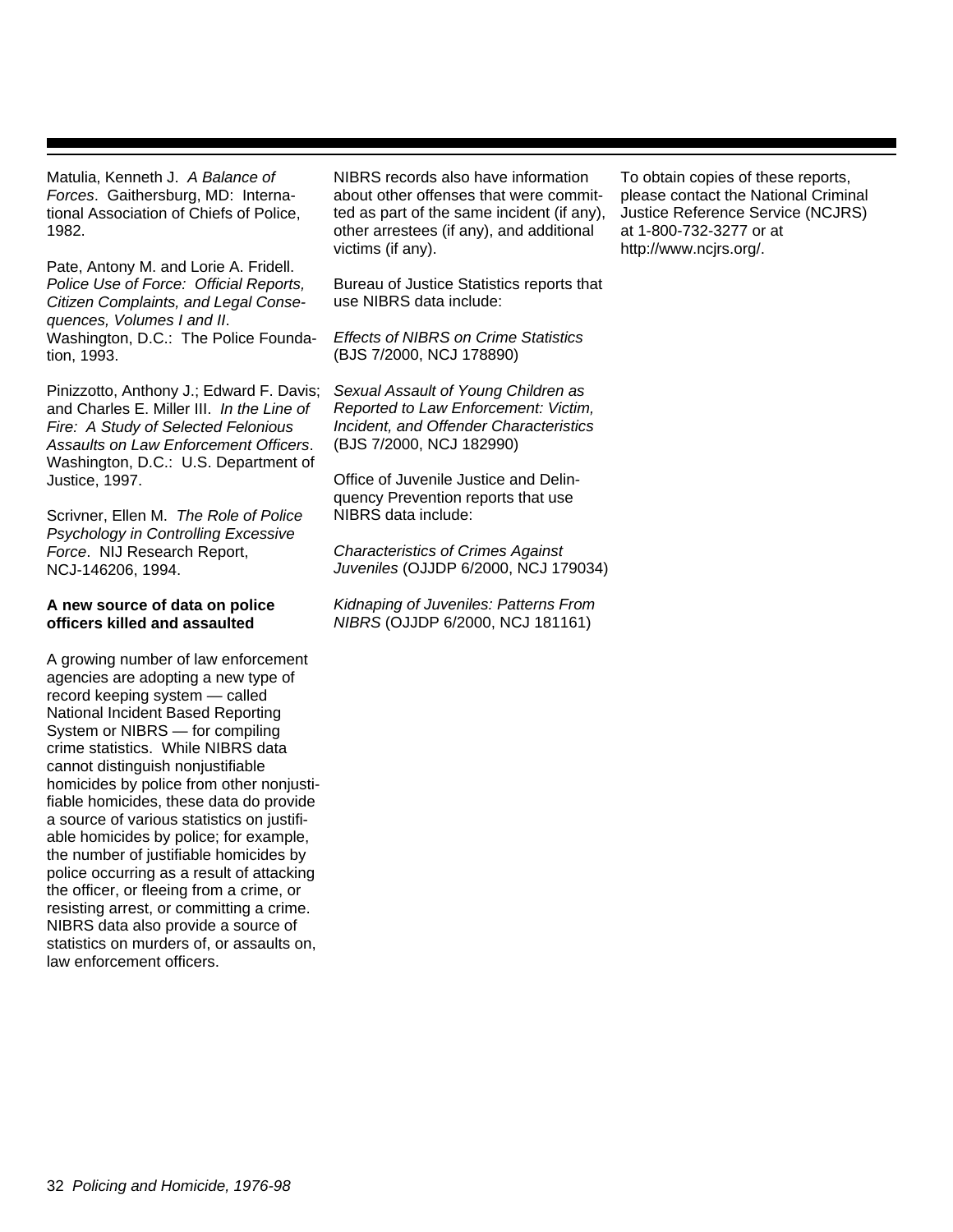#### **Data for figure 1. Felons killed by police in justifiable homicides, 1976-98**

| Year           | Total number of<br>justifiable homicides |
|----------------|------------------------------------------|
| Annual average | 373                                      |
| 1976           | 415                                      |
| 1977           | 311                                      |
| 1978           | 313                                      |
| 1979           | 442                                      |
| 1980           | 457                                      |
| 1981           | 381                                      |
| 1982           | 376                                      |
| 1983           | 406                                      |
| 1984           | 332                                      |
| 1985           | 321                                      |
| 1986           | 298                                      |
| 1987           | 296                                      |
| 1988           | 339                                      |
| 1989           | 362                                      |
| 1990           | 379                                      |
| 1991           | 359                                      |
| 1992           | 414                                      |
| 1993           | 453                                      |
| 1994           | 459                                      |
| 1995           | 382                                      |
| 1996           | 355                                      |
| 1997           | 361                                      |
| 1998           | 367                                      |

Note: Data shown in table do not include justifiable homicides by police for the following years and States: 1988, Florida, Kentucky; 1989, Florida; 1990, Florida; 1991, Florida; 1993, Kansas; 1994, Kansas; 1995, Illinois, Kansas; 1996, District of Columbia; Kansas 1997, Florida, Kansas; 1998, District of Columbia, Florida, Kansas, Wisconsin. Source: FBI database, Supplementary Homicide Reports.

#### **Data for figure 2. Felons killed by police in justifiable homicides: Rate per 1 million U.S. population age 13 or older, 1976-98**

| Year                                                 | Total<br>number of<br>justifiable<br>homicides | U.S. resident<br>population<br>age 13 or older<br>on July 1                                                                    | Rate of<br>justifiable<br>homicides<br>(per million) |
|------------------------------------------------------|------------------------------------------------|--------------------------------------------------------------------------------------------------------------------------------|------------------------------------------------------|
| Annual average                                       | 373                                            |                                                                                                                                | 1.90                                                 |
| 1976                                                 | 415                                            | 172,563,000                                                                                                                    | 2.40                                                 |
| 1977                                                 | 311                                            | 175,420,000                                                                                                                    | 1.77                                                 |
| 1978                                                 | 313                                            | 178,188,000                                                                                                                    | 1.76                                                 |
| 1979                                                 | 442                                            | 180,793,000                                                                                                                    | 2.44                                                 |
| 1980                                                 | 457                                            | 183,258,000                                                                                                                    | 2.49                                                 |
| 1981                                                 | 381                                            | 185,255,000                                                                                                                    | 2.06                                                 |
| 1982                                                 | 376                                            | 187,588,000                                                                                                                    | 2.00                                                 |
| 1983                                                 | 406                                            | 189,782,000                                                                                                                    | 2.14                                                 |
| 1984                                                 | 332                                            | 191,992,000                                                                                                                    | 1.73                                                 |
| 1985                                                 | 321                                            | 194,085,000                                                                                                                    | 1.65                                                 |
| 1986                                                 | 298                                            | 195,905,000                                                                                                                    | 1.52                                                 |
| 1987                                                 | 296                                            | 197,545,000                                                                                                                    | 1.50                                                 |
| 1988                                                 | 339                                            | 199,252,000                                                                                                                    | 1.70                                                 |
| 1989                                                 | 362                                            | 200,911,000                                                                                                                    | 1.80                                                 |
| 1990                                                 | 379                                            | 201,938,000                                                                                                                    | 1.88                                                 |
| 1991                                                 | 359                                            | 203.849.000                                                                                                                    | 1.76                                                 |
| 1992                                                 | 414                                            | 206,047,000                                                                                                                    | 2.01                                                 |
| 1993                                                 | 453                                            | 208,335,000                                                                                                                    | 2.17                                                 |
| 1994                                                 | 459                                            | 210.468.000                                                                                                                    | 2.18                                                 |
| 1995                                                 | 382                                            | 212,588,000                                                                                                                    | 1.80                                                 |
| 1996                                                 | 355                                            | 214,769,000                                                                                                                    | 1.65                                                 |
| 1997                                                 | 361                                            | 217,391,000                                                                                                                    | 1.66                                                 |
| 1998                                                 | 367                                            | 219,801,000                                                                                                                    | 1.67                                                 |
| Kentucky 1989 Florida 1990 Florida 1991 Florida 1993 |                                                | Note: Data shown in table do not include justifiable homicides<br>by police for the following years and States: 1988, Florida, |                                                      |

Kentucky; 1989, Florida; 1990, Florida; 1991, Florida; 1993, Kansas; 1994, Kansas; 1995, Illinois, Kansas; 1996, District of Columbia, Kansas; 1997, Florida, Kansas; 1998, District of Columbia, Florida, Kansas, Wisconsin. Populations include States that did not report justifiable homicides. Source: FBI database, Supplementary Homicide Reports.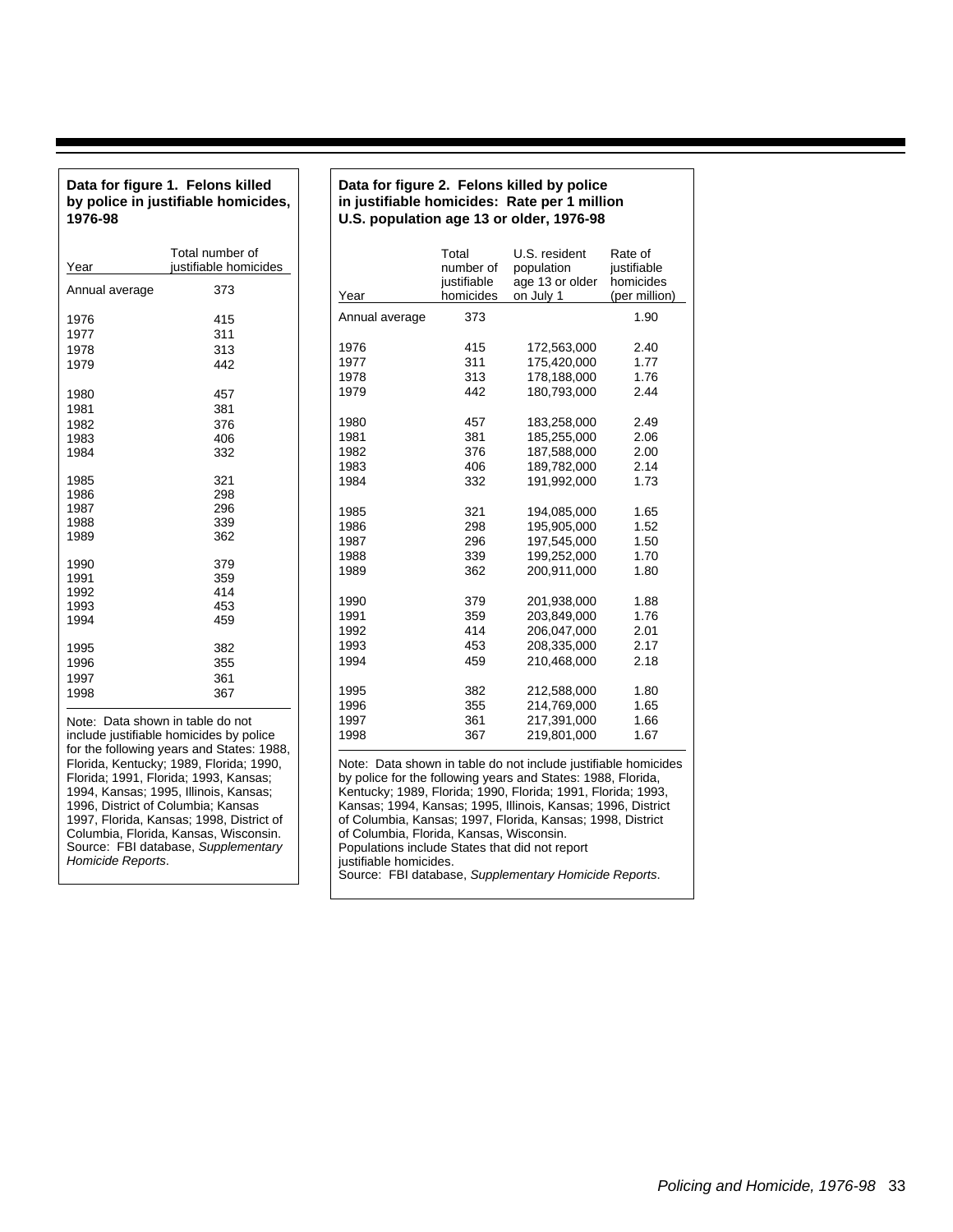| $\frac{1}{2}$ and $\frac{1}{2}$ is a set of proportional and $\frac{1}{2}$ is the proportional and $\frac{1}{2}$ is the proportional and $\frac{1}{2}$ |                     |                         |                           |             |        |             |                    |                |               |                    |  |  |
|--------------------------------------------------------------------------------------------------------------------------------------------------------|---------------------|-------------------------|---------------------------|-------------|--------|-------------|--------------------|----------------|---------------|--------------------|--|--|
|                                                                                                                                                        | <b>Total number</b> |                         | U.S. resident population  |             |        | Male felons |                    |                | Female felons |                    |  |  |
|                                                                                                                                                        | of justifiable      |                         | age 13 or older on July 1 |             |        |             | Rate per           | Rate per       |               |                    |  |  |
| Year                                                                                                                                                   | homicides           | Total                   | Male                      | Female      | Number |             | Percent 10 million | Number         |               | Percent 10 million |  |  |
| Annual average                                                                                                                                         | 373                 |                         |                           |             | 364    | 97.7%       | 39                 | 9              | 2.3%          | 1                  |  |  |
| 1976                                                                                                                                                   | 415                 | 172,563,000             | 82.883.000                | 89.680.000  | 410    | 98.8%       | 49                 | 5              | 1.2%          | 1                  |  |  |
| 1977                                                                                                                                                   | 311                 | 175,420,000             | 84,234,000                | 91,186,000  | 305    | 98.1        | 36                 | 6              | 1.9           | 1                  |  |  |
| 1978                                                                                                                                                   | 313                 | 178,188,000             | 85,527,000                | 92,661,000  | 307    | 98.1        | 36                 | 6              | 1.9           | 1                  |  |  |
| 1979                                                                                                                                                   | 442                 | 180,793,000             | 86,757,000                | 94,036,000  | 430    | 97.3        | 50                 | 12             | 2.7           | $\mathbf{1}$       |  |  |
| 1980                                                                                                                                                   | 457                 | 183,258,000             | 87,928,000                | 95,330,000  | 447    | 97.8%       | 51                 | 10             | 2.2%          | 1                  |  |  |
| 1981                                                                                                                                                   | 381                 | 185,255,000             | 88,894,000                | 96,361,000  | 378    | 99.2        | 43                 | 3              | 0.8           | 0                  |  |  |
| 1982                                                                                                                                                   | 376                 | 187,588,000             | 90.015.000                | 97.573.000  | 369    | 98.1        | 41                 | 7              | 1.9           | 1                  |  |  |
| 1983                                                                                                                                                   | 406                 | 189,782,000             | 91,105,000                | 98,677,000  | 402    | 99.0        | 44                 | 4              | 1.0           | 0                  |  |  |
| 1984                                                                                                                                                   | 332                 | 191,992,000             | 92,167,000                | 99,825,000  | 325    | 97.9        | 35                 | $\overline{7}$ | 2.1           | $\mathbf{1}$       |  |  |
| 1985                                                                                                                                                   | 321                 | 194,085,000             | 93,302,000                | 100.783.000 | 314    | 97.8%       | 34                 | 7              | 2.2%          | 1                  |  |  |
| 1986                                                                                                                                                   | 298                 | 195,905,000             | 94.235.000                | 101,670,000 | 294    | 98.7        | 31                 | 4              | 1.3           | 0                  |  |  |
| 1987                                                                                                                                                   | 296                 | 197,545,000             | 95,053,000                | 102,492,000 | 290    | 98.0        | 31                 | 6              | 2.0           | 1                  |  |  |
| 1988                                                                                                                                                   | 339                 | 199,252,000             | 95,902,000                | 103,350,000 | 333    | 98.2        | 35                 | 6              | 1.8           | 1                  |  |  |
| 1989                                                                                                                                                   | 362                 | 200,911,000             | 96,730,000                | 104,181,000 | 347    | 95.9        | 36                 | 15             | 4.1           | $\mathbf{1}$       |  |  |
| 1990                                                                                                                                                   | 379                 | 201,938,000             | 97,325,000                | 104,613,000 | 366    | 96.6%       | 38                 | 13             | 3.4%          | 1                  |  |  |
| 1991                                                                                                                                                   | 359                 | 203,849,000             | 98,222,000                | 105,627,000 | 344    | 95.8        | 35                 | 15             | 4.2           | 1                  |  |  |
| 1992                                                                                                                                                   | 414                 | 206,047,000             | 99,358,000                | 106,689,000 | 405    | 97.8        | 41                 | 9              | 2.2           | 1                  |  |  |
| 1993                                                                                                                                                   | 453                 | 208,335,000 100,499,000 |                           | 107,836,000 | 439    | 96.9        | 44                 | 14             | 3.1           | 1                  |  |  |
| 1994                                                                                                                                                   | 459                 | 210,468,000 101,549,000 |                           | 108,919,000 | 440    | 95.9        | 43                 | 19             | 4.1           | $\overline{2}$     |  |  |
| 1995                                                                                                                                                   | 382                 | 212,588,000 102,630,000 |                           | 109,958,000 | 377    | 98.7%       | 37                 | 5              | 1.3%          | 0                  |  |  |
| 1996                                                                                                                                                   | 355                 | 214,759,000 103,722,000 |                           | 111,037,000 | 347    | 97.7        | 33                 | 8              | 2.3           | 1                  |  |  |
| 1997                                                                                                                                                   | 361                 | 217,391,000 104,995,000 |                           | 112,396,000 | 349    | 96.7        | 33                 | 12             | 3.3           | 1                  |  |  |
| 1998                                                                                                                                                   | 367                 | 219,801,000 106,210,000 |                           | 113,591,000 | 358    | 97.5        | 34                 | 9              | 2.5           | 1                  |  |  |

#### **Data for figure 3. Gender of felons killed by police in justifiable homicides: Rate per 10 million population age 13 or older, 1976-98**

Note: "Total number" includes all instances of justifiable homicide by police whether

or not the demographic characteristics are known. The felon's gender is known in 99.9% of the

justifiable homicides by police between 1976 and 1998.

Populations include States that did not report justifiable homicides.

Due to rounding error, population detail may not sum to total.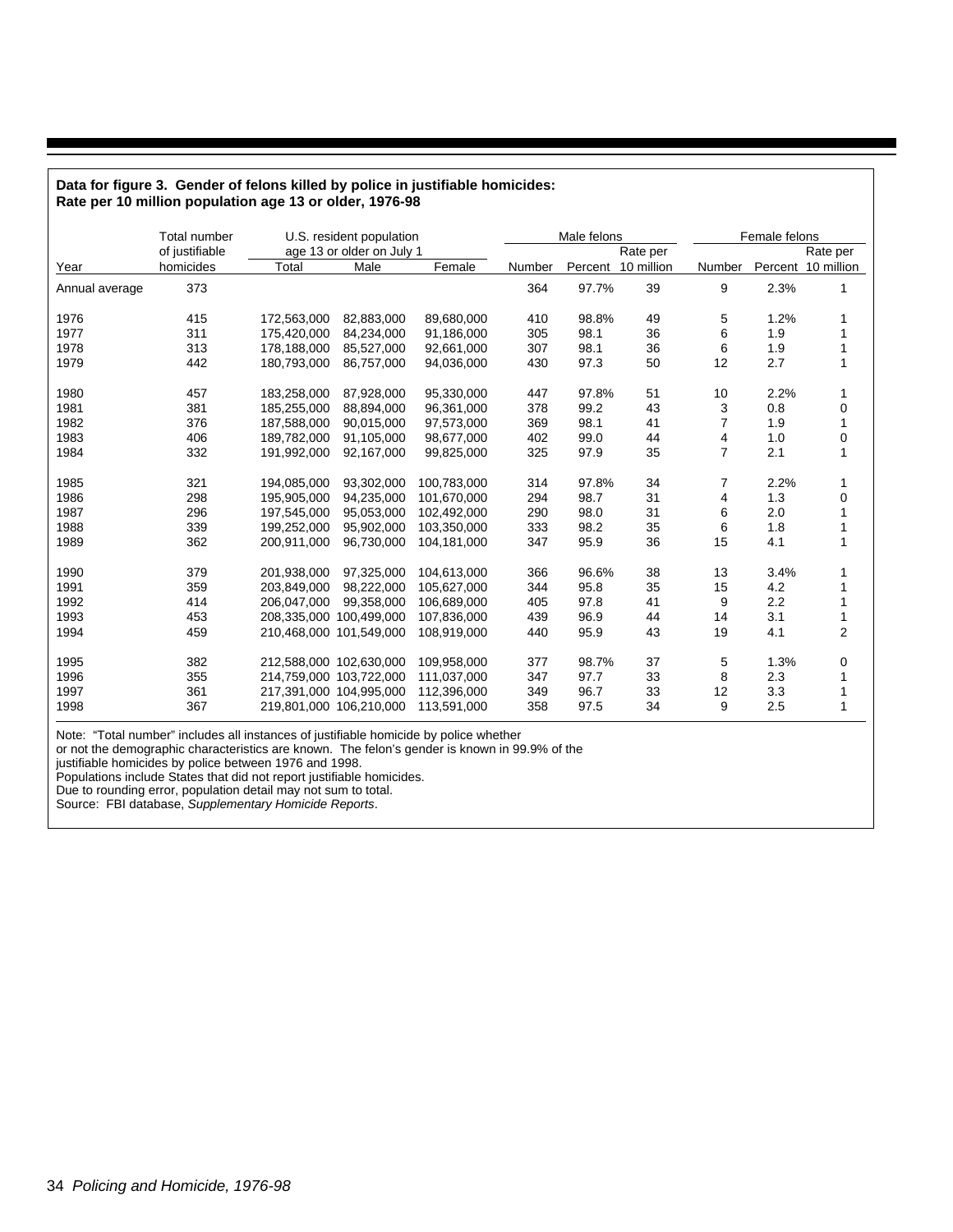| in justifiable homicides: Percent white, black,<br>and other, 1976-98 |                                       |       |                          |                         |  |  |  |  |  |  |  |  |
|-----------------------------------------------------------------------|---------------------------------------|-------|--------------------------|-------------------------|--|--|--|--|--|--|--|--|
|                                                                       | <b>Total number</b><br>of justifiable |       | Percent of killed felons |                         |  |  |  |  |  |  |  |  |
| Year                                                                  | homicides                             | White | <b>Black</b>             | Other                   |  |  |  |  |  |  |  |  |
| Annual average                                                        | 373                                   | 56%   | 42%                      | 2%                      |  |  |  |  |  |  |  |  |
| 1976                                                                  | 415                                   | 46%   | 52%                      | 2%                      |  |  |  |  |  |  |  |  |
| 1977                                                                  | 311                                   | 47    | 51                       | 2                       |  |  |  |  |  |  |  |  |
| 1978                                                                  | 313                                   | 50    | 49                       | 1                       |  |  |  |  |  |  |  |  |
| 1979                                                                  | 442                                   | 50    | 48                       | $\overline{2}$          |  |  |  |  |  |  |  |  |
| 1980                                                                  | 457                                   | 51%   | 48%                      | 1%                      |  |  |  |  |  |  |  |  |
| 1981                                                                  | 381                                   | 54    | 45                       | 1                       |  |  |  |  |  |  |  |  |
| 1982                                                                  | 376                                   | 52    | 46                       | 2                       |  |  |  |  |  |  |  |  |
| 1983                                                                  | 406                                   | 54    | 44                       | $\overline{c}$          |  |  |  |  |  |  |  |  |
| 1984                                                                  | 332                                   | 58    | 41                       | 1                       |  |  |  |  |  |  |  |  |
| 1985                                                                  | 321                                   | 61%   | 35%                      | 4%                      |  |  |  |  |  |  |  |  |
| 1986                                                                  | 298                                   | 58    | 40                       | 2                       |  |  |  |  |  |  |  |  |
| 1987                                                                  | 296                                   | 64    | 34                       | $\overline{\mathbf{c}}$ |  |  |  |  |  |  |  |  |
| 1988                                                                  | 339                                   | 59    | 39                       | $\overline{\mathbf{c}}$ |  |  |  |  |  |  |  |  |
| 1989                                                                  | 362                                   | 60    | 38                       | $\overline{2}$          |  |  |  |  |  |  |  |  |
| 1990                                                                  | 379                                   | 62%   | 36%                      | 2%                      |  |  |  |  |  |  |  |  |
| 1991                                                                  | 359                                   | 54    | 43                       | 3                       |  |  |  |  |  |  |  |  |
| 1992                                                                  | 414                                   | 60    | 38                       | $\overline{\mathbf{c}}$ |  |  |  |  |  |  |  |  |
| 1993                                                                  | 453                                   | 55    | 42                       | 3                       |  |  |  |  |  |  |  |  |
| 1994                                                                  | 459                                   | 57    | 40                       | 3                       |  |  |  |  |  |  |  |  |
| 1995                                                                  | 382                                   | 59%   | 38%                      | 3%                      |  |  |  |  |  |  |  |  |
| 1996                                                                  | 355                                   | 61    | 37                       | 2                       |  |  |  |  |  |  |  |  |
| 1997                                                                  | 361                                   | 63    | 35                       | 2                       |  |  |  |  |  |  |  |  |
| 1998                                                                  | 367                                   | 62    | 35                       | 3                       |  |  |  |  |  |  |  |  |

Note: "Total number" includes all instances of justifiable homicide by police whether or not the demographic characteristics are known. The felon's race is known in 99.3% of the justifiable homicides by police between 1976 and 1998. Source: FBI database, Supplementary Homicide Reports.

**Data for figure 4. Race of felons killed by police**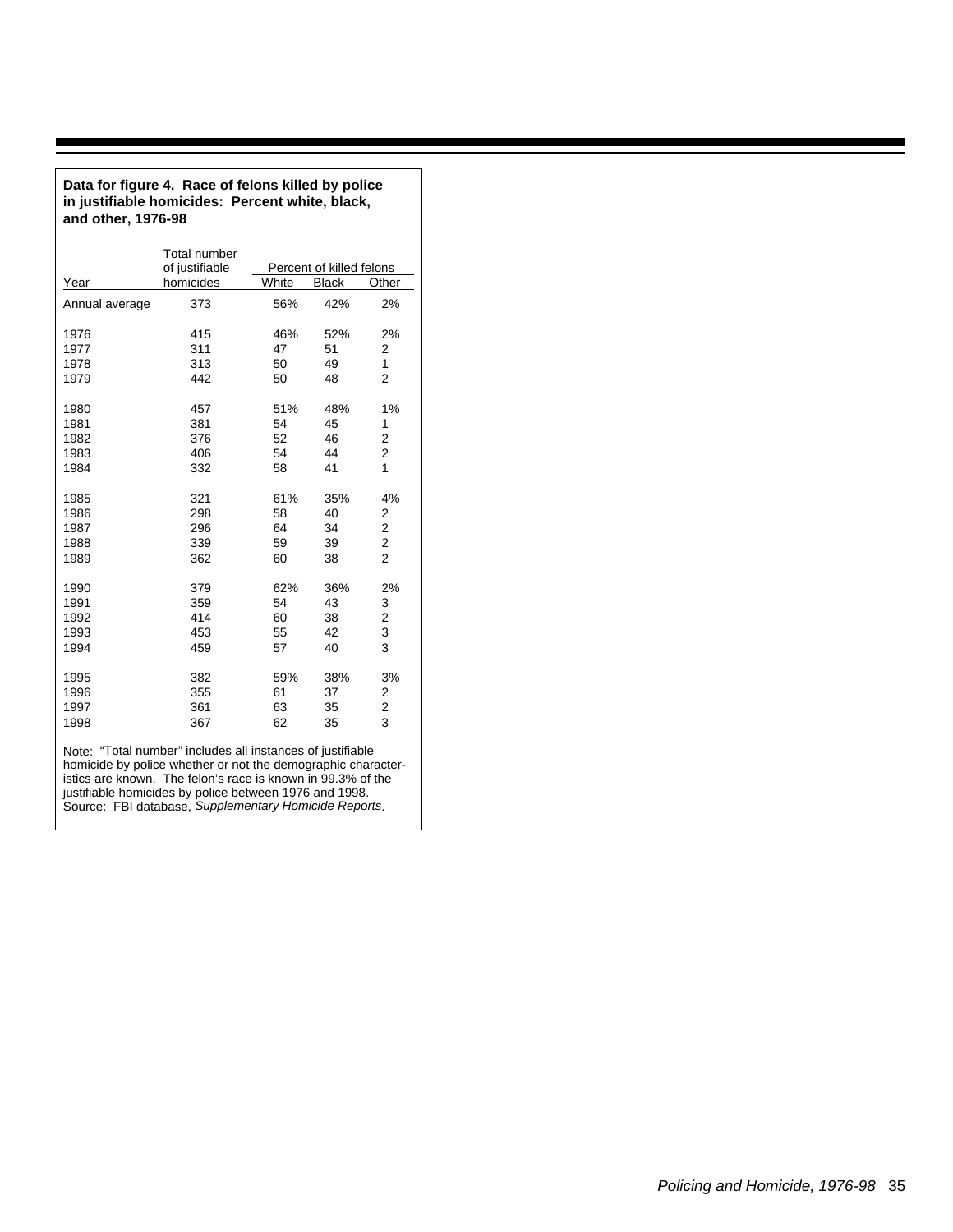|         | Rate per 1 million population age 13 or older, 1976-98 |       |              |                |             |                                                       |              |            |       |       |                                                               |      |  |  |  |
|---------|--------------------------------------------------------|-------|--------------|----------------|-------------|-------------------------------------------------------|--------------|------------|-------|-------|---------------------------------------------------------------|------|--|--|--|
|         | Total number<br>of justifiable                         |       | Felon's race |                |             | U.S. resident population<br>age 13 or older on July 1 |              |            |       |       | Rate of justifiable homicide<br>(per million age 13 or older) |      |  |  |  |
| Year    | homicides                                              | White |              | Black Other    | Total       | White                                                 | <b>Black</b> | Other      | Total | White | Black Other                                                   |      |  |  |  |
| Annual  |                                                        |       |              |                |             |                                                       |              |            |       |       |                                                               |      |  |  |  |
| average | 373                                                    | 208   | 155          | 7              |             |                                                       |              |            | 1.90  | 1.24  | 7.02                                                          | 1.23 |  |  |  |
| 1976    | 415                                                    | 193   | 215          | 7              | 172,563,000 | 151,219,000                                           | 18,494,000   | 2,850,000  | 2.40  | 1.28  | 11.63                                                         | 2.46 |  |  |  |
| 1977    | 311                                                    | 148   | 158          | 5              | 175.420.000 | 153,451,000                                           | 18,937,000   | 3,032,000  | 1.77  | 0.96  | 8.34                                                          | 1.65 |  |  |  |
| 1978    | 313                                                    | 156   | 155          | 2              | 178,188,000 | 155,582,000                                           | 19,381,000   | 3,225,000  | 1.76  | 1.00  | 8.00                                                          | 0.62 |  |  |  |
| 1979    | 442                                                    | 221   | 213          | 8              | 180,793,000 | 157,553,000                                           | 19,791,000   | 3,449,000  | 2.44  | 1.40  | 10.76                                                         | 2.32 |  |  |  |
| 1980    | 457                                                    | 229   | 217          | 3              | 183,258,000 | 159,147,000                                           | 20,148,000   | 3,963,000  | 2.49  | 1.44  | 10.77                                                         | 0.76 |  |  |  |
| 1981    | 381                                                    | 205   | 172          | 3              | 185,255,000 | 160,557,000                                           | 20,498,000   | 4,200,000  | 2.06  | 1.28  | 8.39                                                          | 0.71 |  |  |  |
| 1982    | 376                                                    | 192   | 172          | 7              | 187,588,000 | 162,022,000                                           | 20,961,000   | 4,605,000  | 2.00  | 1.19  | 8.21                                                          | 1.52 |  |  |  |
| 1983    | 406                                                    | 216   | 177          | 7              | 189,782,000 | 163,610,000                                           | 21,325,000   | 4,847,000  | 2.14  | 1.32  | 8.30                                                          | 1.44 |  |  |  |
| 1984    | 332                                                    | 191   | 136          | 4              | 191,992,000 | 165,143,000                                           | 21,728,000   | 5,121,000  | 1.73  | 1.16  | 6.26                                                          | 0.78 |  |  |  |
| 1985    | 321                                                    | 195   | 113          | 12             | 194,085,000 | 166,604,000                                           | 22,056,000   | 5,425,000  | 1.65  | 1.17  | 5.12                                                          | 2.21 |  |  |  |
| 1986    | 298                                                    | 170   | 119          | 5              | 195,905,000 | 167,785,000                                           | 22,400,000   | 5,720,000  | 1.52  | 1.01  | 5.31                                                          | 0.87 |  |  |  |
| 1987    | 296                                                    | 188   | 100          | 5              | 197,545,000 | 168,824,000                                           | 22,711,000   | 6,010,000  | 1.50  | 1.11  | 4.40                                                          | 0.83 |  |  |  |
| 1988    | 339                                                    | 196   | 132          | 6              | 199,252,000 | 169,909,000                                           | 23,031,000   | 6,312,000  | 1.70  | 1.15  | 5.73                                                          | 0.95 |  |  |  |
| 1989    | 362                                                    | 217   | 136          | 6              | 200,911,000 | 170,984,000                                           | 23,326,000   | 6,601,000  | 1.80  | 1.27  | 5.83                                                          | 0.91 |  |  |  |
| 1990    | 379                                                    | 232   | 135          | 8              | 201,938,000 | 171,178,000                                           | 23,299,000   | 7,461,000  | 1.88  | 1.36  | 5.79                                                          | 1.07 |  |  |  |
| 1991    | 359                                                    | 190   | 154          | 12             | 203.849.000 | 172.450.000                                           | 23.657.000   | 7.742.000  | 1.76  | 1.10  | 6.51                                                          | 1.55 |  |  |  |
| 1992    | 414                                                    | 245   | 155          | 9              | 206.047.000 | 173,906,000                                           | 24,081,000   | 8.060.000  | 2.01  | 1.41  | 6.44                                                          | 1.12 |  |  |  |
| 1993    | 453                                                    | 246   | 191          | 13             | 208,335,000 | 175,451,000                                           | 24,506,000   | 8,378,000  | 2.17  | 1.40  | 7.79                                                          | 1.55 |  |  |  |
| 1994    | 459                                                    | 261   | 185          | 12             | 210,468,000 | 176,901,000                                           | 24,899,000   | 8,668,000  | 2.18  | 1.48  | 7.43                                                          | 1.38 |  |  |  |
| 1995    | 382                                                    | 226   | 143          | 10             | 212,588,000 | 178,363,000                                           | 25,292,000   | 8,933,000  | 1.80  | 1.27  | 5.65                                                          | 1.12 |  |  |  |
| 1996    | 355                                                    | 218   | 130          | $\overline{7}$ | 214,759,000 | 179,835,000                                           | 25,679,000   | 9,245,000  | 1.65  | 1.21  | 5.06                                                          | 0.76 |  |  |  |
| 1997    | 361                                                    | 226   | 127          | 6              | 217,391,000 | 181,480,000                                           | 26,159,000   | 9,752,000  | 1.66  | 1.25  | 4.85                                                          | 0.62 |  |  |  |
| 1998    | 367                                                    | 225   | 127          | 12             | 219,801,000 | 183,098,000                                           | 26,605,000   | 10,098,000 | 1.67  | 1.23  | 4.77                                                          | 1.19 |  |  |  |

# **Data for figure 5. Race of felons killed by police in justifiable homicides:**

Note: "Total number" includes all instances of justifiable homicide by police whether

or not the demographic characteristics are known. The felon's race is known

in 99.3% of the justifiable homicides by police between 1976 and 1998.

Populations include States that did not report justifiable homicides.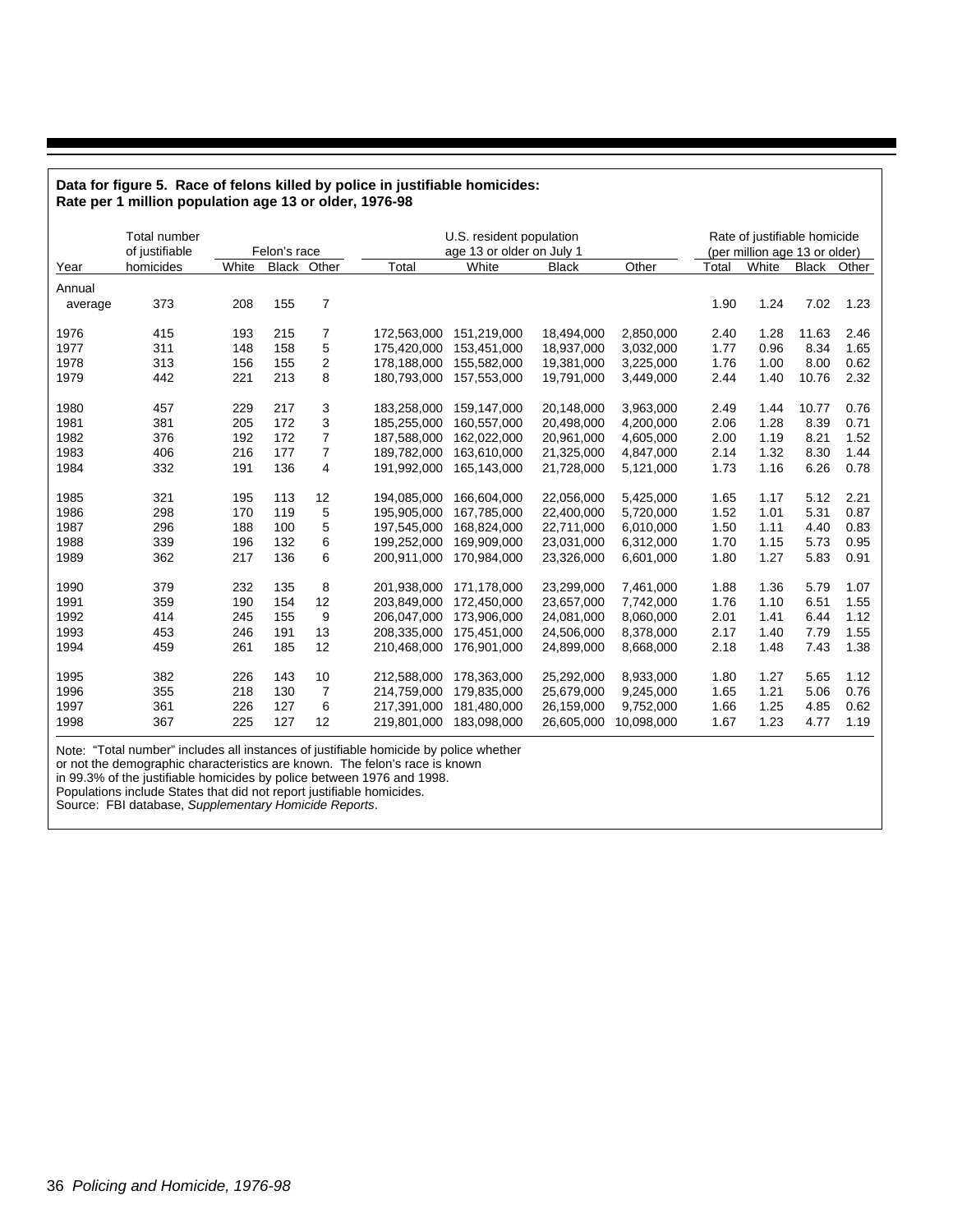#### **Data for figure 6. Race of felons arrested for violent crime: Rate per 100,000 population age 13 or older, 1976-98**

|                                     | U.S. resident population<br>age 13 or older on July 1 |              | Estimated number of<br>arrests for violent crime |              | Rate (per 100,000) of<br>arrest for violent crime |              |
|-------------------------------------|-------------------------------------------------------|--------------|--------------------------------------------------|--------------|---------------------------------------------------|--------------|
| Year                                | White                                                 | <b>Black</b> | White                                            | <b>Black</b> | White                                             | <b>Black</b> |
| Annual average                      |                                                       |              | 257,020                                          | 220,159      | 188                                               | 1.197        |
| 1976                                | 151,219,000                                           | 18,494,000   | 207,648                                          | 195,636      | 137                                               | 1,058        |
| 1977                                | 153.451.000                                           | 18.937.000   | 227,278                                          | 199.077      | 148                                               | 1.051        |
| 1978                                | 155,582,000                                           | 19,381,000   | 300,752                                          | 276,525      | 193                                               | 1,427        |
| 1979                                | 157,553,000                                           | 19,791,000   | 251,094                                          | 206,387      | 159                                               | 1,043        |
| 1980                                | 159,147,000                                           | 20,148,000   | 258,574                                          | 209,707      | 162                                               | 1,041        |
| 1981                                | 160,557,000                                           | 20,498,000   | 259,795                                          | 224,142      | 162                                               | 1,093        |
| 1982                                | 162,022,000                                           | 20,961,000   | 273,035                                          | 245,971      | 169                                               | 1,173        |
| 1983                                | 163,610,000                                           | 21,325,000   | 255,579                                          | 236,967      | 156                                               | 1,111        |
| 1984                                | 165.143.000                                           | 21.728.000   | 262.591                                          | 225,171      | 159                                               | 1,036        |
| 1985                                | 166,604,000                                           | 22.056.000   | 256,471                                          | 234.195      | 154                                               | 1.062        |
| 1986                                | 167,785,000                                           | 22,400,000   | 289,206                                          | 257,404      | 172                                               | 1,149        |
| 1987                                | 168,824,000                                           | 22,711,000   | 279,711                                          | 258.664      | 166                                               | 1,139        |
| 1988                                | 169,909,000                                           | 23,031,000   | 323,684                                          | 292,691      | 191                                               | 1,271        |
| 1989                                | 170,984,000                                           | 23,326,000   | 348,181                                          | 327,083      | 204                                               | 1,402        |
| 1990                                | 171,178,000                                           | 23,299,000   | 284,759                                          | 274,860      | 166                                               | 1,180        |
| 1991                                | 172,450,000                                           | 23,657,000   | 385,494                                          | 321,805      | 224                                               | 1,360        |
| 1992                                | 173,906,000                                           | 24,081,000   | 397,809                                          | 332,674      | 229                                               | 1,381        |
| 1993                                | 175,451,000                                           | 24,506,000   | 396,288                                          | 344,841      | 226                                               | 1,407        |
| 1994                                | 176,901,000                                           | 24.899.000   | 415.725                                          | 348.301      | 235                                               | 1,399        |
| 1995                                | 178,363,000                                           | 25,292,000   | 432.623                                          | 347.664      | 243                                               | 1,375        |
| 1996                                | 179,835,000                                           | 25,679,000   | 398,612                                          | 315,070      | 222                                               | 1,227        |
| 1997                                | 181,480,000                                           | 26,159,000   | 407,926                                          | 295,092      | 225                                               | 1,128        |
| 1998                                | 183,098,000                                           | 26,605,000   | 390,044                                          | 271,823      | 213                                               | 1,022        |
| Source: FBI, Uniform Crime Reports. |                                                       |              |                                                  |              |                                                   |              |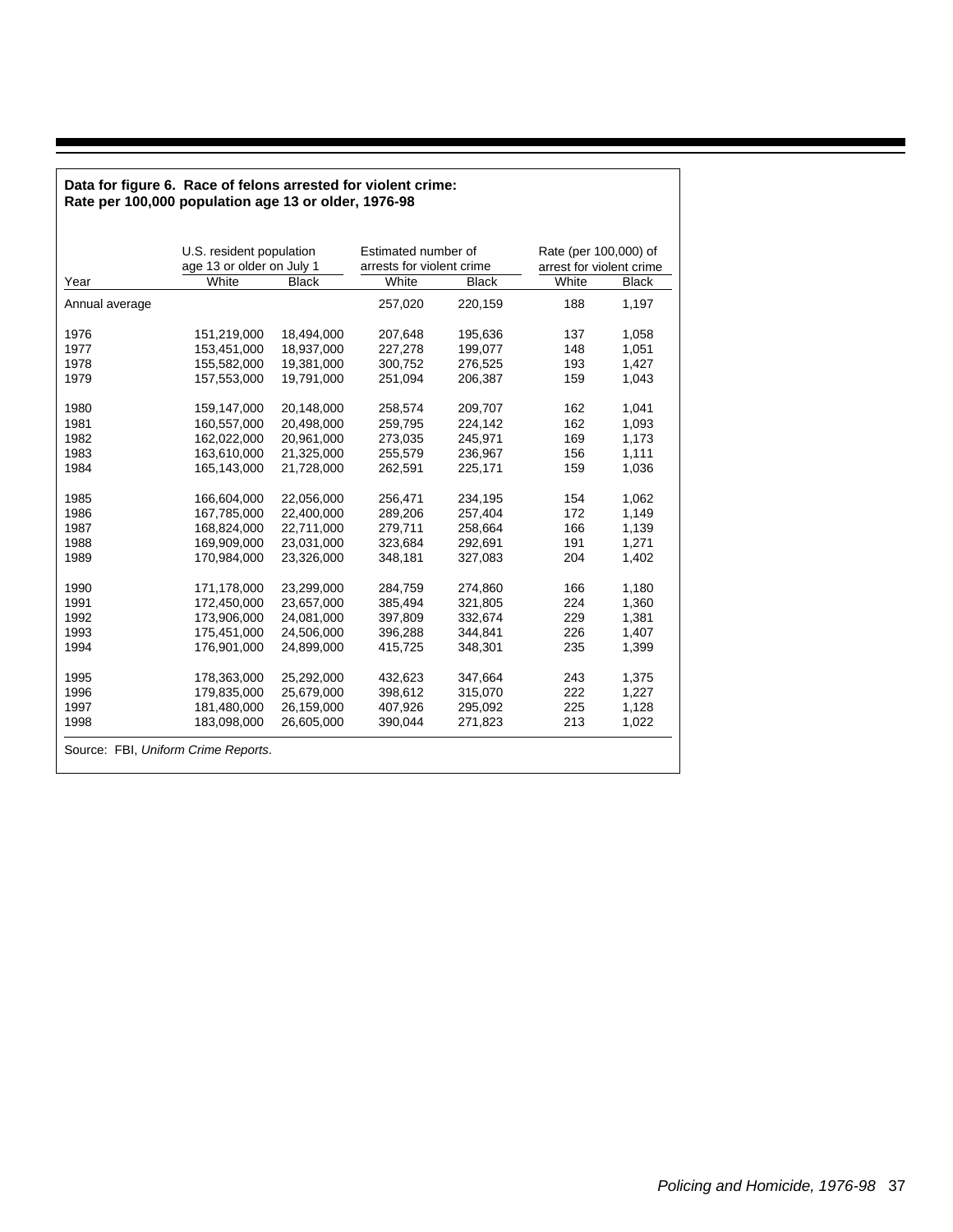#### **Data for figure 7. Age of felons killed by police in justifiable homicides: Rate per 1 million population that age, 1976-98**

|                | Total number<br>of justifiable | <b>Total rate</b><br>of justifiable |       |         |       |       |       |       | Rate of justifiable homicide per 1 million |       |      |                   |
|----------------|--------------------------------|-------------------------------------|-------|---------|-------|-------|-------|-------|--------------------------------------------|-------|------|-------------------|
| Year           | homicides                      | homicides                           | 13-19 | 20-24   | 25-29 | 30-34 | 35-39 | 40-44 | 45-49                                      | 50-54 |      | 55-59 60 or older |
| Annual average | 373                            | 1.90                                | 1.58  | $3.96*$ | 3.84  | 3.07  | 2.24  | 1.70  | 1.19                                       | 0.77  | 0.61 | 0.29              |
| 1976           | 415                            | 2.40                                | 2.04  | 5.10    | 5.50  | 3.67  | 2.69  | 1.61  | 1.12                                       | 0.75  | 0.92 | 0.43              |
| 1977           | 311                            | 1.77                                | 1.24  | 3.74    | 3.58  | 2.49  | 2.44  | 2.23  | 1.57                                       | 0.34  | 0.71 | 0.27              |
| 1978           | 313                            | 1.76                                | 1.53  | 3.76    | 2.91  | 2.40  | 2.60  | 2.21  | 0.79                                       | 0.85  | 0.53 | 0.32              |
| 1979           | 442                            | 2.44                                | 1.96  | 5.02    | 4.87  | 3.77  | 2.80  | 1.48  | 2.23                                       | 0.77  | 0.86 | 0.40              |
| 1980           | 457                            | 2.49                                | 1.79  | 5.51    | 5.04  | 4.45  | 3.41  | 1.53  | 1.00                                       | 0.86  | 0.86 | 0.25              |
| 1981           | 381                            | 2.06                                | 1.63  | 3.64    | 4.83  | 3.04  | 2.71  | 1.25  | 1.55                                       | 0.78  | 0.34 | 0.38              |
| 1982           | 376                            | 2.00                                | 1.33  | 3.80    | 4.70  | 3.36  | 2.25  | 1.51  | 1.18                                       | 0.52  | 0.43 | 0.40              |
| 1983           | 406                            | 2.14                                | 1.17  | 3.82    | 4.03  | 3.89  | 2.15  | 3.80  | 0.36                                       | 1.52  | 0.44 | 0.42              |
| 1984           | 332                            | 1.73                                | 1.25  | 3.61    | 3.24  | 2.65  | 1.96  | 1.81  | 1.49                                       | 0.91  | 0.44 | 0.23              |
| 1985           | 321                            | 1.65                                | 0.85  | 3.24    | 3.68  | 2.37  | 1.98  | 1.21  | 1.03                                       | 0.73  | 0.71 | 0.43              |
| 1986           | 298                            | 1.52                                | 1.10  | 2.45    | 2.86  | 2.84  | 1.60  | 1.05  | 0.75                                       | 0.92  | 0.44 | 0.27              |
| 1987           | 296                            | 1.50                                | 0.80  | 3.28    | 2.46  | 2.16  | 2.13  | 1.61  | 1.05                                       | 0.73  | 0.99 | 0.22              |
| 1988           | 339                            | 1.70                                | 1.29  | 2.76    | 3.79  | 2.94  | 1.99  | 1.74  | 1.07                                       | 0.72  | 0.73 | 0.17              |
| 1989           | 362                            | 1.80                                | 1.39  | 3.58    | 3.69  | 3.03  | 1.89  | 1.66  | 1.33                                       | 1.32  | 0.75 | 0.12              |
| 1990           | 379                            | 1.88                                | 1.35  | 3.66    | 4.05  | 2.97  | 2.25  | 1.80  | 1.59                                       | 0.79  | 0.19 | 0.24              |
| 1991           | 359                            | 1.76                                | 2.17  | 3.65    | 3.71  | 2.93  | 1.61  | 1.55  | 0.78                                       | 0.52  | 0.48 | 0.17              |
| 1992           | 414                            | 2.01                                | 2.12  | 4.83    | 4.26  | 2.92  | 2.09  | 1.70  | 1.30                                       | 0.50  | 0.29 | 0.21              |
| 1993           | 453                            | 2.17                                | 2.53  | 4.95    | 3.92  | 3.28  | 2.23  | 2.08  | 1.07                                       | 0.94  | 0.75 | 0.42              |
| 1994           | 459                            | 2.18                                | 2.19  | 5.23    | 4.06  | 3.43  | 2.69  | 1.78  | 1.50                                       | 0.68  | 0.91 | 0.35              |
| 1995           | 382                            | 1.80                                | 1.87  | 4.59    | 2.95  | 3.38  | 2.02  | 1.43  | 1.03                                       | 0.59  | 0.45 | 0.21              |
| 1996           | 355                            | 1.65                                | 1.75  | 3.80    | 3.21  | 3.04  | 1.73  | 1.35  | 1.14                                       | 0.43  | 0.62 | 0.27              |
| 1997           | 361                            | 1.66                                | 1.42  | 3.37    | 3.40  | 2.85  | 2.39  | 1.22  | 1.19                                       | 0.79  | 0.85 | 0.25              |
| 1998           | 367                            | 1.67                                | 1.58  | 3.62    | 3.50  | 2.82  | 1.86  | 1.51  | 1.22                                       | 0.83  | 0.24 | 0.29              |

Note: "Total number" includes all instances of justifiable homicide by police whether

or not the demographic characteristics are known. The felon's age is known in 98.7% of the

justifiable homicides by police between 1976 and 1998. The 13-19 age category

includes one 11-year-old in 1981 and one 12-year-old in 1992.

Populations include States that did not report justifiable homicides.

\*Population denominators for rates are available in Appendix table 1.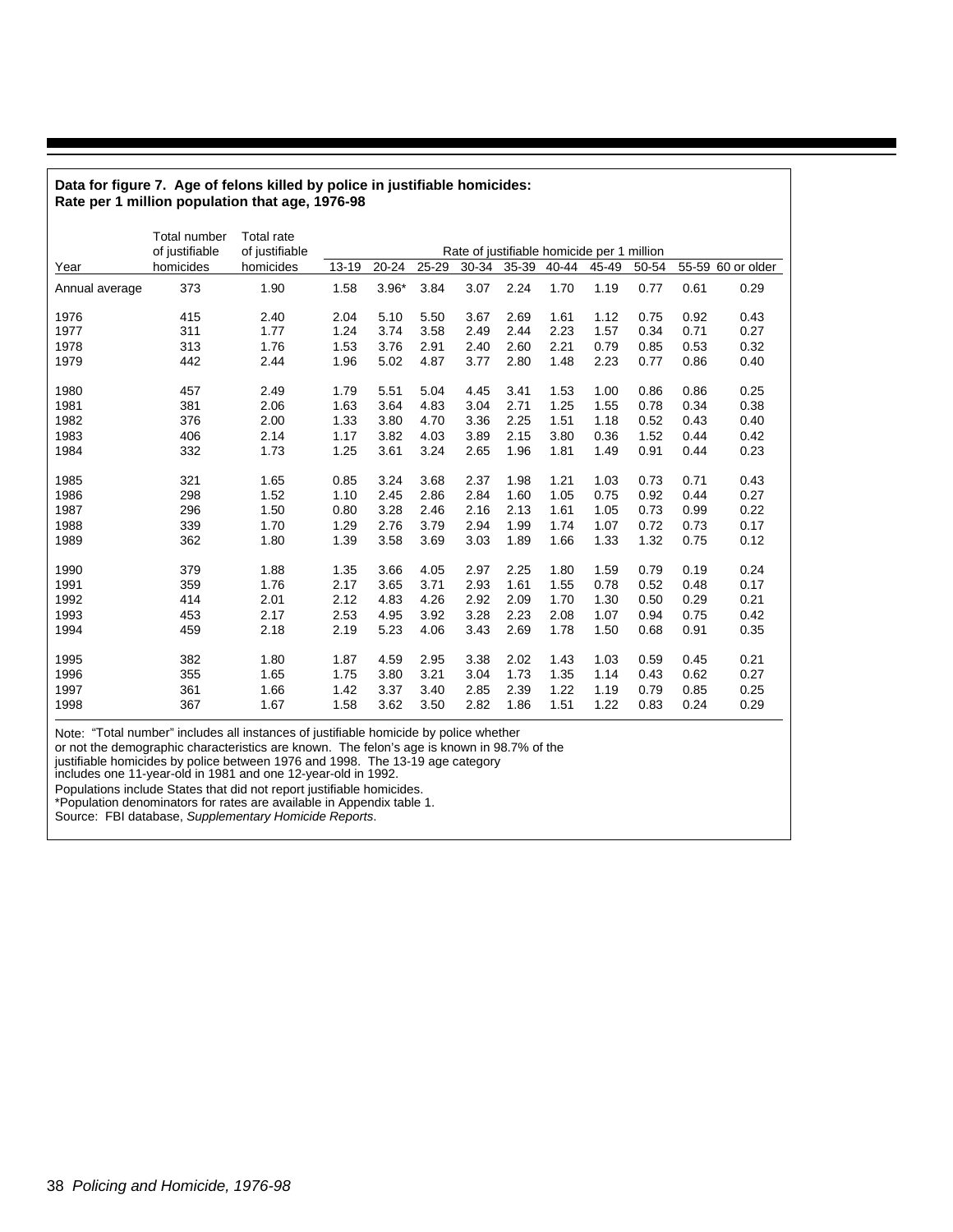|                |                     | Percent of killed felons under age 25* |              |       |             |              |             |       |              |       | Percent of killed felons age 25 or older |                |       |  |
|----------------|---------------------|----------------------------------------|--------------|-------|-------------|--------------|-------------|-------|--------------|-------|------------------------------------------|----------------|-------|--|
|                | <b>Total number</b> |                                        | Male         |       |             | Female       |             |       | Male         |       |                                          | Female         |       |  |
|                | of justifiable      |                                        |              | Other |             |              | Other       |       |              | Other |                                          |                | Other |  |
| Year           | homicides           | White                                  | <b>Black</b> | race  | White       | <b>Black</b> | race        | White | <b>Black</b> | race  | White                                    | <b>Black</b>   | race  |  |
| Annual average | 373                 | 16%                                    | 16%          | 1%    | 0%          | 0%           | 0%          | 39%   | 25%          | 1%    | 1%                                       | 1%             | 0%    |  |
| 1976           | 415                 | 19%                                    | 20%          | 0%    | 0%          | 0%           | 0%          | 27%   | 32%          | 1%    | 1%                                       | 0%             | 0%    |  |
| 1977           | 311                 | 16                                     | 19           | 0     | 0           | 1            | 0           | 32    | 30           | 1     | 0                                        | 1              | 0     |  |
| 1978           | 313                 | 19                                     | 20           | 0     | 0           | 0            | 0           | 30    | 29           | 0     | 1                                        | 1              | 0     |  |
| 1979           | 442                 | 18                                     | 18           | 1     | $\mathbf 0$ | 0            | $\Omega$    | 32    | 28           | 1     | 1                                        | 1              | 0     |  |
| 1980           | 457                 | 20%                                    | 17%          | 0%    | 0%          | 0%           | 0%          | 31%   | 30%          | 0%    | 1%                                       | 1%             | 0%    |  |
| 1981           | 381                 | 16                                     | 17           | 0     | 0           | 0            | 0           | 38    | 27           | 1     | 0                                        | 1              | 0     |  |
| 1982           | 376                 | 17                                     | 14           | 1     | 0           | 0            | 0           | 33    | 32           | 1     | 1                                        | 1              | 0     |  |
| 1983           | 406                 | 12                                     | 15           | 1     | 0           | 0            | $\mathbf 0$ | 41    | 29           | 1     | 0                                        | 1              | 0     |  |
| 1984           | 332                 | 19                                     | 14           | 0     | 0           | 0            | $\mathbf 0$ | 38    | 27           | 1     | 1                                        | 0              | 0     |  |
| 1985           | 321                 | 15%                                    | 13%          | 1%    | 0%          | 0%           | 0%          | 45%   | 22%          | 1%    | 2%                                       | 1%             | 0%    |  |
| 1986           | 298                 | 17                                     | 13           | 1     | 0           | 0            | 0           | 40    | 27           | 1     | 1                                        | 0              | 0     |  |
| 1987           | 296                 | 17                                     | 11           | 0     | 0           | 0            | 0           | 47    | 22           |       | 1                                        | 1              | 0     |  |
| 1988           | 339                 | 11                                     | 12           | 1     | 1           | 0            | 0           | 46    | 27           | 1     | 1                                        | 0              | 0     |  |
| 1989           | 362                 | 15                                     | 12           | 1     | 1           | 0            | 0           | 43    | 23           | 1     | $\overline{2}$                           | $\overline{2}$ | 0     |  |
| 1990           | 379                 | 14%                                    | 13%          | 1%    | 0%          | 0%           | 0%          | 47%   | 21%          | 1%    | 1%                                       | 2%             | 0%    |  |
| 1991           | 359                 | 16                                     | 15           | 2     | 0           | 1            | 0           | 35    | 26           | 1     | 2                                        | 1              | 1     |  |
| 1992           | 414                 | 17                                     | 17           | 1     | 1           | 0            | $\Omega$    | 41    | 21           | 1     | 1                                        | 0              | 0     |  |
| 1993           | 453                 | 13                                     | 20           | 1     | 0           | 0            | $\Omega$    | 42    | 21           | 1     | 1                                        | 1              | 0     |  |
| 1994           | 459                 | 16                                     | 15           | 1     | 1           | 0            | 0           | 38    | 24           | 2     | $\overline{2}$                           | 1              | 0     |  |
| 1995           | 382                 | 17%                                    | 17%          | 1%    | 0%          | 0%           | 0%          | 42%   | 20%          | 2%    | 1%                                       | 0%             | 0%    |  |
| 1996           | 355                 | 15                                     | 16           | 1     | 0           | 0            | 0           | 46    | 20           | 1     | 1                                        | 0              | 0     |  |
| 1997           | 361                 | 12                                     | 14           | 1     | 0           | 0            | 0           | 49    | 20           | 1     | 2                                        | 1              | 0     |  |
| 1998           | 367                 | 15                                     | 14           | 1     | 0           | 0            | 0           | 45    | 21           | 2     | 1                                        | 1              | 0     |  |

#### **Data for figure 8. Felons killed by police in justifiable homicide: Percent under and over age 25, by race and gender, 1976-98**

Note: "Total number" includes all instances of justifiable homicide by police whether

or not the demographic characteristics are known. The felon's age, gender, and race are all known

in 98.1% of the justifiable homicides by police between 1976 and 1998.

\*Felons under age 25 refers only to persons ages 13-24.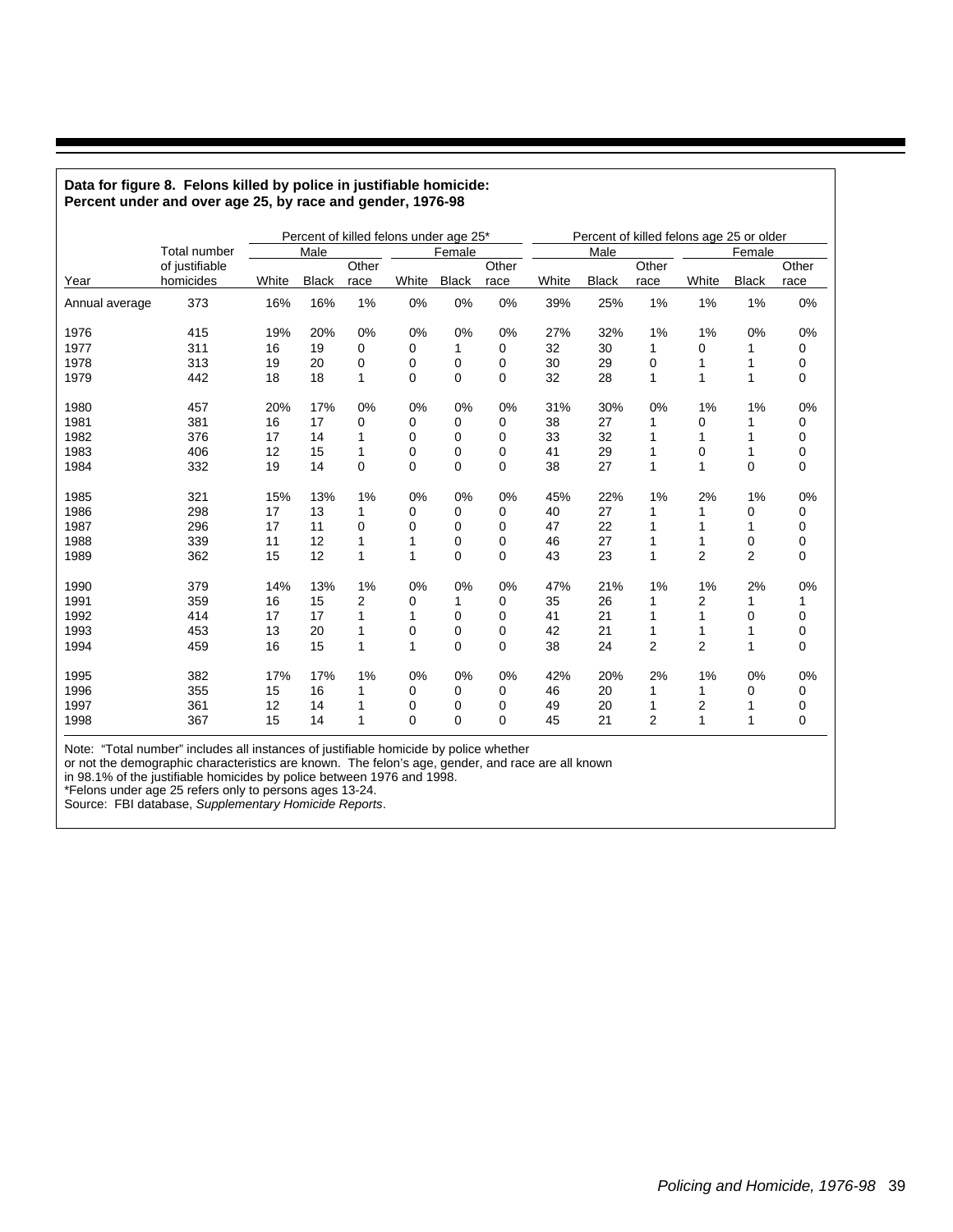| www.por<br>o.o. populution<br>◡.<br>$490 - 6$ |       |       |              |       |                                     |              |       |       |              |       |                                       |              |       |  |
|-----------------------------------------------|-------|-------|--------------|-------|-------------------------------------|--------------|-------|-------|--------------|-------|---------------------------------------|--------------|-------|--|
|                                               |       |       |              |       | Rate of killed felons under age 25* |              |       |       |              |       | Rate of killed felons age 25 or older |              |       |  |
|                                               |       |       | Male         |       |                                     | Female       |       |       | Male         |       |                                       | Female       |       |  |
|                                               | Total |       |              | Other |                                     |              | Other |       |              | Other |                                       |              | Other |  |
| Year                                          | rate  | White | <b>Black</b> | race  | White                               | <b>Black</b> | race  | White | <b>Black</b> | race  | White                                 | <b>Black</b> | race  |  |
| Annual average                                | 1.86  | 2.93  | 16.50        | 3.01  | 0.06                                | 0.11         | 0.11  | 2.36  | 12.29        | 1.96  | 0.06                                  | 0.33         | 0.03  |  |
| 1980                                          | 2.49  | 4.10  | 22.84        | 1.66  | 0.10                                | 0.00         | 0.00  | 2.45  | 22.09        | 1.50  | 0.06                                  | 0.54         | 0.00  |  |
| 1981                                          | 2.06  | 2.78  | 18.49        | 0.00  | 0.00                                | 0.00         | 0.00  | 2.56  | 16.85        | 2.21  | 0.00                                  | 0.40         | 0.00  |  |
| 1982                                          | 2.00  | 2.91  | 15.60        | 4.27  | 0.00                                | 0.00         | 0.00  | 2.15  | 18.63        | 2.71  | 0.06                                  | 0.39         | 0.00  |  |
| 1983                                          | 2.14  | 2.27  | 18.02        | 4.05  | 0.00                                | 0.00         | 0.00  | 2.80  | 17.67        | 2.51  | 0.02                                  | 0.38         | 0.00  |  |
| 1984                                          | 1.73  | 2.97  | 13.58        | 1.28  | 0.05                                | 0.00         | 0.00  | 2.11  | 13.26        | 1.76  | 0.06                                  | 0.12         | 0.00  |  |
| 1985                                          | 1.65  | 2.28  | 12.44        | 2.42  | 0.00                                | 0.00         | 0.00  | 2.32  | 10.10        | 5.47  | 0.07                                  | 0.24         | 0.00  |  |
| 1986                                          | 1.52  | 2.43  | 11.04        | 2.29  | 0.05                                | 0.00         | 0.00  | 1.89  | 11.44        | 1.54  | 0.03                                  | 0.12         | 0.00  |  |
| 1987                                          | 1.50  | 2.54  | 9.97         | 1.10  | 0.05                                | 0.30         | 0.00  | 2.13  | 8.90         | 1.92  | 0.03                                  | 0.23         | 0.00  |  |
| 1988                                          | 1.70  | 1.96  | 12.21        | 2.11  | 0.17                                | 0.00         | 0.00  | 2.42  | 12.28        | 1.35  | 0.03                                  | 0.11         | 0.00  |  |
| 1989                                          | 1.80  | 2.86  | 13.58        | 2.02  | 0.11                                | 0.00         | 0.00  | 2.42  | 11.34        | 1.70  | 0.08                                  | 0.77         | 0.00  |  |
| 1990                                          | 1.88  | 2.88  | 15.39        | 1.97  | 0.00                                | 0.00         | 1.05  | 2.67  | 10.11        | 1.92  | 0.07                                  | 0.75         | 0.00  |  |
| 1991                                          | 1.76  | 3.19  | 16.98        | 5.78  | 0.06                                | 0.63         | 0.00  | 1.87  | 11.95        | 1.47  | 0.10                                  | 0.32         | 0.66  |  |
| 1992                                          | 2.01  | 3.76  | 21.16        | 4.69  | 0.18                                | 0.00         | 0.00  | 2.53  | 10.56        | 1.40  | 0.07                                  | 0.10         | 0.00  |  |
| 1993                                          | 2.17  | 3.19  | 26.72        | 5.48  | 0.06                                | 0.31         | 0.95  | 2.71  | 11.46        | 2.01  | 0.08                                  | 0.51         | 0.00  |  |
| 1994                                          | 2.18  | 4.03  | 21.26        | 4.47  | 0.18                                | 0.30         | 0.00  | 2.56  | 13.31        | 2.26  | 0.15                                  | 0.40         | 0.00  |  |
|                                               |       |       |              |       |                                     |              |       |       |              |       |                                       |              |       |  |
| 1995                                          | 1.80  | 3.35  | 19.54        | 2.63  | 0.06                                | 0.00         | 0.00  | 2.27  | 9.02         | 2.18  | 0.04                                  | 0.10         | 0.00  |  |
| 1996                                          | 1.65  | 2.79  | 16.42        | 4.32  | 0.06                                | 0.30         | 0.00  | 2.30  | 8.26         | 0.60  | 0.07                                  | 0.10         | 0.00  |  |
| 1997                                          | 1.66  | 2.49  | 14.20        | 3.39  | 0.00                                | 0.00         | 0.00  | 2.45  | 8.21         | 0.58  | 0.09                                  | 0.38         | 0.00  |  |
| 1998                                          | 1.67  | 2.89  | 14.00        | 3.32  | 0.00                                | 0.29         | 0.00  | 2.25  | 8.05         | 2.22  | 0.07                                  | 0.28         | 0.00  |  |

**Data for figure 9. Race, gender, and age of felons killed by police in justifiable homicides: Rate per 1 million U.S. population under age 25 and 25 or older, 1980-98**

Note: "Total rate" column includes all instances of justifiable homicide by police whether or not the

demographic characteristics are known. The felon's race, gender, and age are all known in 98.1%

of the justifiable homicides by police between 1980 and 1998.

Populations include States that did not report justifiable homicides.

\*Felons under age 25 refers only to persons ages 13-24.

Population denominators are available in Appendix table 2.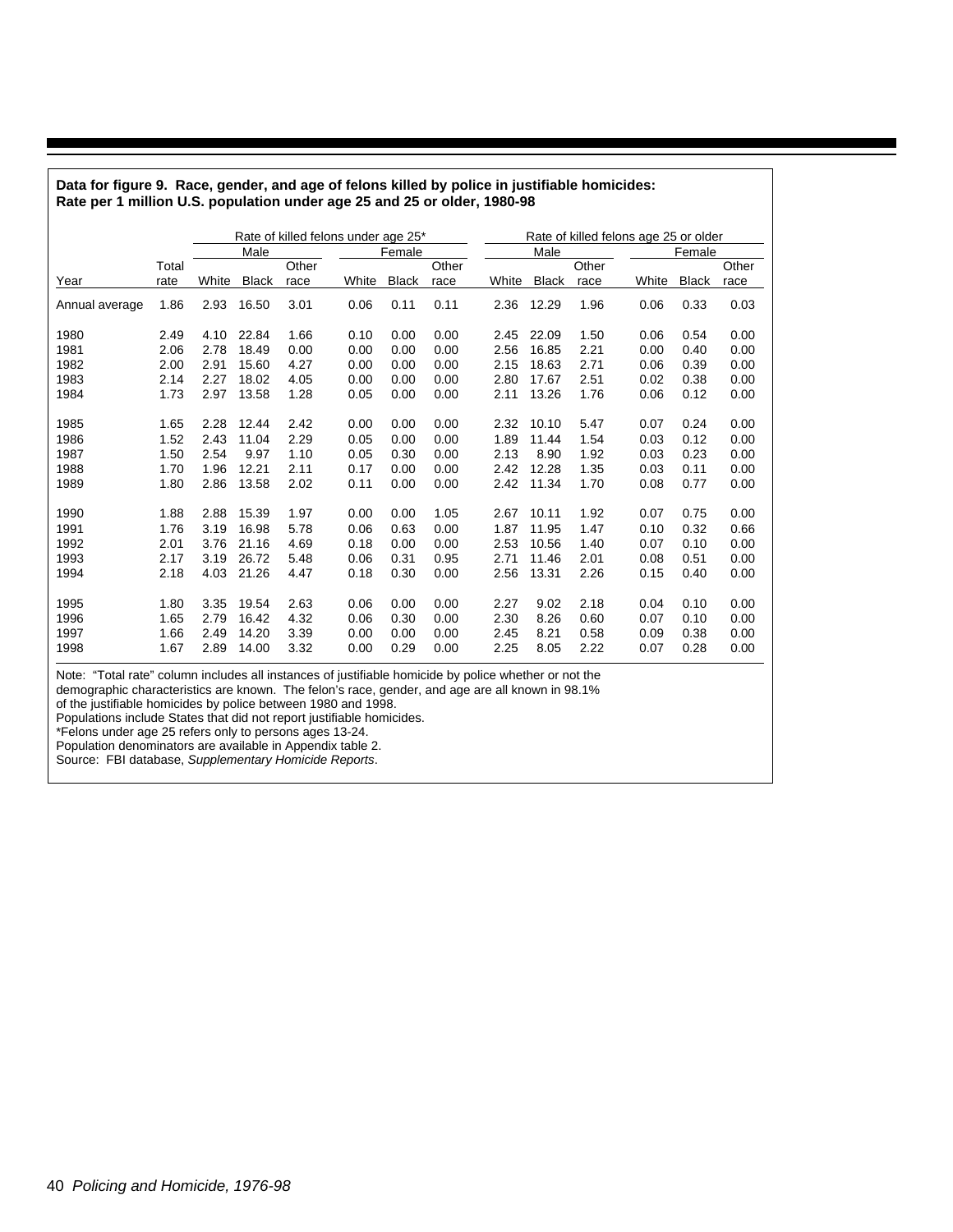| black, and other, 1976-98 |                                                    |       |                     |                |  |  |  |  |  |  |  |  |
|---------------------------|----------------------------------------------------|-------|---------------------|----------------|--|--|--|--|--|--|--|--|
|                           | <b>Total number</b><br>of justifiable<br>homicides |       | Percent of officers |                |  |  |  |  |  |  |  |  |
| Year                      | by police                                          | White | <b>Black</b>        | Other          |  |  |  |  |  |  |  |  |
| Annual average            | 373                                                | 84%   | 15%                 | 1%             |  |  |  |  |  |  |  |  |
| 1976                      | 415                                                | 82%   | 16%                 | 2%             |  |  |  |  |  |  |  |  |
| 1977                      | 311                                                | 83    | 17                  | 0              |  |  |  |  |  |  |  |  |
| 1978                      | 313                                                | 85    | 15                  | 0              |  |  |  |  |  |  |  |  |
| 1979                      | 442                                                | 83    | 16                  | 1              |  |  |  |  |  |  |  |  |
| 1980                      | 457                                                | 86%   | 14%                 | 0%             |  |  |  |  |  |  |  |  |
| 1981                      | 381                                                | 87    | 13                  | 0              |  |  |  |  |  |  |  |  |
| 1982                      | 376                                                | 86    | 14                  | 0              |  |  |  |  |  |  |  |  |
| 1983                      | 406                                                | 90    | 9                   | 1              |  |  |  |  |  |  |  |  |
| 1984                      | 332                                                | 86    | 12                  | $\overline{2}$ |  |  |  |  |  |  |  |  |
| 1985                      | 321                                                | 85%   | 13%                 | 2%             |  |  |  |  |  |  |  |  |
| 1986                      | 298                                                | 90    | 10                  | 0              |  |  |  |  |  |  |  |  |
| 1987                      | 296                                                | 86    | 12                  | $\overline{2}$ |  |  |  |  |  |  |  |  |
| 1988                      | 339                                                | 86    | 13                  | 1              |  |  |  |  |  |  |  |  |
| 1989                      | 362                                                | 87    | 13                  | 0              |  |  |  |  |  |  |  |  |
| 1990                      | 379                                                | 83%   | 16%                 | 1%             |  |  |  |  |  |  |  |  |
| 1991                      | 359                                                | 81    | 18                  | 1              |  |  |  |  |  |  |  |  |
| 1992                      | 414                                                | 82    | 16                  | 2              |  |  |  |  |  |  |  |  |
| 1993                      | 453                                                | 82    | 17                  | 1              |  |  |  |  |  |  |  |  |
| 1994                      | 459                                                | 77    | 22                  | 1              |  |  |  |  |  |  |  |  |
| 1995                      | 382                                                | 84%   | 15%                 | 1%             |  |  |  |  |  |  |  |  |
| 1996                      | 355                                                | 87    | 12                  | 1              |  |  |  |  |  |  |  |  |
| 1997                      | 361                                                | 81    | 17                  | $\overline{2}$ |  |  |  |  |  |  |  |  |
| 1998                      | 367                                                | 82    | 17                  | 1              |  |  |  |  |  |  |  |  |
|                           |                                                    |       |                     |                |  |  |  |  |  |  |  |  |

**Data for figure 10. Race of police officers who killed felons in justifiable homicides: Percent white,**

Note: "Total number" includes all instances of justifiable homicide by police whether or not the demographic characteristics are known. The officer's race is known in 77.2% of the justifiable homicides by police between 1976 and 1998. Source: FBI database, Supplementary Homicide Reports.

## Policing and Homicide, 1976-98 41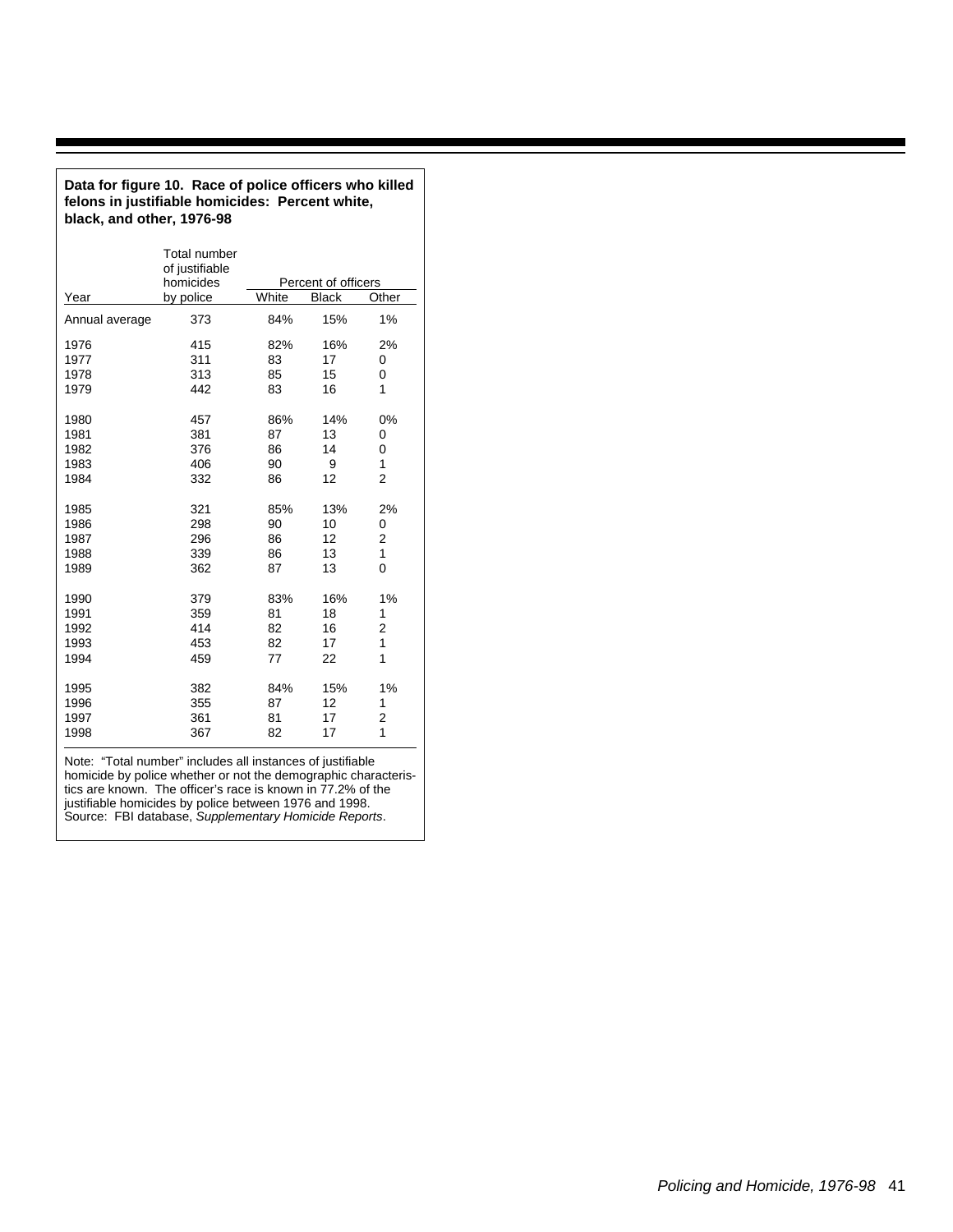| Number and percent interracial and intraracial, 1976-98 |                                                                 |                                       |              |                                       |                |  |  |  |  |  |  |
|---------------------------------------------------------|-----------------------------------------------------------------|---------------------------------------|--------------|---------------------------------------|----------------|--|--|--|--|--|--|
| Year                                                    | <b>Total number</b><br>of justifiable<br>homicides<br>by police | Officer is white, felon is -<br>White | <b>Black</b> | Officer is black, felon is -<br>White | <b>Black</b>   |  |  |  |  |  |  |
|                                                         | 373                                                             | 53%                                   | 30%          | 3%                                    | 12%            |  |  |  |  |  |  |
| Annual average                                          |                                                                 |                                       |              |                                       |                |  |  |  |  |  |  |
| 1976                                                    | 415                                                             | 41%                                   | 41%          | 2%                                    | 14%            |  |  |  |  |  |  |
| 1977                                                    | 311                                                             | 43                                    | 38           | 3                                     | 15             |  |  |  |  |  |  |
| 1978                                                    | 313                                                             | 46                                    | 38           | $\overline{c}$                        | 14             |  |  |  |  |  |  |
| 1979                                                    | 442                                                             | 46                                    | 35           | 3                                     | 13             |  |  |  |  |  |  |
| 1980                                                    | 457                                                             | 50%                                   | 35%          | 1%                                    | 13%            |  |  |  |  |  |  |
| 1981                                                    | 381                                                             | 51                                    | 34           | $\overline{2}$                        | 12             |  |  |  |  |  |  |
| 1982                                                    | 376                                                             | 46                                    | 39           | $\mathbf{1}$                          | 13             |  |  |  |  |  |  |
| 1983                                                    | 406                                                             | 52                                    | 36           | $\mathbf{1}$                          | 8              |  |  |  |  |  |  |
| 1984                                                    | 332                                                             | 53                                    | 32           | 3                                     | 9              |  |  |  |  |  |  |
| 1985                                                    | 321                                                             | 58%                                   | 25%          | 5%                                    | 8%             |  |  |  |  |  |  |
| 1986                                                    | 298                                                             | 56                                    | 31           | 2                                     | 8              |  |  |  |  |  |  |
| 1987                                                    | 296                                                             | 60                                    | 25           | 5                                     | $\overline{7}$ |  |  |  |  |  |  |
| 1988                                                    | 339                                                             | 57                                    | 27           | 3                                     | 10             |  |  |  |  |  |  |
| 1989                                                    | 362                                                             | 60                                    | 25           | $\overline{2}$                        | 11             |  |  |  |  |  |  |
| 1990                                                    | 379                                                             | 56%                                   | 24%          | 5%                                    | 12%            |  |  |  |  |  |  |
| 1991                                                    | 359                                                             | 55                                    | 23           | 2                                     | 16             |  |  |  |  |  |  |
| 1992                                                    | 414                                                             | 56                                    | 24           | 4                                     | 12             |  |  |  |  |  |  |
| 1993                                                    | 453                                                             | 53                                    | 26           | 3                                     | 14             |  |  |  |  |  |  |
| 1994                                                    | 459                                                             | 54                                    | 22           | $\overline{2}$                        | 20             |  |  |  |  |  |  |
| 1995                                                    | 382                                                             | 57%                                   | 26%          | 2%                                    | 12%            |  |  |  |  |  |  |
| 1996                                                    | 355                                                             | 57                                    | 28           | 3                                     | 8              |  |  |  |  |  |  |
| 1997                                                    | 361                                                             | 58                                    | 22           | 4                                     | 13             |  |  |  |  |  |  |
| 1998                                                    | 367                                                             | 56                                    | 24           | 5                                     | 12             |  |  |  |  |  |  |

**Data for figure 11. Race of felons and police officers in justifiable homicides:** 

Note: "Total number" includes all instances of justifiable homicide by police whether or not the demographic characteristics are known. The officer's race is known in 76.9% of the justifiable homicides by police between 1976 and 1998. The felon's race is known in 99.3% of the justifiable homicides by police between 1976 and 1998. Detail does not sum to 100% because table does not show all racial combinations.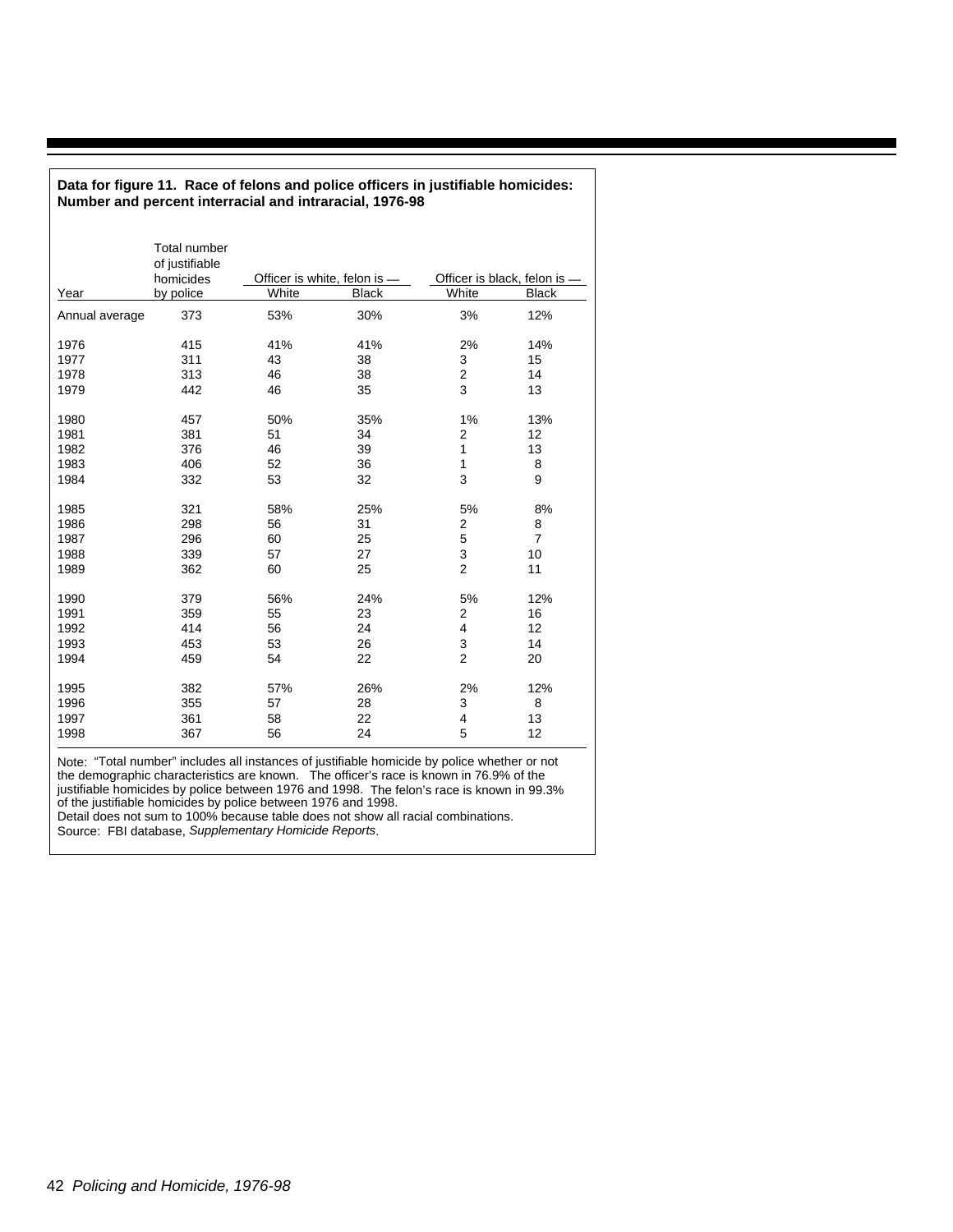#### **Data for figure 12. Number of police officers murdered by felons, 1976-98**

|                                       | Total number of   |      |                |                                      |        |
|---------------------------------------|-------------------|------|----------------|--------------------------------------|--------|
| Year                                  | officers murdered |      |                | <b>Officers</b>                      | Felon  |
| Annual average                        | 79                | Year |                | murdered                             | killed |
|                                       |                   |      | Annual average | 79                                   | 373    |
| 1976                                  | 111               |      |                |                                      |        |
| 1977                                  | 93                | 1976 |                | 111                                  | 415    |
| 1978                                  | 93                | 1977 |                | 93                                   | 311    |
| 1979                                  | 106               | 1978 |                | 93                                   | 313    |
|                                       |                   | 1979 |                | 106                                  | 442    |
| 1980                                  | 104               |      |                |                                      |        |
| 1981                                  | 91                | 1980 |                | 104                                  | 457    |
| 1982                                  | 92                | 1981 |                | 91                                   | 381    |
| 1983                                  | 80                | 1982 |                | 92                                   | 376    |
| 1984                                  | 72                | 1983 |                | 80                                   | 406    |
|                                       |                   | 1984 |                | 72                                   | 332    |
| 1985                                  | 78                |      |                |                                      |        |
| 1986                                  | 66                | 1985 |                | 78                                   | 321    |
| 1987                                  | 74                | 1986 |                | 66                                   | 298    |
| 1988                                  | 78                | 1987 |                | 74                                   | 296    |
| 1989                                  | 66                | 1988 |                | 78                                   | 339    |
|                                       |                   | 1989 |                | 66                                   | 362    |
| 1990                                  | 66                |      |                |                                      |        |
| 1991                                  | 71                | 1990 |                | 66                                   | 379    |
| 1992                                  | 64                | 1991 |                | 71                                   | 359    |
| 1993                                  | 70                | 1992 |                | 64                                   | 414    |
| 1994                                  | 79                | 1993 |                | 70                                   | 453    |
| 1995                                  | 74                | 1994 |                | 79                                   | 459    |
| 1996                                  | 61                |      |                |                                      |        |
| 1997                                  | 70                | 1995 |                | 74                                   | 382    |
| 1998                                  | 61                | 1996 |                | 61                                   | 355    |
|                                       |                   | 1997 |                | 70                                   | 361    |
| Source: FBI, Law Enforcement          |                   | 1998 |                | 61                                   | 367    |
| <b>Officers Killed and Assaulted.</b> |                   |      |                | Source: FRI Law Enforcement Officers |        |

Source: FBI, Law Enforcement Officers Killed and Assaulted, and FBI database, Supplementary Homicide Reports.

Felons killed

#### **Data for figure 13. Number of police officers murdered by felons compared to felons killed by police in justifiable homicides, 1976-98**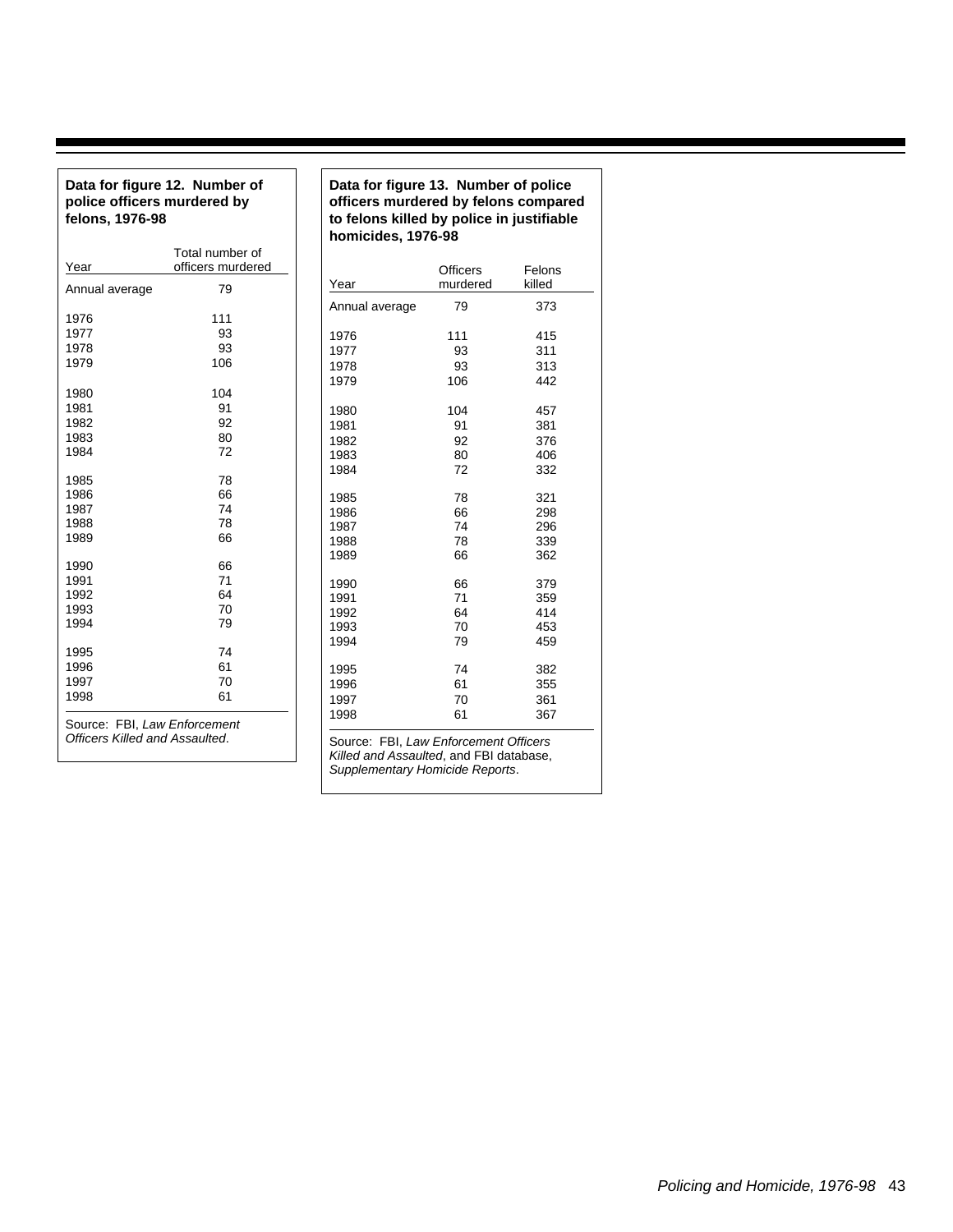| Data for figure 14. Police officers murdered<br>by felons: Rate per 100,000 officers, 1976-98 |                                      |                                 |                     |                                 |  |  |  |  |  |  |  |
|-----------------------------------------------------------------------------------------------|--------------------------------------|---------------------------------|---------------------|---------------------------------|--|--|--|--|--|--|--|
| Year                                                                                          | Total number of<br>officers murdered | Total number<br>of sworn police | Rate per<br>100,000 | Approximately<br>1 of every $-$ |  |  |  |  |  |  |  |
| Annual average                                                                                | 79                                   |                                 | 17.1                | 6,503                           |  |  |  |  |  |  |  |
| 1976                                                                                          | 111                                  | 391,895                         | 28.3                | 3,531                           |  |  |  |  |  |  |  |
| 1977                                                                                          | 93                                   | 384,816                         | 24.2                | 4,138                           |  |  |  |  |  |  |  |
| 1978                                                                                          | 93                                   | 391,751                         | 23.7                | 4,212                           |  |  |  |  |  |  |  |
| 1979                                                                                          | 106                                  | 373,605                         | 28.4                | 3,525                           |  |  |  |  |  |  |  |
| 1980                                                                                          | 104                                  | 393,363                         | 26.4                | 3,782                           |  |  |  |  |  |  |  |
| 1981                                                                                          | 91                                   | 398,064                         | 22.9                | 4,374                           |  |  |  |  |  |  |  |
| 1982                                                                                          | 92                                   | 403,407                         | 22.8                | 4,385                           |  |  |  |  |  |  |  |
| 1983                                                                                          | 80                                   | 449,370                         | 17.8                | 5,617                           |  |  |  |  |  |  |  |
| 1984                                                                                          | 72                                   | 467,117                         | 15.4                | 6,488                           |  |  |  |  |  |  |  |
| 1985                                                                                          | 78                                   | 470,678                         | 16.6                | 6,034                           |  |  |  |  |  |  |  |
| 1986                                                                                          | 66                                   | 475,853                         | 13.9                | 7,210                           |  |  |  |  |  |  |  |
| 1987                                                                                          | 74                                   | 480,383                         | 15.2                | 6,492                           |  |  |  |  |  |  |  |
| 1988                                                                                          | 78                                   | 485,566                         | 16.1                | 6,225                           |  |  |  |  |  |  |  |
| 1989                                                                                          | 66                                   | 496,353                         | 13.3                | 7,521                           |  |  |  |  |  |  |  |
| 1990                                                                                          | 66                                   | 523,262                         | 12.6                | 7,928                           |  |  |  |  |  |  |  |
| 1991                                                                                          | 71                                   | 535,629                         | 13.3                | 7,544                           |  |  |  |  |  |  |  |
| 1992                                                                                          | 64                                   | 544,309                         | 11.4                | 8,505                           |  |  |  |  |  |  |  |
| 1993                                                                                          | 70                                   | 553,773                         | 12.6                | 7,911                           |  |  |  |  |  |  |  |
| 1994                                                                                          | 79                                   | 561,543                         | 13.5                | 7,108                           |  |  |  |  |  |  |  |
| 1995                                                                                          | 74                                   | 586,756                         | 12.6                | 7,929                           |  |  |  |  |  |  |  |
| 1996                                                                                          | 61                                   | 595,170                         | 10.2                | 9,757                           |  |  |  |  |  |  |  |
| 1997                                                                                          | 70                                   | 618,127                         | 11.3                | 8,830                           |  |  |  |  |  |  |  |
| 1998                                                                                          | 61                                   | 641,208                         | 9.5                 | 10,512                          |  |  |  |  |  |  |  |
| Source: FBI, Law Enforcement Officers Killed and Assaulted.                                   |                                      |                                 |                     |                                 |  |  |  |  |  |  |  |

#### **Data for figure 15. Race of police officers murdered by felons: Percent white, black, and other, 1976-98**

| Year           | White | <b>Black</b> | Other          |
|----------------|-------|--------------|----------------|
| Annual average | 86%   | 13%          | 1%             |
|                |       |              |                |
| 1976           | 90%   | 8%           | 2%             |
| 1977           | 90    | 10           | 0              |
| 1978           | 91    | 9            | 0              |
| 1979           | 88    | 9            | 3              |
| 1980           | 87%   | 13%          | 0%             |
| 1981           | 85    | 14           | 1              |
| 1982           | 84    | 15           | 1              |
| 1983           | 83    | 13           | 4              |
| 1984           | 85    | 14           | 1              |
| 1985           | 89%   | 10%          | 1%             |
| 1986           | 89    | 11           | 0              |
| 1987           | 90    | 10           | 0              |
| 1988           | 91    | 9            | 0              |
| 1989           | 89    | 11           | $\Omega$       |
| 1990           | 80%   | 18%          | 2%             |
| 1991           | 87    | 13           | 0              |
| 1992           | 82    | 16           | 2              |
| 1993           | 86    | 14           | 0              |
| 1994           | 84    | 15           | 1              |
| 1995           | 84%   | 12%          | 4%             |
| 1996           | 80    | 15           | 5              |
| 1997           | 80    | 17           | 3              |
| 1998           | 87    | 11           | $\overline{2}$ |

Source: FBI, Law Enforcement Officers Killed and Assaulted.

┚

Policing and Homicide, 1976-98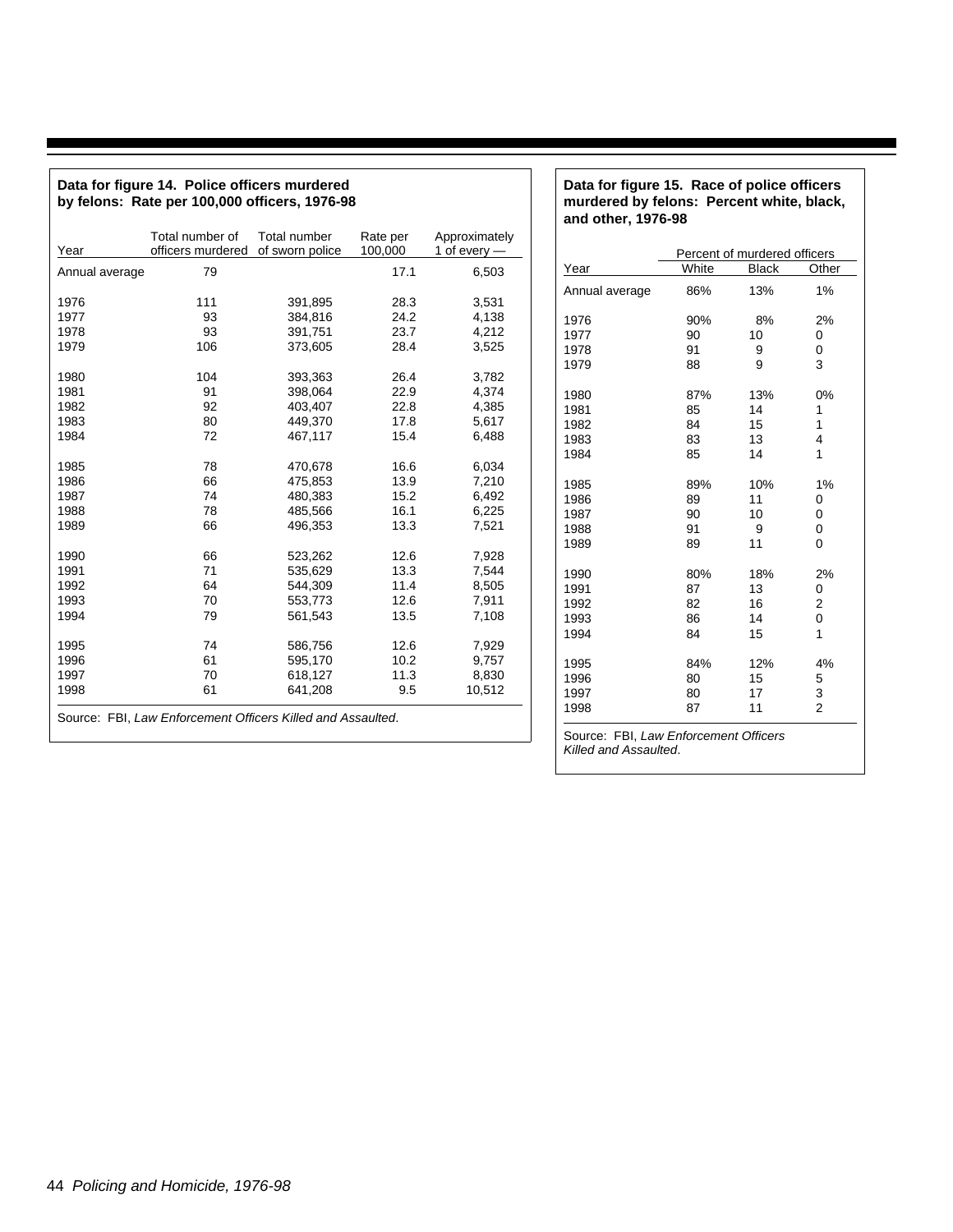|                |                     | Any narcotic          | Any              | Prior arrest for - |                      | Assaulting                    |                     | On parole or                    |
|----------------|---------------------|-----------------------|------------------|--------------------|----------------------|-------------------------------|---------------------|---------------------------------|
| Year           | Any criminal<br>act | drug law<br>violation | violent<br>crime | Murder<br>charge   | Weapons<br>violation | police or<br>resisting arrest | Prior<br>conviction | probation at time<br>of killing |
| Annual average | 67%                 | 24%                   | 32%              | 4%                 | 28%                  | 11%                           | 48%                 | 21%                             |
| 1976           | 60%                 | 18%                   | 25%              | 5%                 | 16%                  | 4%                            | 44%                 | 23%                             |
| 1977           | 61                  | 15                    | 31               | 3                  | 16                   | 3                             | 46                  | 4                               |
| 1978           | 62                  | 9                     | 24               | 5                  | 21                   | 9                             | 50                  | 23                              |
| 1979           | 63                  | 13                    | 43               | 8                  | 30                   | 6                             | 49                  | 16                              |
|                |                     |                       |                  |                    |                      |                               |                     |                                 |
| 1980           | 73%                 | 26%                   | 48%              | 6%                 | 36%                  | 9%                            | 49%                 | 25%                             |
| 1981           | 73                  | 26                    | 47               | 7                  | 46                   | 14                            | 54                  | 26                              |
| 1982           | 73                  | 22                    | 29               | 6                  | 36                   | 11                            | 50                  | 25                              |
| 1983           | 72                  | 14                    | 11               | 3                  | 22                   | 9                             | 40                  | 24                              |
| 1984           | 83                  | 20                    | 24               | 6                  | 24                   | 8                             | 70                  | 25                              |
| 1985           | 75%                 | 22%                   | 19%              | 2%                 | 22%                  | 9%                            | 51%                 | 23%                             |
| 1986           | 69                  | 27                    | 23               | 5                  | 20                   | 5                             | 30                  | 22                              |
| 1987           | 54                  | 24                    | 26               | 1                  | 20                   | 5                             | 49                  | 22                              |
| 1988           | 67                  | 20                    | 29               | 4                  | 15                   | 5                             | 36                  | 24                              |
| 1989           | 67                  | 17                    | 35               | $\overline{7}$     | 30                   | 14                            | 49                  | 12                              |
| 1990           | 78%                 | 33%                   | 46%              | 6%                 | 49%                  | 14%                           | 68%                 | 31%                             |
| 1991           | 60                  | 30                    | 28               | 1                  | 18                   | 8                             | 46                  | 23                              |
| 1992           | 59                  | 20                    | 38               | 4                  | 32                   | 8                             | 46                  | 15                              |
| 1993           | 66                  | 31                    | 24               | 4                  | 33                   | 18                            | 37                  | 14                              |
| 1994           | 58                  | 25                    | 43               | 4                  | 39                   | 24                            | 39                  | 17                              |
| 1995           | 69%                 | 38%                   | 48%              | 1%                 | 31%                  | 22%                           | 42%                 | 18%                             |
| 1996           | 58                  | 24                    | 38               | 1                  | 34                   | 15                            | 51                  | 24                              |
| 1997           | 76                  | 44                    | 32               | 1                  | 37                   | 18                            | 72                  | 24                              |
| 1998           | 71                  | 33                    | 24               | $\overline{7}$     | 21                   | 9                             | 44                  | 12                              |

#### **Data for figure 16. Felons who murdered police officers: Percent with criminal history, 1976-98**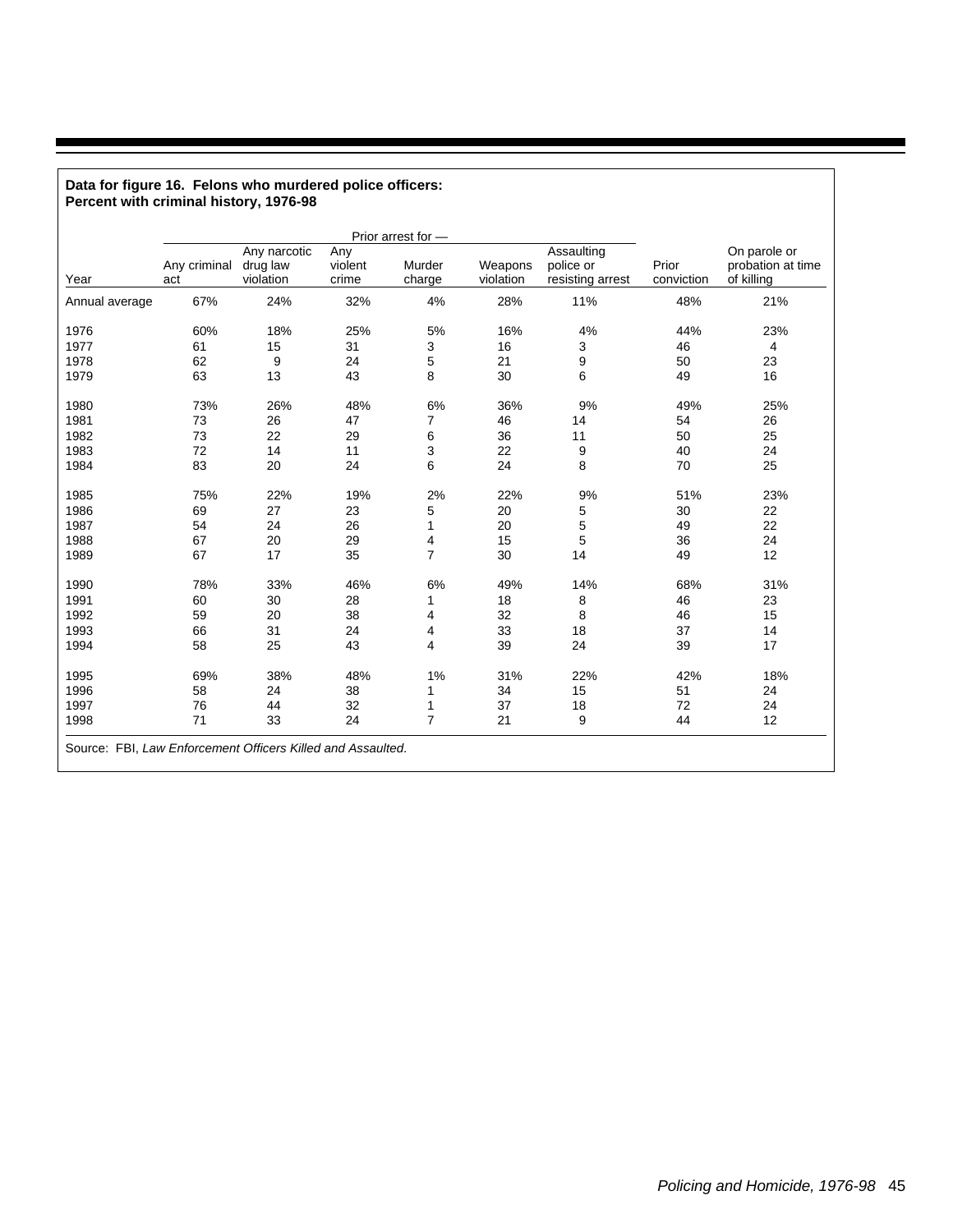| Percent under and over age 25, by race and gender, 1980-98 |                |              |        |                       |              |       |       |              |        |                         |              |             |
|------------------------------------------------------------|----------------|--------------|--------|-----------------------|--------------|-------|-------|--------------|--------|-------------------------|--------------|-------------|
|                                                            |                |              |        | Percent under age 25* |              |       |       |              |        | Percent age 25 or older |              |             |
|                                                            | Male           |              | Female |                       |              | Male  |       |              | Female |                         |              |             |
|                                                            |                |              | Other  |                       |              | Other |       |              | Other  |                         |              | Other       |
| Year                                                       | White          | <b>Black</b> | race   | White                 | <b>Black</b> | race  | White | <b>Black</b> | race   | White                   | <b>Black</b> | race        |
| Annual average                                             | 20%            | 21%          | 1%     | 1%                    | 1%           | 0%    | 31%   | 19%          | 2%     | 1%                      | 1%           | 0%          |
| 1980                                                       | 26%            | 19%          | 0%     | 3%                    | 2%           | 0%    | 26%   | 22%          | 0%     | 1%                      | 1%           | 0%          |
| 1981                                                       | 12             | 20           | 1      | 0                     | 1            | 0     | 25    | 38           | 1      | 2                       | 0            | 0           |
| 1982                                                       | 21             | 25           | 0      | 0                     | 1            | 0     | 35    | 14           | 1      | 3                       | 0            | 0           |
| 1983                                                       | 22             | 13           | 1      | 0                     | 0            | 0     | 42    | 17           | 4      | 0                       | 1            | 0           |
| 1984                                                       | 20             | 19           | 3      | $\overline{2}$        | 0            | 0     | 29    | 22           | 3      | 1                       | $\mathbf 0$  | 0           |
| 1985                                                       | 18%            | 22%          | 3%     | 1%                    | 1%           | 0%    | 25%   | 29%          | 0%     | 1%                      | 0%           | 0%          |
| 1986                                                       | 26             | 10           | 0      | 0                     | 1            | 0     | 35    | 24           | 2      | 1                       |              | 0           |
| 1987                                                       | 20             | 13           | 4      | 4                     | 0            | 0     | 37    | 17           | 1      | 2                       | 1            | 0           |
| 1988                                                       | 29             | 19           | 2      | 0                     | 1            | 0     | 25    | 21           | 1      | 1                       | 1            | 0           |
| 1989                                                       | $\overline{7}$ | 21           | 0      | 1                     | 1            | 0     | 46    | 21           | 1      | 0                       | $\mathbf 0$  | 1           |
| 1990                                                       | 18%            | 18%          | 0%     | 1%                    | 1%           | 0%    | 35%   | 24%          | 1%     | 0%                      | 2%           | 0%          |
| 1991                                                       | 21             | 37           | 0      | 0                     | 0            | 0     | 35    | 6            | 1      | 0                       | 0            | 0           |
| 1992                                                       | 25             | 23           | 1      | 0                     | 0            | 0     | 27    | 23           | 0      | 0                       | 1            | 0           |
| 1993                                                       | 21             | 39           | 0      | 0                     | 0            | 0     | 20    | 19           | 0      | 1                       | 0            | 0           |
| 1994                                                       | 25             | 23           | 0      | $\overline{2}$        | 1            | 0     | 26    | 18           | 3      | 1                       | 1            | $\mathbf 0$ |
| 1995                                                       | 20%            | 27%          | 1%     | 3%                    | 1%           | 0%    | 28%   | 11%          | 3%     | 3%                      | 0%           | 0%          |
| 1996                                                       | 14             | 30           | 5      | 0                     | 0            | 0     | 28    | 20           | 1      | 1                       | 0            | 0           |
| 1997                                                       | 10             | 15           | 7      | 0                     | 0            | 0     | 42    | 15           | 7      | 0                       | 0            | 0           |
| 1998                                                       | 26             | 17           | 3      | 1                     | 0            | 0     | 33    | 16           | 3      | 1                       | 0            | 0           |

## **Data for figure 17. Felons who murdered police officers:**

Note: Data on the race, gender, and age of felons who murder police officers are not available prior to 1980.

The felon's race, gender, and age are all known for 94.4% of felons who murdered police between 1980 and 1998.

\*Felons under age 25 refers only to persons ages 13-24.

Source: FBI, Law Enforcement Officers Killed and Assaulted.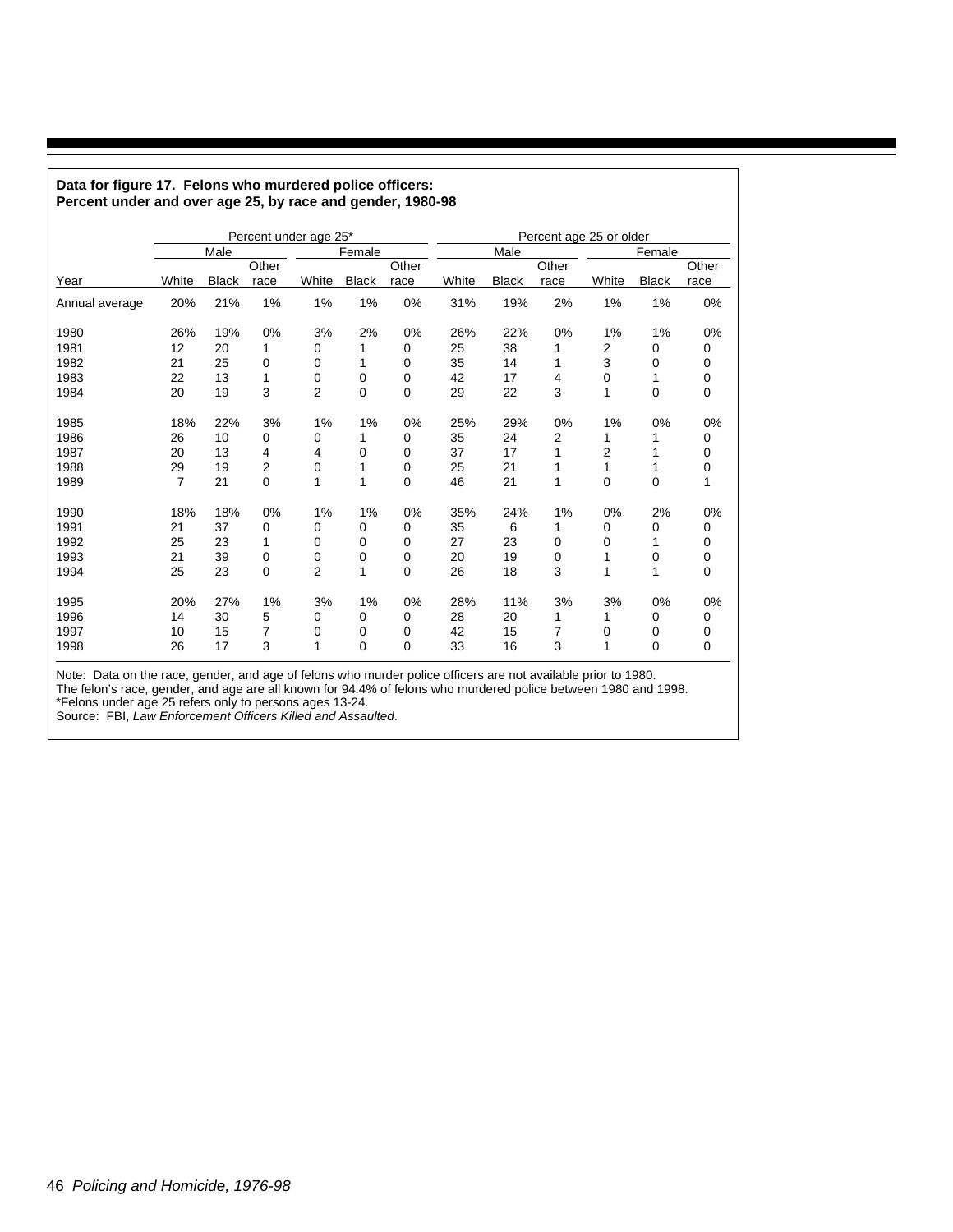|                |       |              | Rate per 1 million under age 25* |       |              |      |       |              |       | Rate per 1 million age 25 or older |              |       |
|----------------|-------|--------------|----------------------------------|-------|--------------|------|-------|--------------|-------|------------------------------------|--------------|-------|
|                |       | Male         |                                  |       | Female       |      |       | Male         |       |                                    | Female       |       |
|                |       |              | Other                            | Other |              |      |       |              | Other |                                    |              | Other |
| Year           | White | <b>Black</b> | race                             | White | <b>Black</b> | race | White | <b>Black</b> | race  | White                              | <b>Black</b> | race  |
| Annual average | 1.12  | 6.30         | 1.53                             | 0.06  | 0.19         | 0.00 | 0.48  | 2.84         | 0.68  | 0.02                               | 0.06         | 0.02  |
| 1980           | 2.03  | 9.19         | 0.00                             | 0.24  | 0.86         | 0.00 | 0.78  | 6.19         | 0.00  | 0.02                               | 0.27         | 0.00  |
| 1981           | 0.75  | 7.63         | 1.52                             | 0.00  | 0.28         | 0.00 | 0.57  | 8.09         | 0.74  | 0.05                               | 0.00         | 0.00  |
| 1982           | 1.19  | 8.83         | 0.00                             | 0.00  | 0.29         | 0.00 | 0.72  | 2.57         | 0.68  | 0.06                               | 0.00         | 0.00  |
| 1983           | 1.11  | 4.14         | 1.35                             | 0.00  | 0.00         | 0.00 | 0.76  | 2.81         | 2.51  | 0.00                               | 0.13         | 0.00  |
| 1984           | 0.93  | 5.31         | 3.83                             | 0.10  | 0.00         | 0.00 | 0.46  | 3.05         | 1.76  | 0.02                               | 0.00         | 0.00  |
|                |       |              |                                  |       |              |      |       |              |       |                                    |              |       |
| 1985           | 0.99  | 7.11         | 3.62                             | 0.05  | 0.29         | 0.00 | 0.45  | 4.75         | 0.00  | 0.01                               | 0.00         | 0.00  |
| 1986           | 1.17  | 2.69         | 0.00                             | 0.00  | 0.29         | 0.00 | 0.51  | 3.04         | 1.02  | 0.01                               | 0.12         | 0.00  |
| 1987           | 0.93  | 3.63         | 4.40                             | 0.22  | 0.00         | 0.00 | 0.55  | 2.26         | 0.48  | 0.03                               | 0.12         | 0.00  |
| 1988           | 1.91  | 7.33         | 3.16                             | 0.00  | 0.30         | 0.00 | 0.49  | 3.59         | 0.45  | 0.01                               | 0.11         | 0.00  |
| 1989           | 0.32  | 5.25         | 0.00                             | 0.06  | 0.31         | 0.00 | 0.59  | 2.29         | 0.42  | 0.00                               | 0.00         | 0.38  |
| 1990           | 0.83  | 4.71         | 0.00                             | 0.06  | 0.31         | 0.00 | 0.45  | 2.63         | 0.38  | 0.00                               | 0.21         | 0.00  |
| 1991           | 1.12  | 11.01        | 0.00                             | 0.00  | 0.00         | 0.00 | 0.50  | 0.77         | 0.37  | 0.00                               | 0.00         | 0.00  |
| 1992           | 1.18  | 5.91         | 0.94                             | 0.00  | 0.00         | 0.00 | 0.35  | 2.39         | 0.00  | 0.00                               | 0.10         | 0.00  |
| 1993           | 0.95  | 9.52         | 0.00                             | 0.00  | 0.00         | 0.00 | 0.24  | 1.85         | 0.00  | 0.01                               | 0.00         | 0.00  |
| 1994           | 1.51  | 7.29         | 0.00                             | 0.12  | 0.30         | 0.00 | 0.41  | 2.30         | 0.97  | 0.01                               | 0.10         | 0.00  |
|                |       |              |                                  |       |              |      |       |              |       |                                    |              |       |
| 1995           | 1.01  | 7.21         | 0.88                             | 0.18  | 0.30         | 0.00 | 0.36  | 1.19         | 0.93  | 0.04                               | 0.00         | 0.00  |
| 1996           | 0.56  | 6.57         | 3.45                             | 0.00  | 0.00         | 0.00 | 0.30  | 1.74         | 0.30  | 0.01                               | 0.00         | 0.00  |
| 1997           | 1.66  | 3.25         | 4.24                             | 0.00  | 0.00         | 0.00 | 0.43  | 1.25         | 1.44  | 0.00                               | 0.00         | 0.00  |
| 1998           | 1.20  | 3.21         | 1.66                             | 0.06  | 0.00         | 0.00 | 0.31  | 1.23         | 0.56  | 0.01                               | 0.00         | 0.00  |

#### **Data for figure 18. Race and gender of felons who murdered police officers: Rate per 1 million U.S. population, 1980-98**

Note: Data on the race, gender, and age of felons who murder police officers are not available prior to 1980.

The felon's race, gender, and age are all known for 94.4% of felons who murdered police between 1980 and 1998.

\*Felons under age 25 refers only to persons ages 13-24.

Population denominators are available in Appendix table 2.

Source: FBI, Law Enforcement Officers Killed and Assaulted.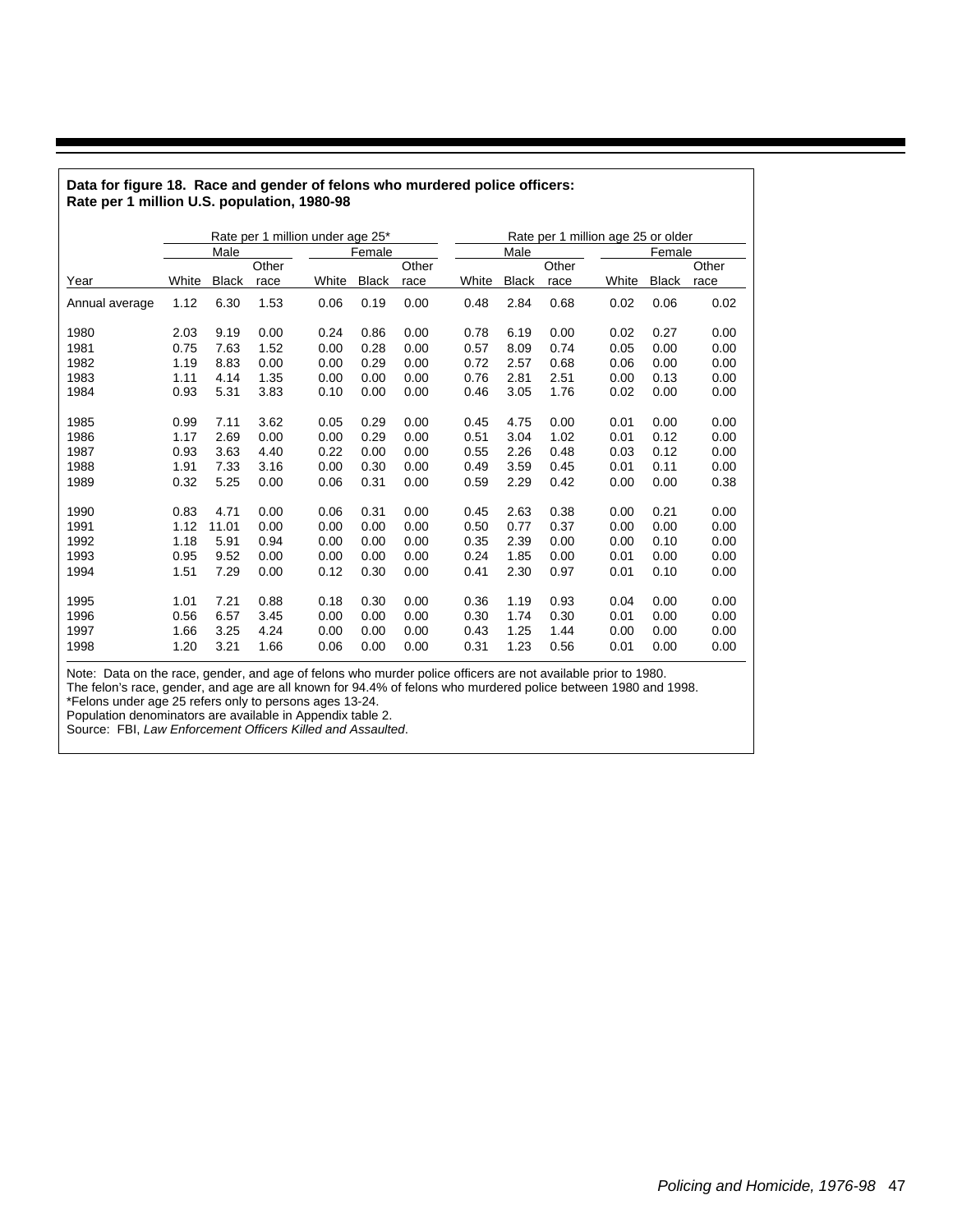|                | <b>Total number</b> |                |       |       |       |       |                                          |       |                |                |                         |
|----------------|---------------------|----------------|-------|-------|-------|-------|------------------------------------------|-------|----------------|----------------|-------------------------|
|                | of justifiable      |                |       |       |       |       | Percent of killed felons who were ages - |       |                |                |                         |
| Year           | homicides           | 13-19          | 20-24 | 25-29 | 30-34 | 35-39 | 40-44                                    | 45-49 | 50-54          | 55-59          | 60 or older             |
| Annual average | 373                 | 11%            | 21%   | 21%   | 17%   | 11%   | 7%                                       | 4%    | 3%             | 2%             | 3%                      |
| 1976           | 415                 | 15%            | 25%   | 25%   | 13%   | 8%    | 4%                                       | 3%    | 2%             | 2%             | 3%                      |
| 1977           | 311                 | 12             | 23    | 21    | 13    | 10    | 8                                        | 6     | 1              | 3              | 3                       |
| 1978           | 313                 | 14             | 25    | 17    | 13    | 11    | 8                                        | 3     | 3              | 2              | 4                       |
| 1979           | 442                 | 13             | 25    | 21    | 15    | 9     | 4                                        | 6     | $\overline{2}$ | $\overline{2}$ | 3                       |
| 1980           | 457                 | 11%            | 27%   | 22%   | 17%   | 11%   | 4%                                       | 2%    | 2%             | 2%             | 2%                      |
| 1981           | 381                 | 12             | 21    | 26    | 15    | 10    | 4                                        | 5     | $\overline{2}$ | 1              | 4                       |
| 1982           | 376                 | 10             | 22    | 26    | 17    | 9     | 5                                        | 4     | $\overline{2}$ | 1              | 4                       |
| 1983           | 406                 | 8              | 20    | 21    | 19    | 9     | 13                                       | 1     | 4              | 1              | 4                       |
| 1984           | 332                 | 10             | 22    | 21    | 16    | 10    | 8                                        | 5     | 3              | 2              | 3                       |
| 1985           | 321                 | 7%             | 22%   | 25%   | 15%   | 11%   | 5%                                       | 4%    | 3%             | 3%             | 5%                      |
| 1986           | 298                 | 10             | 18    | 22    | 21    | 11    | 5                                        | 3     | 4              | 2              | 4                       |
| 1987           | 296                 | $\overline{7}$ | 21    | 19    | 16    | 14    | 9                                        | 4     | 3              | 4              | 3                       |
| 1988           | 339                 | 10             | 16    | 26    | 19    | 11    | 8                                        | 4     | $\overline{2}$ | 2              | $\mathbf 2$             |
| 1989           | 362                 | 9              | 19    | 23    | 19    | 10    | 8                                        | 5     | 4              | $\overline{c}$ | 1                       |
| 1990           | 379                 | 9%             | 19%   | 22%   | 17%   | 12%   | 9%                                       | 6%    | 2%             | 1%             | 3%                      |
| 1991           | 359                 | 15             | 20    | 22    | 18    | 9     | 8                                        | 3     | $\overline{2}$ | 1              | $\overline{\mathbf{c}}$ |
| 1992           | 414                 | 13             | 22    | 21    | 16    | 11    | 8                                        | 5     | $\mathbf{1}$   | 1              | 2                       |
| 1993           | 453                 | 14             | 20    | 17    | 16    | 11    | 9                                        | 4     | 3              | 2              | $\overline{\mathbf{4}}$ |
| 1994           | 459                 | 12             | 21    | 17    | 17    | 13    | 8                                        | 5     | $\overline{2}$ | $\overline{c}$ | 3                       |
| 1995           | 382                 | 13%            | 22%   | 15%   | 20%   | 12%   | 8%                                       | 5%    | 2%             | 1%             | 2%                      |
| 1996           | 355                 | 13             | 19    | 17    | 19    | 11    | 8                                        | 6     | $\overline{2}$ | 2              | 3                       |
| 1997           | 361                 | 11             | 17    | 18    | 17    | 15    | 7                                        | 6     | 3              | 3              | 3                       |
| 1998           | 367                 | 12             | 18    | 18    | 16    | 12    | 9                                        | 6     | 4              | 1              | 4                       |

Note: "Total number" includes all instances of justifiable homicide by police whether

or not the demographic characteristics are known. The felon's age is known in 98.7%

of the justifiable homicides by police between 1976 and 1998.

The 13-19 age category includes one 11-year-old in 1981 and one 12-year-old in 1992.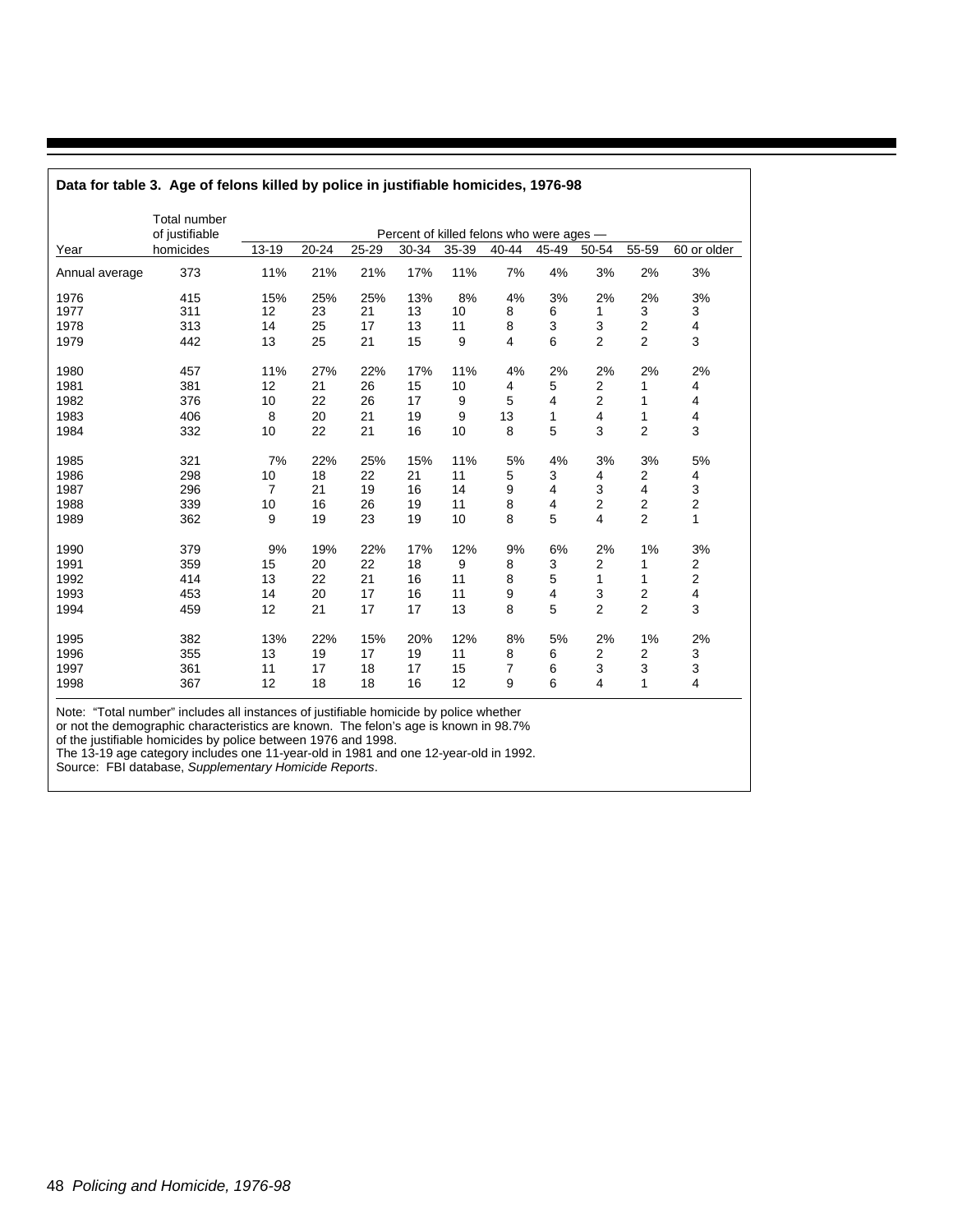|                | <b>Total number</b><br>of justifiable<br>homicides |                |                |       | Percent of officers who were ages - |       |       |       |                |              |                |             |             |
|----------------|----------------------------------------------------|----------------|----------------|-------|-------------------------------------|-------|-------|-------|----------------|--------------|----------------|-------------|-------------|
| Year           | by police                                          | Under 20       | $20 - 24$      | 25-29 | 30-34                               | 35-39 | 40-44 | 45-49 | 50-54          | 55-59        | 60-64          | 65-69       | 70 or older |
| Annual average | 373                                                | 1%             | 9%             | 28%   | 28%                                 | 17%   | 10%   | 4%    | 2%             | 0%           | 0%             | 0%          | 0%          |
| 1976           | 415                                                | 0%             | 10%            | 37%   | 30%                                 | 10%   | 5%    | 4%    | 2%             | 0%           | 1%             | 1%          | 0%          |
| 1977           | 311                                                | 0              | 11             | 39    | 28                                  | 10    | 4     | 3     | 3              | 1            | 1              | 0           | $\mathbf 0$ |
| 1978           | 313                                                | 1              | 13             | 35    | 32                                  | 12    | 5     | 1     | 1              | 0            | 0              | 0           | 0           |
| 1979           | 442                                                | 0              | 9              | 30    | 29                                  | 16    | 9     | 4     | $\overline{2}$ | 0            | 1              | $\mathbf 0$ | 0           |
| 1980           | 457                                                | 0%             | 9%             | 31%   | 34%                                 | 17%   | 5%    | 2%    | 1%             | 1%           | 0%             | 0%          | 0%          |
| 1981           | 381                                                | 0              | 13             | 26    | 31                                  | 18    | 8     | 2     | 1              | 1            | 0              | 0           | 0           |
| 1982           | 376                                                | 0              | 7              | 30    | 32                                  | 19    | 6     | 4     | 1              | 1            | 0              | $\Omega$    | 0           |
| 1983           | 406                                                | 0              | 11             | 24    | 28                                  | 19    | 12    | 3     | $\overline{2}$ | 1            | 0              | $\Omega$    | 0           |
| 1984           | 332                                                | $\Omega$       | 10             | 22    | 31                                  | 23    | 10    | 3     | 1              | $\Omega$     | $\Omega$       | $\Omega$    | 0           |
| 1985           | 321                                                | 0%             | 7%             | 24%   | 31%                                 | 24%   | 8%    | 5%    | 1%             | 0%           | 0%             | 0%          | 0%          |
| 1986           | 298                                                | 0              | 7              | 28    | 28                                  | 21    | 13    | 2     | 1              | 0            | 0              | $\mathbf 0$ | 0           |
| 1987           | 296                                                | 1              | 8              | 29    | 23                                  | 22    | 13    | 4     | 0              | 0            | 0              | 0           | 0           |
| 1988           | 339                                                | 0              | 4              | 25    | 35                                  | 18    | 13    | 3     | 2              | 0            | 0              | $\Omega$    | 0           |
| 1989           | 362                                                | $\Omega$       | 10             | 27    | 24                                  | 22    | 9     | 6     | 1              | 1            | $\overline{0}$ | $\Omega$    | $\mathbf 0$ |
| 1990           | 379                                                | 1%             | 7%             | 26%   | 23%                                 | 21%   | 15%   | 5%    | 2%             | 0%           | 0%             | 0%          | 0%          |
| 1991           | 359                                                | 0              | 12             | 29    | 25                                  | 17    | 11    | 4     | 1              | 1            | 0              | 0           | 0           |
| 1992           | 414                                                | 0              | 12             | 25    | 25                                  | 16    | 11    | 8     | 2              | $\mathbf{1}$ | 0              | $\mathbf 0$ | $\mathbf 0$ |
| 1993           | 453                                                | 1              | 8              | 33    | 24                                  | 12    | 12    | 4     | 4              | 0            | 1              | 1           | $\mathbf 0$ |
| 1994           | 459                                                | $\overline{2}$ | 8              | 25    | 28                                  | 18    | 12    | 5     | $\overline{2}$ | 0            | 0              | $\mathbf 0$ | $\pmb{0}$   |
| 1995           | 382                                                | 4%             | 8%             | 28%   | 26%                                 | 14%   | 12%   | 5%    | 2%             | 0%           | 1%             | 0%          | 0%          |
| 1996           | 355                                                | 0              | 5              | 31    | 23                                  | 15    | 14    | 9     | 2              |              | 0              | 0           | 0           |
| 1997           | 361                                                | $\overline{2}$ | 6              | 28    | 27                                  | 20    | 10    | 4     | 3              |              | 0              | $\mathbf 0$ | 0           |
| 1998           | 367                                                | $\overline{2}$ | $\overline{7}$ | 27    | 27                                  | 22    | 8     | 4     | $\overline{2}$ | 1            | 0              | $\Omega$    | $\mathbf 0$ |

**Data for table 6. Age of police officers who killed felons in justifiable homicides, 1976-98**

Note: "Total number" includes all instances of justifiable homicide by police whether

or not the demographic characteristics are known. The officer's age is known in 70.1%

of the justifiable homicides by police between 1976 and 1998.

Due to rounding error, detail may not sum to 100%.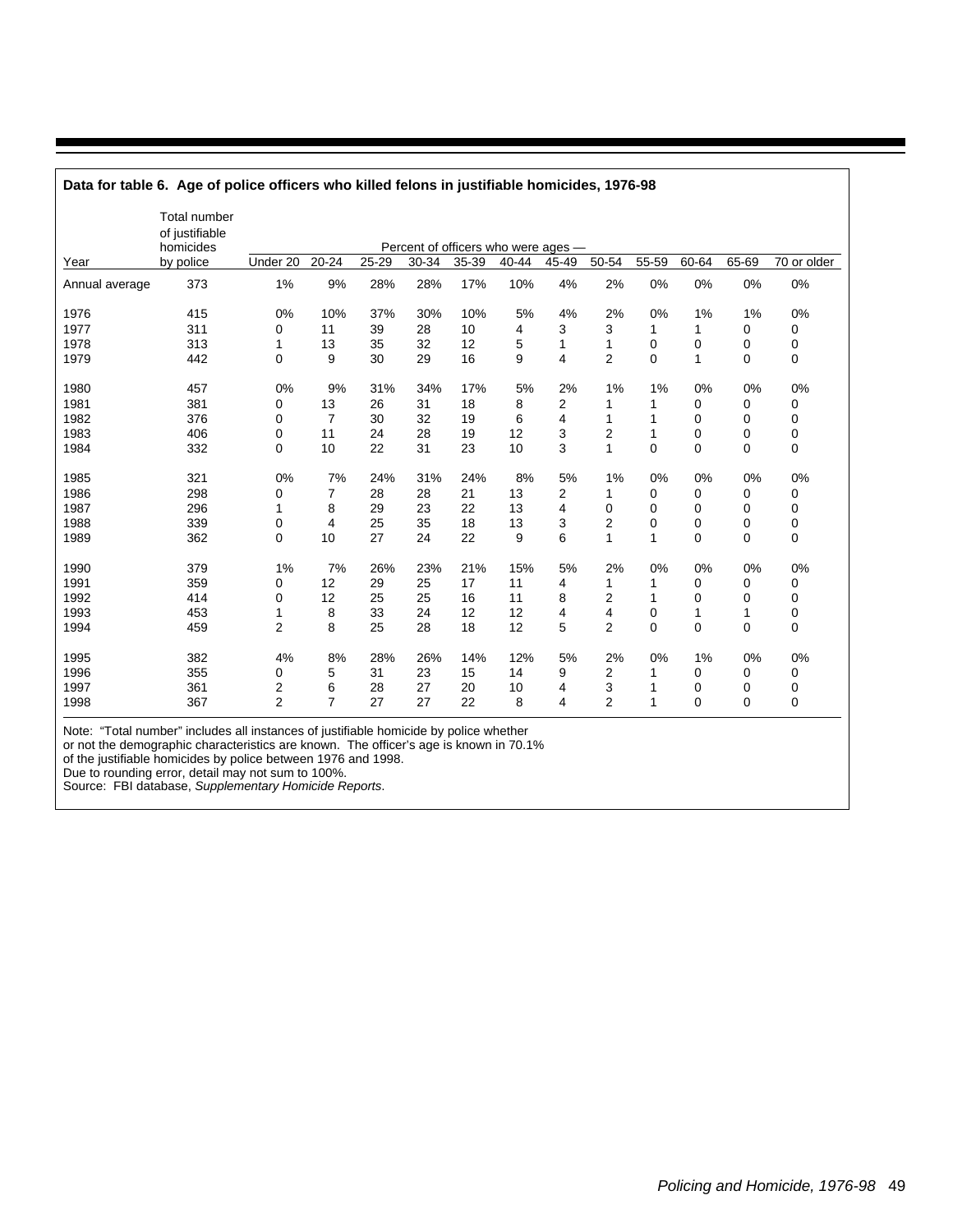|      |        |           |        | U.S. resident population on July 1 (in thousands) |        |        |        |        |        |             |
|------|--------|-----------|--------|---------------------------------------------------|--------|--------|--------|--------|--------|-------------|
| Year | 13-19  | $20 - 24$ | 25-29  | 30-34                                             | 35-39  | 40-44  | 45-49  | 50-54  | 55-59  | 60 or older |
| 1976 | 29,853 | 19,794    | 18,177 | 14,428                                            | 11,884 | 11,147 | 11,646 | 11,969 | 10,884 | 32,781      |
| 1977 | 29,735 | 20,312    | 18,180 | 15,661                                            | 12,309 | 11,190 | 11,495 | 11,868 | 11,192 | 33,478      |
| 1978 | 29,483 | 20,748    | 18,586 | 16,218                                            | 13,052 | 11,321 | 11,352 | 11,814 | 11,425 | 34,189      |
| 1979 | 29,024 | 21,097    | 19,077 | 16,961                                            | 13,592 | 11,523 | 11,212 | 11,724 | 11,582 | 35,001      |
| 1980 | 28,438 | 21,402    | 19,657 | 17,756                                            | 14,082 | 11,734 | 11,042 | 11,686 | 11,619 | 35,842      |
| 1981 | 27,550 | 21,733    | 20,067 | 18,737                                            | 14,406 | 12,043 | 10,985 | 11,546 | 11,600 | 36,588      |
| 1982 | 27,085 | 21,560    | 20,649 | 18,754                                            | 15,567 | 12,558 | 10,992 | 11,447 | 11,519 | 37,457      |
| 1983 | 26,562 | 21,713    | 21,100 | 19,045                                            | 16,255 | 13,168 | 11,184 | 11,152 | 11,474 | 38,129      |
| 1984 | 26,336 | 21,310    | 21,309 | 19,602                                            | 16,813 | 13,837 | 11,417 | 11,013 | 11,448 | 38,907      |
| 1985 | 25,851 | 20,996    | 21,754 | 20,267                                            | 17,708 | 14,055 | 11,648 | 10,942 | 11,337 | 39,527      |
| 1986 | 25,422 | 20,415    | 22,010 | 20,774                                            | 18,723 | 14,345 | 11,927 | 10,887 | 11,268 | 40,134      |
| 1987 | 25,006 | 19,790    | 21,979 | 21,334                                            | 18,737 | 15,569 | 12,351 | 10,927 | 11,125 | 40,727      |
| 1988 | 24,769 | 19,186    | 21,876 | 21,798                                            | 19,141 | 16,124 | 13,026 | 11,136 | 10,897 | 41,299      |
| 1989 | 24,399 | 18,702    | 21,699 | 22,135                                            | 19,621 | 16,881 | 13,521 | 11,375 | 10,726 | 41,852      |
| 1990 | 24,385 | 19,136    | 21,234 | 21,906                                            | 19,975 | 17,789 | 13,819 | 11,368 | 10,474 | 41,852      |
| 1991 | 24,003 | 19,175    | 20,737 | 22,152                                            | 20,514 | 18,756 | 14,095 | 11,648 | 10,422 | 42,347      |
| 1992 | 24,071 | 19,067    | 20,191 | 22,242                                            | 21,073 | 18,796 | 15,355 | 12,054 | 10,485 | 42,713      |
| 1993 | 24,547 | 18,785    | 19,646 | 22,240                                            | 21,571 | 19,190 | 15,927 | 12,727 | 10,680 | 43,022      |
| 1994 | 25,088 | 18,351    | 19,206 | 22,164                                            | 21,938 | 19,687 | 16,674 | 13,191 | 10,933 | 43,236      |
| 1995 | 25,626 | 17,882    | 19,005 | 21,867                                            | 22,248 | 20,219 | 17,449 | 13,629 | 11,085 | 43,578      |
| 1996 | 26,231 | 17,369    | 19,030 | 21,363                                            | 22,501 | 20,756 | 18,416 | 13,909 | 11,352 | 43,832      |
| 1997 | 26,723 | 17,483    | 18,812 | 20,732                                            | 22,629 | 21,376 | 18,465 | 15,157 | 11,755 | 44,259      |
| 1998 | 27,172 | 17,674    | 18,588 | 20,186                                            | 22,626 | 21,894 | 18,859 | 15,725 | 12,407 | 44,670      |

Policing and Homicide, 1976-98